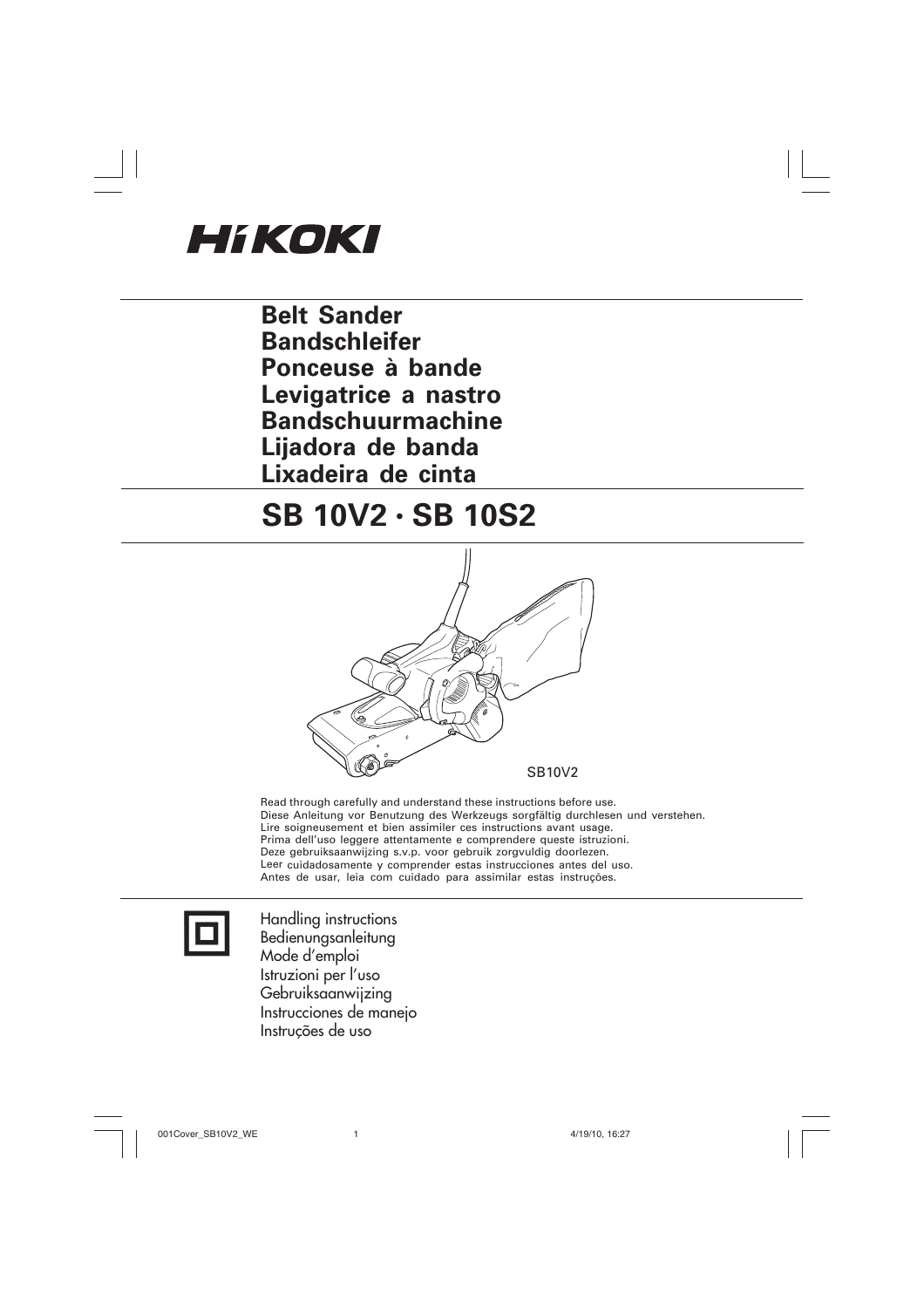





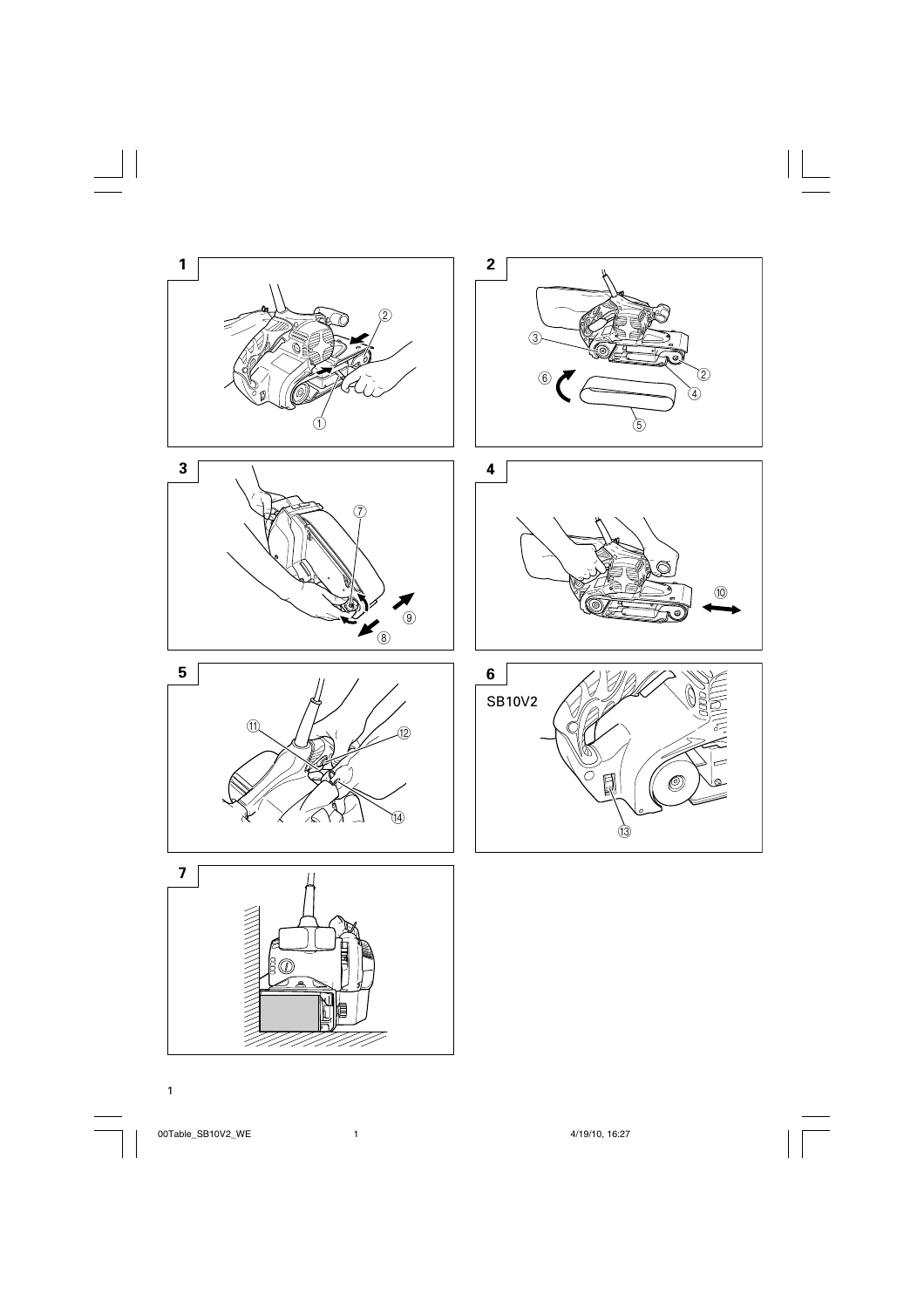|                | English              | Deutsch          | Français              | Italiano                   |
|----------------|----------------------|------------------|-----------------------|----------------------------|
| O              | Lever                | Hebel            | Levier                | Leva                       |
| $^{\circ}$     | Idle pulley          | Lose Rolle       | Poulie de tension     | Puleggia folle             |
| $\circled{3}$  | Drive pulley         | Antriebsrolle    | Poulie d'entraînement | Puleggia motrice           |
| ④              | Shoe plate           | Schleifschuh     | Plaque de base        | Piastra d'appoggio         |
| $\circledS$    | Sanding belt         | Schleifband      | Courroie de ponçage   | Nastro abrasivo            |
| $^{\circ}$     | Rotational direction | Drehrichtung     | Sens de rotarion      | Senso di rotazione         |
| $\circled{7}$  | Adjust screw         | Einstellschraube | Régler la vis         | Vite di regoiazione        |
| (8)            | Inside               | Innen            | Intérieur             | Lato interno               |
| $\circledcirc$ | Outside              | Außen            | Extérieur             | Lato esterno               |
| (10)           | Move                 | Bewegen          | Mouvement             | Spostare                   |
| $^{\circledR}$ | Trigger switch       | Abzugsschalter   | Contact               | Interruttore del grilletto |
| $\circled{12}$ | Stopper              | Anschlag         | Bouton d'arrêt        | Fermo                      |
| (13)           | Dial                 | Wählscheibe      | Cadran                | Commutatore                |
| (14)           | Support bar          | Trägerstange     | Barre de soutien      | Barretta di sostegno       |

|                   | Nederlands     | Español                   | Português            |
|-------------------|----------------|---------------------------|----------------------|
| ①                 | Handel         | Palanca                   | Alavanca             |
| $2$               | Losse rol      | Polea no traccionada      | Polia intermédia     |
| ③                 | Aandrijfrol    | Polea de tracción         | Polia de transmissão |
| $\left( 4\right)$ | Sleepschoen    | Zapata                    | Sapata               |
| $\circledS$       | Schuurband     | Banda de esmerilado       | Correia de lixagem   |
| ◉                 | Draairichting  | Dirección rotacional      | Direcção da rotação  |
| 7                 | Instelschroef  | Tornillo de ajuste        | Parafuso de ajuste   |
| ⑧                 | Naar binnen    | Cara interior             | Intériour            |
| 9                 | Naar buiten    | Cara exterior             | Extériour            |
| (10)              | Bewegen        | Mover                     | Movimento            |
| (ft)              | Drukschakelaar | Interruptor de activación | Interruptor          |
| (12)              | Vergrendelknop | Parador                   | Bloqueio             |
| (13)              | Draaiknop      | Dial                      | Regulador            |
| $\circled{14}$    | Houder         | Barra de soporte          | Barre de suporte     |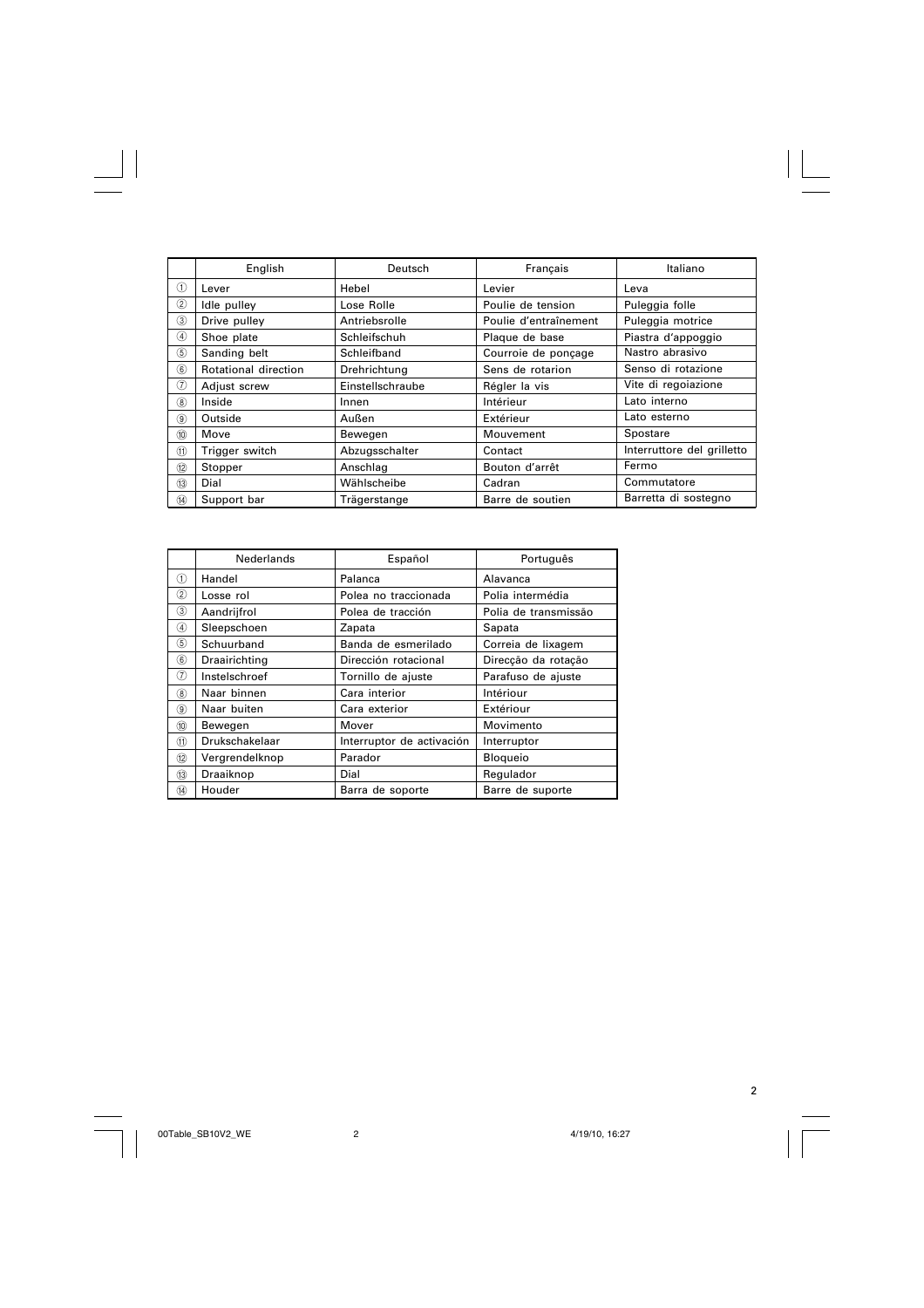| <b>Symbols</b><br>∕ ∖WARNING                                     | <b>Symbole</b><br>∕∖WARNUNG                                           | <b>Symboles</b><br>A AVERTISSEMENT                                      | <b>Simboli</b><br>∕∖\ AVVERTENZA                         |
|------------------------------------------------------------------|-----------------------------------------------------------------------|-------------------------------------------------------------------------|----------------------------------------------------------|
| The following show                                               | Die folgenden Symbole                                                 | Les symboles suivants                                                   | Di seguito mostriamo i                                   |
| symbols used for the                                             | werden für diese Maschine                                             | sont utilisés pour l'outil.                                             | simboli usati per la                                     |
| machine. Be sure that<br>you understand their                    | verwendet. Achten Sie<br>darauf, diese vor der                        | Bien se familiariser avec<br>leur signification avant                   | macchina. Assicurarsi di<br>comprenderne il              |
| meaning before use.                                              | Verwendung zu verstehen.                                              | d'utiliser l'outil.                                                     | significato prima dell'uso.                              |
| <b>Read all safety</b>                                           | Lesen Sie sämtliche                                                   | Lire tous les avertissements                                            | Leggere tutti gli avvertimenti                           |
| warnings and all                                                 | Sicherheitshinweise und                                               | de sécurité et toutes les                                               | di sicurezza e tutte le                                  |
| instructions.<br>Failure to follow the                           | Anweisungen durch.<br>Wenn die Warnungen und                          | instructions.<br>Tout manquement à observer                             | istruzioni.<br>La mancata osservanza degli               |
| warnings and                                                     | Anweisungen nicht befolgt                                             | ces avertissements et                                                   | avvertimenti e delle istruzioni                          |
| instructions may result                                          | werden, kann es zu                                                    | instructions peut engendrer                                             | potrebbe essere causa di                                 |
| in electric shock, fire                                          | Stromschlag, Brand und/                                               | des chocs électriques, des                                              | scosse elettriche, incendi e/o                           |
| and/or serious injury.                                           | oder ernsthaften<br>Verletzungen kommen.                              | incendies et/ou des blessures<br>graves.                                | gravi lesioni.                                           |
| Only for EU countries                                            | Nur für EU-Länder                                                     | Pour les pays européens                                                 | Solo per Paesi UE                                        |
| Do not dispose of electric tools                                 | Werfen Sie Elektrowerkzeuge                                           | uniquement                                                              | Non gettare le                                           |
| together with household waste<br>material!                       | nicht in den Hausmüll!<br>Gemäss Europäischer                         | Ne pas jeter les appareils<br>électriques dans les ordures              | apparecchiature elettriche tra i<br>rifiuti domestici.   |
| In observance of European                                        | Richtlinie 2002/96/EG über                                            | ménagères!                                                              | Secondo la Direttiva Europea                             |
| Directive 2002/96/EC on waste                                    | Elektro- und Elektronik-                                              | Conformément à la directive                                             | 2002/96/CE sui rifiuti di                                |
| electrical and electronic<br>equipment and its                   | Altgeräte und Umsetzung in<br>nationales Recht müssen                 | européenne 2002/96/EG relative<br>aux déchets d'équipements             | apparecchiature elettriche ed<br>elettroniche e la sua   |
| implementation in accordance                                     | verbrauchte Elektrowerkzeuge                                          | électriques ou électroniques                                            | attuazione in conformità alle                            |
| with national law, electric tools                                | getrennt gesammelt und einer                                          | (DEEE), et à sa transposition dans                                      | norme nazionali, le                                      |
| that have reached the end of                                     | umweltgerechten                                                       | la législation nationale, les                                           | apparecchiature elettriche                               |
| their life must be collected<br>separately and returned to an    | Wiederververtung zugeführt<br>werden.                                 | appareils électriques doivent être<br>collectés à part et être soumis à | esauste devono essere<br>raccolte separatamente, al fine |
| environmentally compatible                                       |                                                                       | un recyclage respectueux de                                             | di essere reimpiegate in modo                            |
| recycling facility.                                              |                                                                       | l'environnement.                                                        | eco-compatibile.                                         |
| Symbolen<br><b>AWAARSCHUWING</b>                                 | <b>Símbolos</b><br>A ADVERTENCIA                                      | Símbolos<br>∕∆AVISO                                                     |                                                          |
| Hieronder staan symbolen                                         | A continuación se muestran                                            | A seguir aparecem os                                                    |                                                          |
| afgebeeld die van toepassing                                     | los símbolos usados para la                                           | símbolos utilizados pela                                                |                                                          |
| zijn op deze machine. U<br>moet de betekenis hiervan             | máquina. Asegúrese de<br>comprender su significado                    | máquina. Assimile bem<br>seus significados antes                        |                                                          |
| begrijpen voor gebruik.                                          | antes del uso.                                                        | do uso.                                                                 |                                                          |
| Lees alle waarschuwingen en                                      | Lea todas las instrucciones y                                         | Leia todas as instruções e                                              |                                                          |
| instructies aandachtig door.<br>Nalating om de                   | advertencias de seguridad.<br>Si no se siguen las                     | avisos de segurança.<br>Se não seguir todas as                          |                                                          |
| waarschuwingen en                                                | advertencias e instrucciones,                                         | instruções e os avisos, pode                                            |                                                          |
| instructies op te volgen kan in                                  | podría producirse una                                                 | provocar um choque eléctrico,                                           |                                                          |
| een elektrische schok, brand<br>en/of ernstig letsel resulteren. | descarga eléctrica, un<br>incendio y/o daños graves.                  | incêndio e/ou ferimentos<br>graves.                                     |                                                          |
| Alleen voor EU-landen                                            | Sólo para países de la Unión                                          | Apenas para países da UE                                                |                                                          |
| Geef elektrisch gereedschap niet                                 | Europea                                                               | Não deite ferramentas                                                   |                                                          |
| met het huisvuil mee!                                            | ¡No deseche los aparatos eléctricos                                   | eléctricas no lixo doméstico!                                           |                                                          |
| Volgens de Europese richtlijn<br>2002/96/EG inzake oude          | junto con los residuos domésticos!<br>De conformidad con la Directiva | De acordo com a directiva<br>europeia 2002/96/CE sobre                  |                                                          |
| elektrische en elektronische                                     | Europea 2002/96/CE sobre residuos                                     | ferramentas eléctricas e                                                |                                                          |
| apparaten en de toepassing                                       | de aparatos eléctricos y electrónicos                                 | electrónicas usadas e a                                                 |                                                          |
| daarvan binnen de nationale                                      | y su aplicación de acuerdo con la                                     | transposição para as leis                                               |                                                          |
| wetgeving, dient gebruikt<br>elektrisch gereedschap              | legislación nacional, las<br>herramientas eléctricas cuya vida útil   | nacionais, as ferramentas<br>eléctricas usadas devem ser                |                                                          |
| gescheiden te worden                                             | haya llegado a su fin se deberán                                      | recolhidas em separado e                                                |                                                          |
| ingezameld en te worden                                          | recoger por separado y trasladar a                                    | encaminhadas a uma                                                      |                                                          |
| afgevoerd naar een recycle<br>bedrijf dat voldoet aan de         | una planta de reciclaje que cumpla<br>con las exigencias ecológicas.  | instalação de reciclagem dos<br>materiais ecológica.                    |                                                          |
| geldende milieu-eisen.                                           |                                                                       |                                                                         |                                                          |
|                                                                  |                                                                       |                                                                         |                                                          |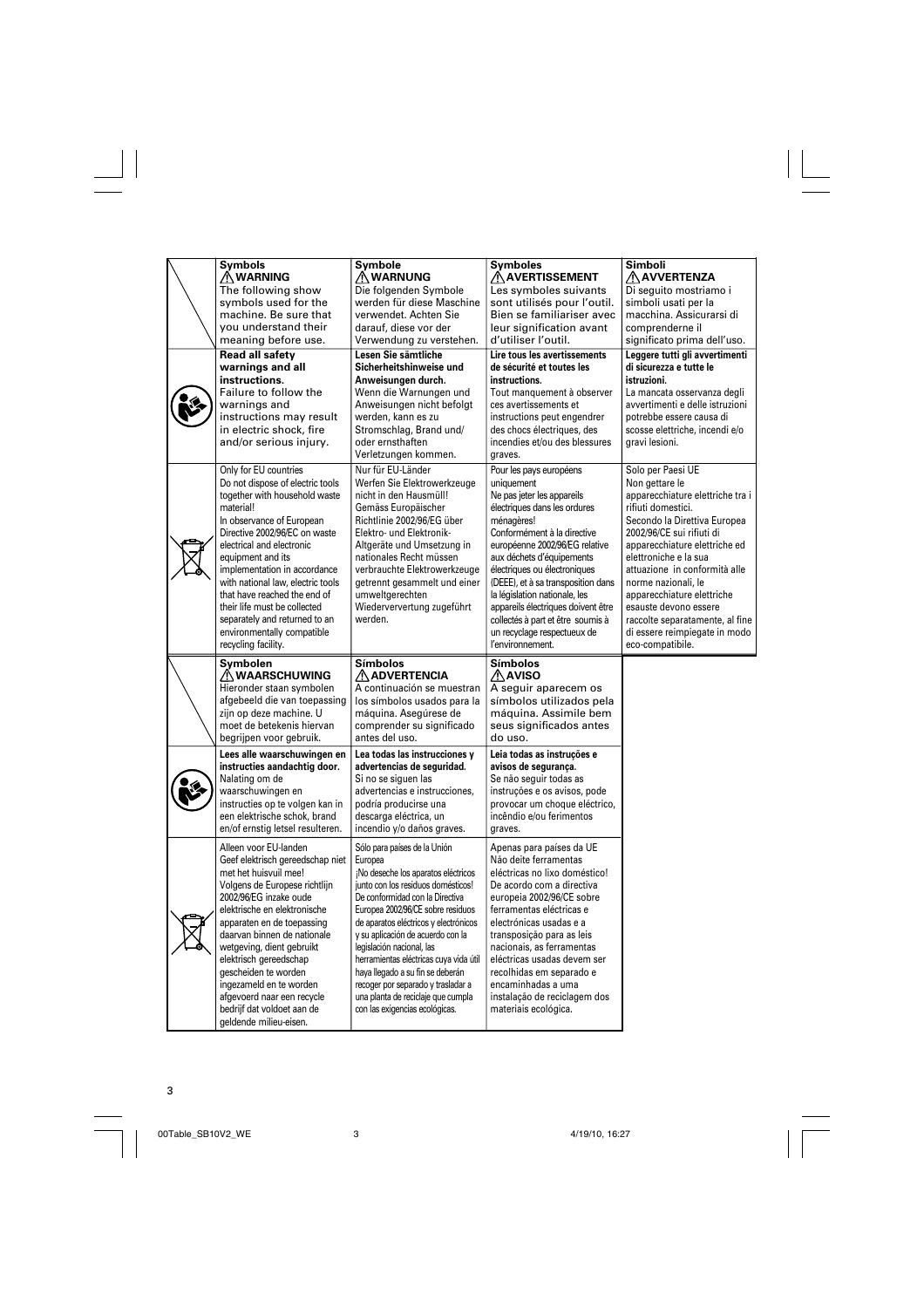# **GENERAL POWER TOOL SAFETY WARNINGS**

## **WARNING**

#### **Read all safety warnings and all instructions.**

Failure to follow the warnings and instructions may result in electric shock, fire and/or serious injury.

#### **Save all warnings and instructions for future reference.**

The term "power tool" in the warnings refers to your mainsoperated (corded) power tool or battery-operated (cordless) power tool.

#### **1) Work area safety**

- **a) Keep work area clean and well lit.** Cluttered or dark areas invite accidents.
- **b) Do not operate power tools in explosive atmospheres, such as in the presence of flammable liquids, gases or dust.**

Power tools create sparks which may ignite the dust or fumes.

**c) Keep children and bystanders away while operating a power tool.**

Distractions can cause you to lose control.

#### **2) Electrical safety**

**a) Power tool plugs must match the outlet. Never modify the plug in any way. Do not use any adapter plugs with earthed (grounded) power tools.**

Unmodified plugs and matching outlets will reduce risk of electric shock.

- **b) Avoid body contact with earthed or grounded surfaces, such as pipes, radiators, ranges and refrigerators.** There is an increased risk of electric shock if your body is earthed or grounded.
- **c) Do not expose power tools to rain or wet conditions.** Water entering a power tool will increase the risk of electric shock.
- **d) Do not abuse the cord. Never use the cord for carrying, pulling or unplugging the power tool. Keep cord away from heat, oil, sharp edges or moving parts.** Damaged or entangled cords increase the risk of electric shock.
- **e) When operating a power tool outdoors, use an extension cord suitable for outdoor use.** Use of a cord suitable for outdoor use reduces the risk of electric shock.
- **f) If operating a power tool in a damp location is unavoidable, use a residual current device (RCD) protected supply.**

Use of an RCD reduces the risk of electric shock.

- **3) Personal safety**
	- **a) Stay alert, watch what you are doing and use common sense when operating a power tool. Do not use a power tool while you are tired or under the influence of drugs, alcohol or medication.** A moment of inattention while operating power tools may result in serious personal injury. **b) Use personal protective equipment. Always wear eye**

**protection.** Protective equipment such as dust mask, non-skid safety shoes, hard hat, or hearing protection used for

appropriate conditions will reduce personal injuries. **c) Prevent unintentional starting. Ensure the switch is in the off-position before connecting to power source and/or battery pack, picking up or carrying the tool.**

Carrying power tools with your finger on the switch or energising power tools that have the switch on invites accidents.

**d) Remove any adjusting key or wrench before turning the power tool on.**

A wrench or a key left attached to a rotating part of the power tool may result in personal injury.

**e) Do not overreach. Keep proper footing and balance at all times.**

This enables better control of the power tool in unexpected situations.

**f) Dress properly. Do not wear loose clothing or jewellery. Keep your hair, clothing and gloves away from moving parts.**

Loose clothes, jewellery or long hair can be caught in moving parts.

**g) If devices are provided for the connection of dust extraction and collection facilities, ensure these are connected and properly used.**

Use of dust collection can reduce dust related hazards.

- **4) Power tool use and care**
	- **a) Do not force the power tool. Use the correct power tool for your application.** The correct power tool will do the job better and safer at the rate for which it was designed.
	- **b) Do not use the power tool if the switch does not turn it on and off.** Any power tool that cannot be controlled with the switch is dangerous and must be repaired.
	- **c) Disconnect the plug from the power source and/or the battery pack from the power tool before making any adjustments, changing accessories, or storing power tools.**

.<br>Such preventive safety measures reduce the risk of starting the power tool accidentally.

- **d) Store idle power tools out of the reach of children and do not allow persons unfamiliar with the power tool or these instructions to operate the power tool.** Power tools are dangerous in the hands of untrained users.
- **e) Maintain power tools. Check for misalignment or binding of moving parts, breakage of parts and any other condition that may affect the power tools' operation.**

**If damaged, have the power tool repaired before use.** Many accidents are caused by poorly maintained power tools.

- **f) Keep cutting tools sharp and clean.** Properly maintained cutting tools with sharp cutting
- edges are less likely to bind and are easier to control. **g) Use the power tool, accessories and tool bits etc. in accordance with these instructions, taking into account the working conditions and the work to be performed.**

Use of the power tool for operations different from those intended could result in a hazardous situation.

- **5) Service**
	- **a) Have your power tool serviced by a qualified repair person using only identical replacement parts.** This will ensure that the safety of the power tool is maintained.

#### **PRECAUTION**

**Keep children and infirm persons away.**

**When not in use, tools should be stored out of reach of children and infirm persons.**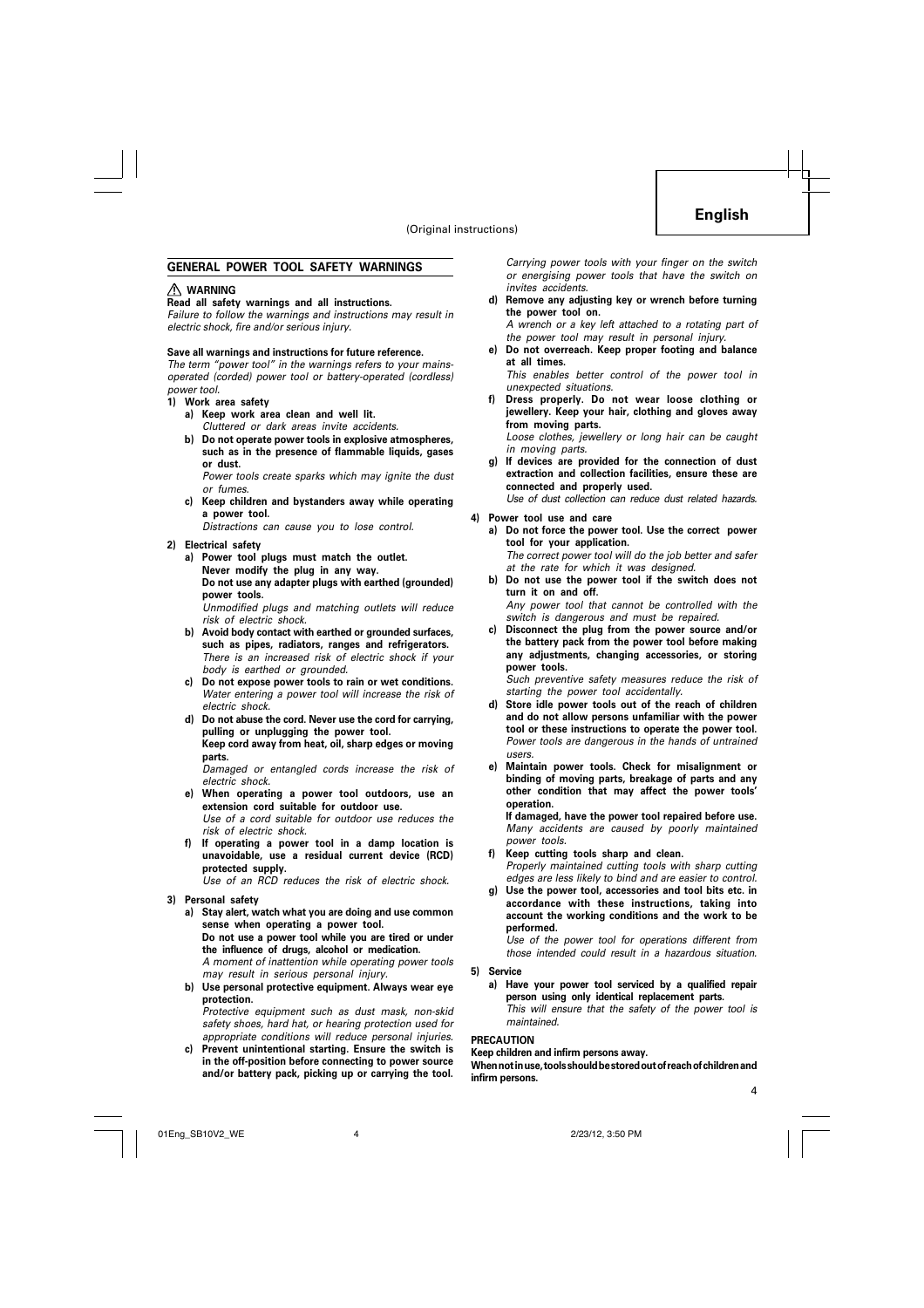# **BELT SANDER SAFETY WARNINGS**

**Hold power tool by insulated gripping surfaces, because the belt may contact its own cord.** Cutting a "live" wire may make exposed metal parts of the power tool "live" and could give the operator an electric shock.

#### **CAUTION**

Prior to the sanding operation, make sure the material you are going to sand.

If generation of harmful/ toxic dusts such as lead paint, woods and metals is expected under the sanding operation, make sure the dust bag or appropriate dust extraction system is connected with dust outlet tightly.

Wear the dust mask additionally, if available.

Do not inhale or touch the harmful / toxic dusts generated in sanding operation, the dust can endanger the health of yourself and bystanders.

#### **SPECIFICATIONS**

| Model                 | SB10V2                                            | SB10S2              |
|-----------------------|---------------------------------------------------|---------------------|
| Voltage (by areas)*   | (110 V, 120 V, 127 V, 220 V, 230 V, 240 V) $\sim$ |                     |
| Power input*          | 1020 W                                            |                     |
| No-load belt speed    | $240 - 420$ m /min                                | $420 \text{ m/min}$ |
| Sanding belt size     | $100 \times 610$ mm                               |                     |
| Weight (without cord) | 5.2 kg                                            |                     |

\* Be sure to check the nameplate on product as it is subject to change by areas.

# **STANDARD ACCESSORIES**

(1) Endless sanding belt (Grain size: #80) ................ 1

(2) Dust bag .................................................................... 1 Standard accessories are subject to change without notice.

#### **OPTIONAL ACCESSORIES (sold separately)**

#### **1. Endless sanding belts**

#### **Table1**

| Grain size | Grain Type |  |
|------------|------------|--|
| 40         | AA, WA, CC |  |
| 60         | AA, WA, CC |  |
| 80         | AA, WA, CC |  |
| 100        | AA, WA, CC |  |
| 120        | AA, WA, CC |  |
| 150        | AA, WA, CC |  |
| 180        | AA, WA, CC |  |
| 240        | AA, WA, CC |  |

#### **NOTE:**

The endless sanding belt is sold in package of 10 belts of the same type. When ordering, specify the grain type and grain size desired.

#### **2. Stationary Stand**

When sanding small articles, use a stationary stand for convenience.

Optional accessories are subject to change without notice.

# **APPLICATIONS**

 $\bigcirc$  Finish sanding and finish flooring of woodwork products.

- $\bigcirc$  Base polishing of wood-coated surfaces.
- $\bigcirc$  Finish sanding of metal surfaces.
- $O$  Base polishing of metal-coated surfaces, rust removal, or paint removal prior to refinishing.
- $\circ$  Surface finishing of slate, concrete, and similar materials.

#### **PRIOR TO OPERATION**

#### **1. Power source**

Ensure that the power source to be utilized conforms to the power requirements specified on the product nameplate.

#### **2. Power switch**

Ensure that the power switch is in the OFF position. If the plug is connected to a receptacle while the power switch is in the ON position, the power tool will start operating immediately, which could cause a serious accident.

#### **3. Extension cord**

When the work area is removed from the power source, use an extension cord of sufficient thickness an rated capacity. The extension cord should be kept as short as practicable.

#### **4. Attach the sanding belt**

For details, refer to the section on "Sanding Belt Assembly".

#### **5. RCD**

The use of a residual current device with a rated residual current of 30mA or less at all times is recommended.

#### **HOW TO HANDLE SANDING BELT**

#### **CAUTION:**

Be sure to switch power OFF and disconnect the plug from the receptacle to avoid serious trouble.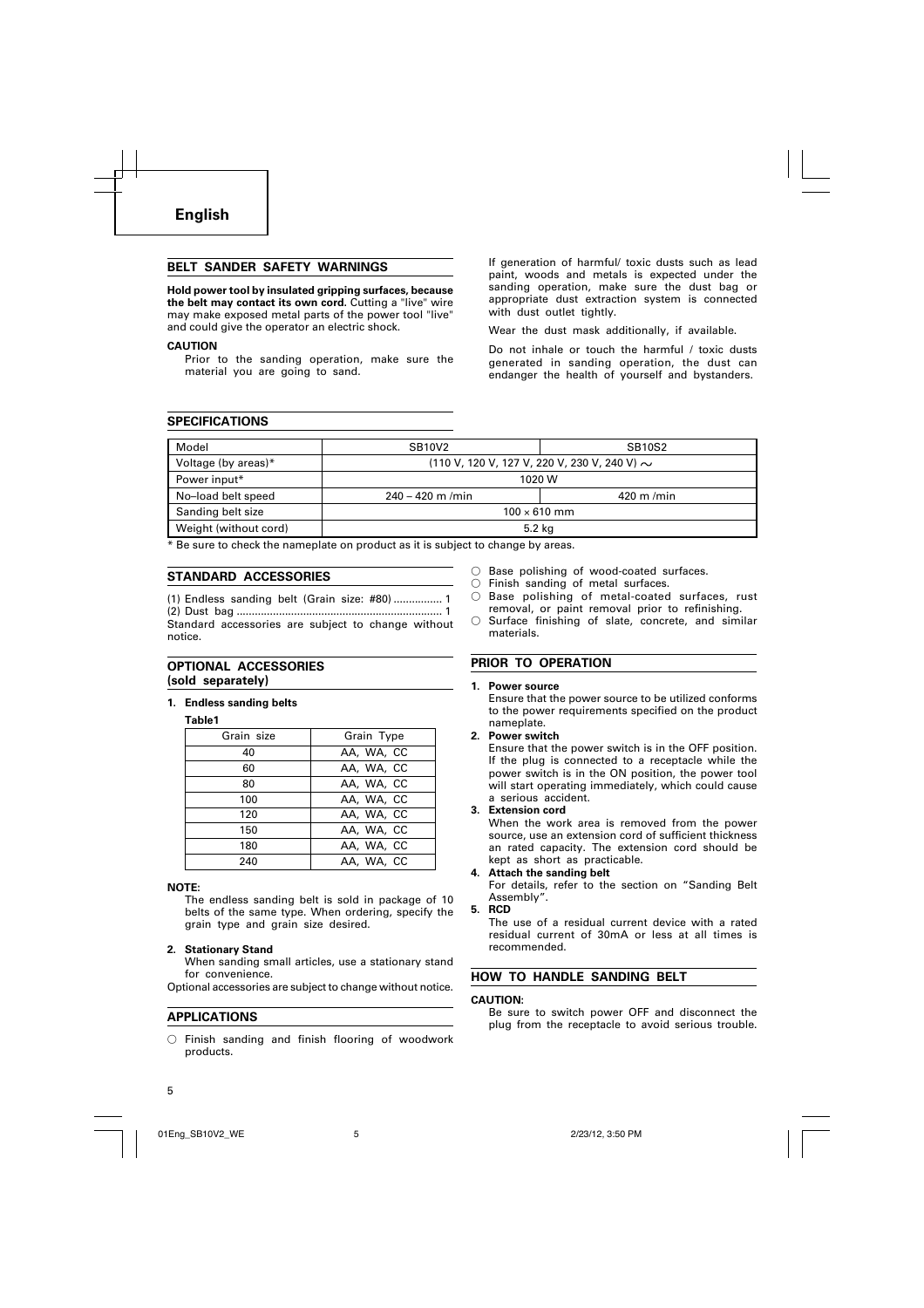# **1. How to attach sanding belt**

- (1) Pull lever with finger, idle pulley will then move backward. (**Fig. 1**)
- (2) Place on drive pulley and idle pulley passing it over the outside of shoe plate and making sure that arrow on inside of belt coincides with rotational direction of drive pulley. (**Fig. 2**)
- (3) Push lever with finger, idle pulley will then move forward and give proper tension to sanding belt. In this case, be careful not to be hit your finger by lever.

Then, adjust sanding belt position.

# **CAUTION:**

Sanding belt installed in the wrong direction will lower work efficiency and shorten life of sanding belt.

**2. How to remove sanding belt** Pull lever with finger, sanding belt will then sag and can be taken off pulleys eqsily.

# **DUST REMOVAL**

When an excessive amount of dust is deposited in the dust bag, dust-collecting efficiency will sharply drop.

Remove dust from the bag when it is deposited up to about 2/3 the bag capacity, where by dust collecting efficiency (as well as working efficiency) will be ensured. Remove dust from the bag as follows:

- (1) Loosen the support bar and remove the dust bag. (**Fig. 5**)
- (2) The bag inlet can be opened by unzipping the slide fastener.

# **HOW TO USE THE BELT SANDER**

## **1. How to adjust sanding position.**

Push switch and turn sanding belt te check position. Adjust sanding belt so that both edges protrude 1.6mm – 3mm past edges of pulleys.

lf sanding belt is operated too far on the inside, it may ceuse abrasion and damage machine.

Adjust sanding belt position by turning adjust screw. (**Fig. 3**)

- $\bigcirc$  Turn adjust screw clockwise to move belt in.
- $\bigcirc$  Turn adjust screw counterclockwise to move belt out.

# **CAUTION:**

If sanding belt moves during operation, adjustment can be made while in operation.

# **2. To turn on switch**

Turn on switch while holding machine away from surface to be worked on. If machine is placed on surface when switch is pushed, surface may be badly scratched.

The same applies when stopping the machine.

# **3. How to hold machine**

Grasp handle and handle knob and hold machine against surface to be worked on so that it contacts surface lightly.

Weight of machine itself is sufficient for sanding and polishing at highest efficiency.

Do not apply any additional pressure, for this would place unnecessary load on motor, shorten life of sanding belt and lower work efficiency.(**Fig. 4**)

**4. How to move machine**

Move mechine forward first and then backward, repeating this motion.(**Fig. 4**)

**5. How to select proper sanding belt**

Choose sanding belt of proper grain size and grain type for your specific purpose, by referring to **Table 2** and **3** below.

#### **Table 2**

| Derived finish | Proper grain size |  |
|----------------|-------------------|--|
| Coarse finish  | 40                |  |
| Medium finish  | $40 - 100$        |  |
| Fine finish    | $100 - 240$       |  |

# **Table 3**

| Grain type | Surface to be worked on   |  |
|------------|---------------------------|--|
| AA         | Steel, Wood               |  |
| <b>WA</b>  | Wood, Bamboo              |  |
| CC.        | Nonferrous metals,        |  |
|            | Slate, Plastics, Concrete |  |

#### **CAUTION:**

- For grain sizes, refer to **Table 3**
- $\circ$  Sanding belt grain should be coarser than sandpaper used for manual work.
- Use sanding belt of same grain size until uniform surface is obtained. Changing grain sizes may result in poor finish.

#### **6. How to operate switch**

The power switch is turned ON when the trigger is pulled, and if the stopper is once depressed, the power switch becomes locked, allowing continuous operation.

The stopper can be released pulling the trigger. (**Fig. 5**)

## **7. Adjusting the belt speed: SB10V2**

The Belt Sander is equipped with the electric control circuit which enables stepless speed control. To adiust the speed, turn the dial shown in **Fig. 6**. When the dial is set to "1", the belt sander operates at the minimum speed. When the dial is set to "5", the belt sander operetes at the maximum speed.

**8. How to work on corner** Corners can be sanded and polished by using machine as in **Fig. 7**.

# **MAINTENANCE AND INSPECTION**

#### **1. Inspecting the sanding belt**

Since continued use of a worn-out sanding belt will degrade efficiency, replace the sanding belt as soon as excessive abrasion is noted.

#### **2. Inspecting the mounting screws**

Regularly inspect all mounting screws and ensure that they are properly tightened. Should any of the screws be loose, retighten them immediately. Failure to do so could result in serious hazard.

# **3. Maintenance of the motor**

The motor unit winding is the very "heart" of the power tool.

Exercise due care to ensure the winding does not become damaged and/or wet with oil or water.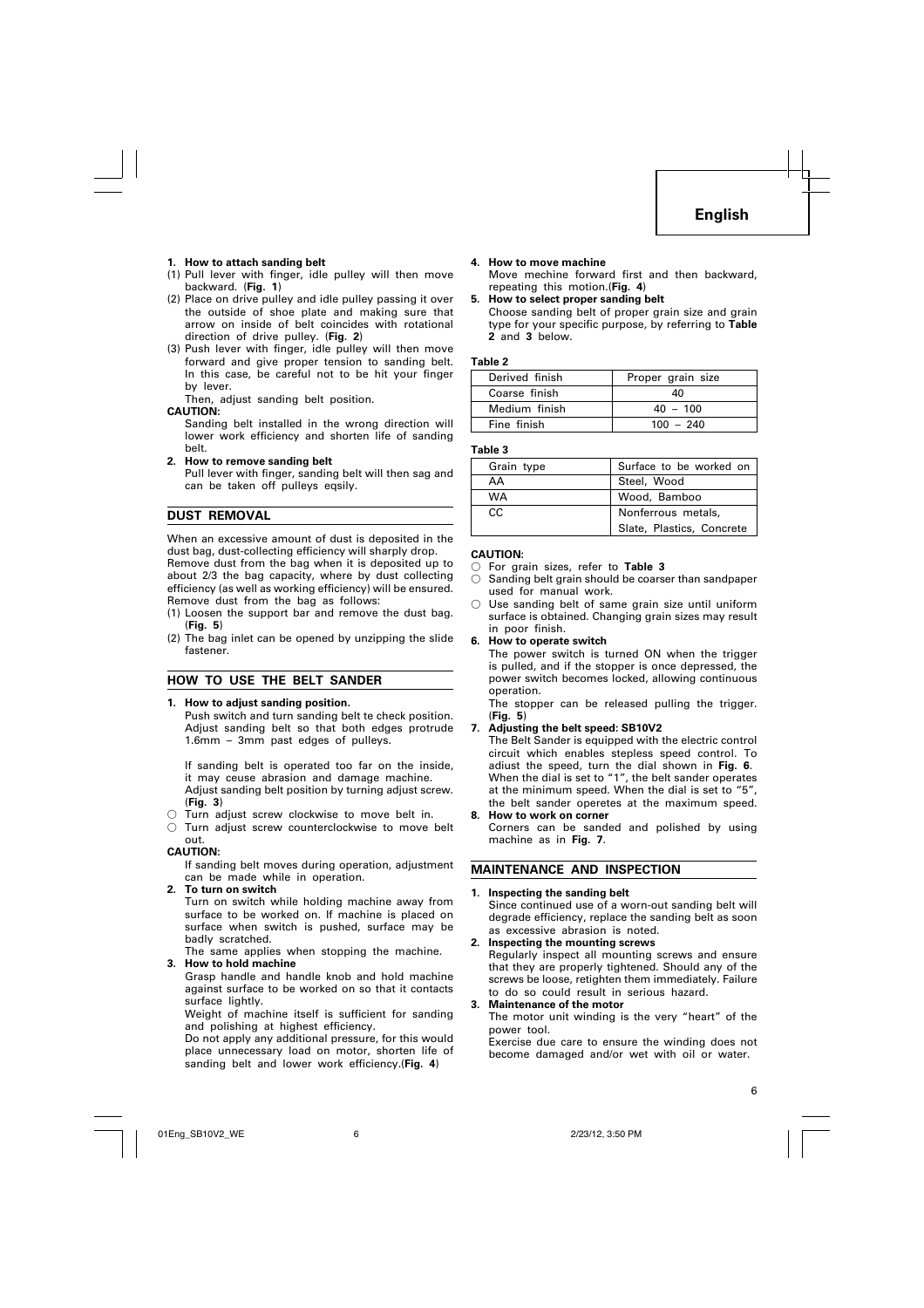#### **4. Inspecting the carbon brushes**

For your continued safety and electrical shock protection, carbon brush inspection and replacement on this tool should ONLY be performed by a HiKOKI Authorized Service Center.

#### **5. Replacing supply cord**

If the supply cord of Tool is damaged, the Tool must be returned to HiKOKI Authorized Service Center for the cord to be replaced.

#### **6. Service parts list**

- A: Item No.
- B: Code No.
- C: No. Used
- D: Remarks

#### **CAUTION**

Repair, modification and inspection of HiKOKI Power Tools must be carried out by an HiKOKI Authorized Service Center.

This Parts List will be helpful if presented with the tool to the HiKOKI Authorized Service Center when requesting repair or other maintenance.

In the operation and maintenance of power tools, the safety regulations and standards prescribed in each country must be observed.

#### **MODIFICATIONS**

HiKOKI Power Tools are constantly being improved and modified to incorporate the latest technological advancements.

Accordingly, some parts (i.e. code numbers and/or design) may be changed without prior notice.

## **GUARANTEE**

We guarantee HiKOKI Power Tools in accordance with statutory/country specific regulation. This guarantee does not cover defects or damage due to misuse, abuse, or normal wear and tear. In case of complaint, please send the Power Tool, undismantled, with the GUARANTEE CERTIFICATE found at the end of this Handling instruction, to a HiKOKI Authorized Service Center.

#### **NOTE:**

Due HiKOKI's continuing program of research and development, the specifications herein are subject to change without prior notice.

#### **IMPORTANT**

#### **Correct connection of the plug**

The wires of the main lead are coloured in accordance with the following code:

-Neutral Brown: -Live

As the colours of the wires in the main lead of this tool may not correspond with the coloured markings identifying the terminals in your plug proceed as follows: The wire coloured blue must be connected to the terminal marked with the letter N or coloured black. The wire coloured brown must be connected to the terminal marked with the letter L or coloured red. Neither core must be connected to the earth terminal.

#### **NOTE**

This requirement is provided according to BRITISH STANDARD 2769: 1984.

Therefore, the letter code and colour code may not be applicable to other markets except The United Kingdom.

**Information concerning airborne noise and vibration** The measured values were determined according to EN60745 and declared in accordance with ISO 4871.

The typical A-weighted sound power level: 101 dB (A). The typical A-weighted sound pressure level: 90 dB (A). Uncertainty KpA: 3 dB (A).

Wear hearing protection.

Vibration total values (triax vector sum) determined according to EN60745.

Sanding steel plate: Vibration emission value  $\mathbf{a}$ **h** = 2.2 m/s<sup>2</sup> Uncertainty  $K = 1.5$  m/s<sup>2</sup>

The declared vibration total value has been measured in accordance with a standard test method and may be used for comparing one tool with another.

It may also be used in a preliminary assessment of exposure.

## **WARNING**

- $\bigcirc$  The vibration emission during actual use of the power tool can differ from the declared total value depending on the ways in which the tool is used.
- $\bigcirc$  Identify safety measures to protect the operator that are based on an estimation of exposure in the actual conditions of use (taking account of all parts of the operating cycle such as the times when the tool is switched off and when it is running idle in addition to the trigger time).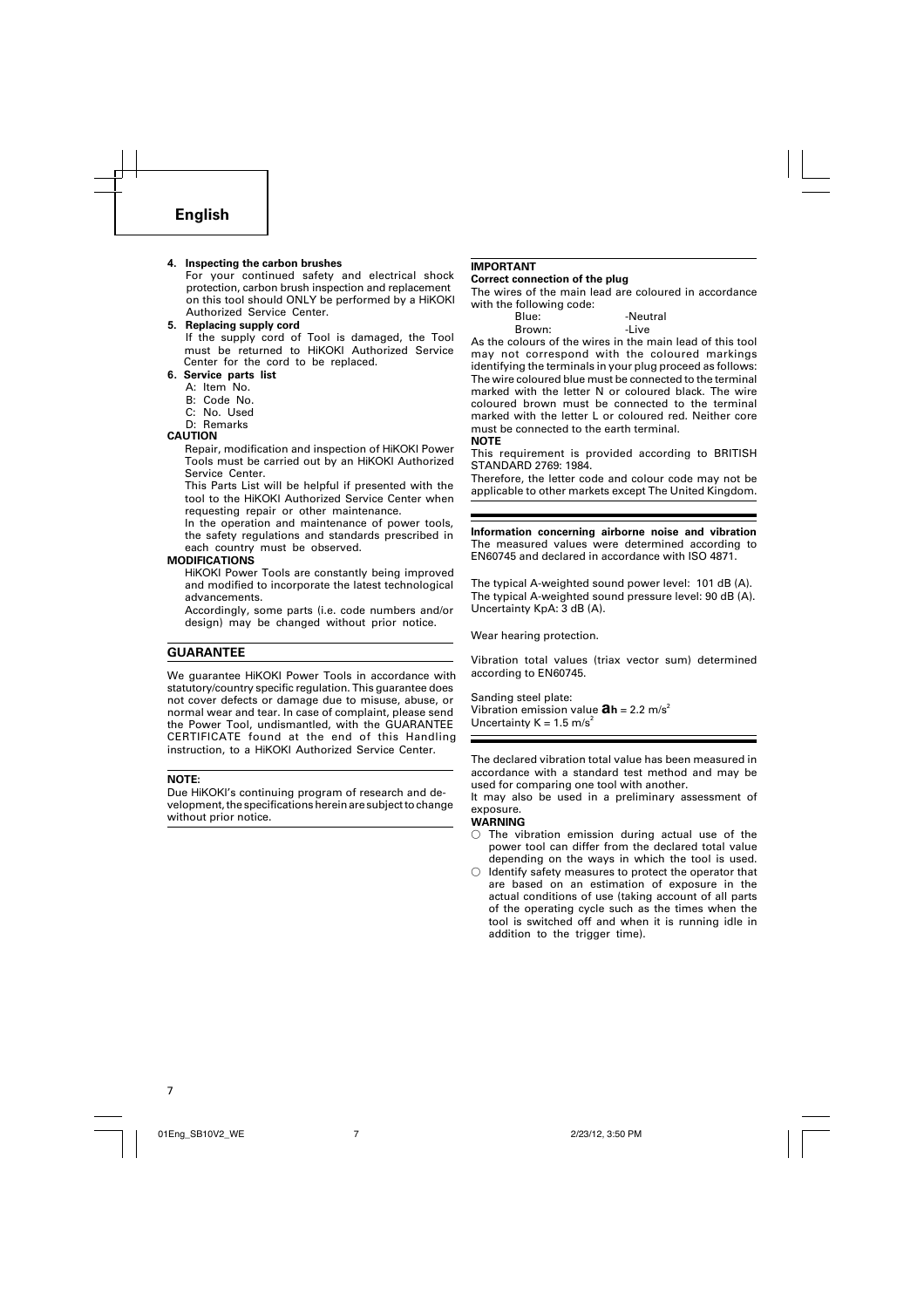#### **ALLGEMEINE SICHERHEITSHINWEISE FÜR ELEKTROGERÄTE**

#### **WARNUNG**

**Lesen Sie sämtliche Sicherheitshinweise und Anweisungen durch** Wenn die Warnungen und Anweisungen nicht befolgt werden, kann es zu Stromschlag, Brand und/oder ernsthaften Verletzungen kommen.

# **Bitte bewahren Sie alle Warnhinweise und Anweisungen zum**

**spateren Nachschlagen auf.**<br>Der Begriff "Elektrowerkzeug" bezieht sich in den Warnhinweisen auf Elektrowerkzeuge mit Netz- (schnurgebunden) oder Akkubetrieb (schnurlos).

- **1) Sicherheit im Arbeitsbereich**
	- **a) Sorgen Sie für einen sauberen und gut ausgeleuchteten Arbeitsbereich.**

Zugestellte oder dunkle Bereiche ziehen Unfälle förmlich an.

**b) Verwenden Sie Elektrowerkzeuge niemals an Orten, an denen Explosionsgefahr besteht – zum Beispiel in der Nähe von leicht entflammbaren Flüssigkeiten, Gasen oder Stäuben.**

Bei der Arbeit mit Elektrowerkzeugen kann es zu Funkenbildung kommen, wodurch sich Stäube oder Dämpfe entzünden können.

**c) Sorgen Sie bei der Arbeit mit Elektrowerkzeugen dafür, dass sich keine Zuschauer (insbesondere Kinder) in der Nähe befinden.**

Wenn Sie abgelenkt werden, können Sie die Kontrolle über das Werkzeug verlieren.

#### **2) Elektrische Sicherheit**

**a) Elektrowerkzeuge müssen mit passender Stromversorgung betrieben werden.**

**Nehmen Sie niemals irgendwelche Änderungen am Anschlussstecker vor.**

**Verwenden Sie bei Elektrowerkzeugen mit Schutzkontakt (geerdet) niemals Adapterstecker.**

Stecker im Originalzustand und passende Steckdosen reduzieren das Stromschlagrisiko.

**b) Vermeiden Sie Körperkontakt mit geerdeten Gegenständen wie Rohrleitungen, Heizungen, Herden oder Kühlschränken.**

Bei Körperkontakt mit geerdeten Gegenständen besteht ein erhöhtes Stromschlagrisiko.

- **c) Setzen Sie Elektrowerkzeuge niemals Regen oder sonstiger Feuchtigkeit aus.** Wenn Flüssigkeiten in ein Elektrowerkzeug eindringen, erhöht sich das Stromschlagrisiko.
- **d) Verwenden Sie die Anschlussschnur nicht missbräuchlich. Tragen Sie das Elektrowerkzeug niemals an der Anschlussschnur, ziehen Sie es nicht damit heran und ziehen Sie den Stecker nicht an der Anschlussschnur aus der Steckdose.**

**Halten Sie die Anschlussschnur von Hitzequellen, Öl, scharfen Kanten und beweglichen Teilen fern.**

Beschädigte oder verdrehte Anschlussschnüre erhöhen das Stromschlagrisiko.

**e) Wenn Sie ein Elektrowerkzeug im Freien benutzen, verwenden Sie ein für den Außeneinsatz geeignetes Verlängerungskabel.**

Ein für den Außeneinsatz geeignetes Kabel vermindert das Stromschlagrisiko.

**f) Falls sich der Betrieb des Elektrowerkzeuges in feuchter Umgebung nicht vermeiden lässt, verwenden Sie eine Stromversorgung mit Fehlerstromschutzeinrichtung (Residual Current Device, RCD).**

Durch den Einsatz einer Fehlerstromschutzeinrichtung wird das Risiko eines elektrischen Schlages reduziert.

- **3) Persönliche Sicherheit**
	- **a) Bleiben Sie wachsam, achten Sie auf das, was Sie tun, und setzen Sie Ihren Verstand ein, wenn Sie mit Elektrowerkzeugen arbeiten.**

**Benutzen Sie keine Elektrowerkzeuge, wenn Sie müde sind oder unter Einfluss von Drogen, Alkohol oder Medikamenten stehen.**

Bei der Arbeit mit Elektrowerkzeugen können bereits kurze Phasen der Unaufmerksamkeit zu schweren Verletzungen führen.

- **b) Benutzen Sie eine persönliche Schutzausrüstung. Tragen Sie immer einen Augenschutz.** Schutzausrüstung wie Staubmaske, rutschsichere Sicherheitsschuhe, Schutzhelm und Gehörschutz senken das Verletzungsrisiko bei angemessenem Einsatz.
- **c) Vermeiden Sie unbeabsichtigten Anlauf. Achten Sie darauf, dass sich der Schalter in der Aus- (Off-) Position befindet, ehe Sie das Gerät mit der Stromversorgung und/oder Batteriestromversorgung verbinden, es aufheben oder herumtragen.**

Das Herumtragen von Elektrowerkzeugen mit dem Finger am Schalter oder das Herstellen der Stromversorgung bei betätigtem Schalter zieht Unfälle regelrecht an.

**d) Entfernen Sie sämtliche Einstellwerkzeuge (Einstellschlüssel), ehe Sie das Elektrowerkzeug einschalten.**

Ein an einem beweglichen Teil des Elektrowerkzeugs angebrachter Schlüssel kann zu Verletzungen führen.

**e) Sorgen Sie für einen festen Stand. Achten Sie jederzeit darauf, sicher zu stehen und das Gleichgewicht zu bewahren.**

Dadurch haben Sie das Elektrowerkzeug in unerwarteten Situationen besser im Griff.

- **f) Kleiden Sie sich richtig. Tragen Sie keine lose Kleidung oder Schmuck. Halten Sie Haar, Kleidung und Handschuhe von beweglichen Teilen fern.** Lose Kleidung, Schmuck oder langes Haar kann von beweglichen Teilen erfasst werden.
- **g) Wenn Anschlüsse für Staubabsaug- und sammelvorrichtungen vorhanden sind, sorgen Sie dafür, dass diese richtig angeschlossen und eingesetzt werden.** Durch Entfernen des Staubes können staubbezogene Gefahren vermindert werden.

# **4) Einsatz und Pflege von Elektrowerkzeugen**

**a) Überanspruchen Sie Elektrowerkzeuge nicht. Benutzen Sie das richtige Elektrowerkzeug für Ihren Einsatzzweck.** Das richtige Elektrowerkzeug erledigt seine Arbeit bei bestimmungsgemäßem Einsatz besser und sicherer.

- **b) Benutzen Sie das Elektrowerkzeug nicht, wenn es sich nicht am Schalter ein- und ausschalten lässt.** Jedes Elektrowerkzeug, das nicht mit dem Schalter betätigt werden kann, stellt eine Gefahr dar und muss repariert werden.
- **c) Stecken Sie den Stecker der Stromversorgung oder Batteriestromversorgung vom Gerät ab, ehe Sie Einstellarbeiten vornehmen, Zubehörteile tauschen oder das Elektrowerkzeug verstauen.**

Solche präventiven Sicherheitsmaßnahmen verhindern den unbeabsichtigten Anlauf des Elektrowerkzeugs und die damit verbundenen Gefahren.

**d) Lagern Sie nicht benutzte Elektrowerkzeuge außerhalb der Reichweite von Kindern, lassen Sie nicht zu, dass Personen das Elektrowerkzeug bedienen, die nicht mit dem Werkzeug selbst und/oder diesen Anweisungen vertraut sind.**

Elektrowerkzeuge in ungeschulten Händen sind gefährlich.

**e) Halten Sie Elektrowerkzeuge in Stand. Prüfen Sie auf Fehlausrichtungen, sicheren Halt und Leichtgängigkeit beweglicher Teile, Beschädigungen von Teilen und auf jegliche andere Zustände, die sich auf den Betrieb des Elektrowerkzeugs auswirken können.**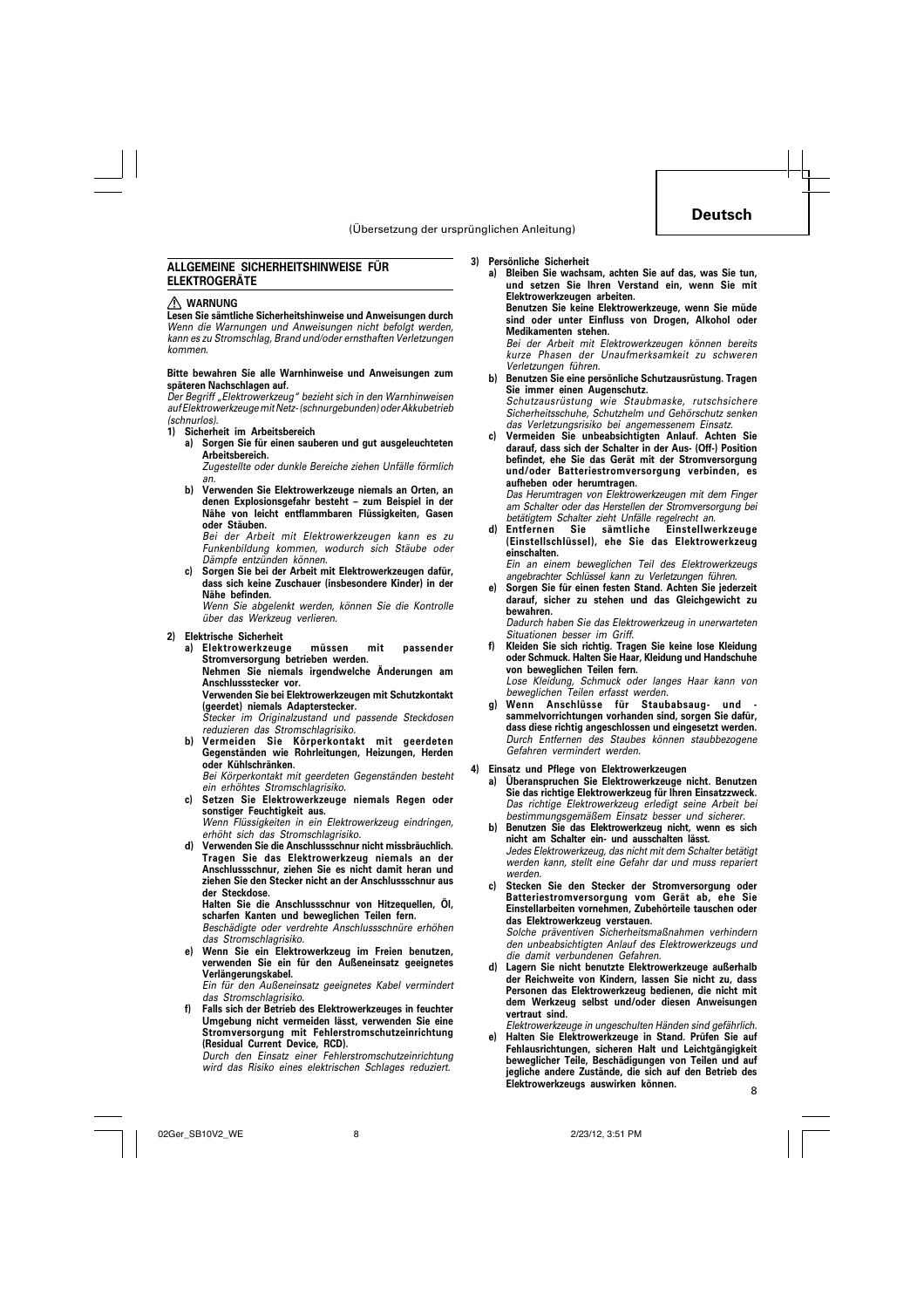**Bei Beschädigungen lassen Sie das Elektrowerkzeug reparieren, ehe Sie es benutzen.**

Viele Unfälle mit Elektrowerkzeugen sind auf schlechte Wartung zurückzuführen.

- **f) Halten Sie Schneidwerkzeuge scharf und sauber.** Richtig gewartete Schneidwerkzeuge mit scharfen Schneidkanten bleiben weniger häufig hängen und sind einfacher zu beherrschen.
- **g) Benutzen Sie Elektrowerkzeuge, Zubehör, Werkzeugspitzen und Ähnliches in Übereinstimmung mit diesen Anweisungen – beachten Sie dabei die jeweiligen Arbeitsbedingungen und die Art und Weise der auszuführenden Arbeiten.**

Der Gebrauch des Elektrowerkzeuges für andere als die vorgesehenen Anwendungen kann zu gefährlichen Situationen führen.

- **5) Service**
	- **a) Lassen Sie Elektrowerkzeuge durch qualifizierte Fachkräfte und unter Einsatz passender, zugelassener Originalteile warten.**

Dies sorgt dafür, dass die Sicherheit des Elektrowerkzeugs nicht beeinträchtigt wird.

#### **VORSICHT**

**Von Kindern und gebrechlichen Personen fernhalten.**

**Werkzeuge sollten bei Nichtgebrauch außerhalb der Reichweite von Kindern und gebrechlichen Personen aufbewahrt werden.**

#### **SICHERHEITSHINWEISE FÜR DIE BANDSCHLEIFER**

**Halten Sie das Elektrowerkzeug an den isolierten Griffflächen fest, weil der Bandschleifer mit seiner eigenen Netzleitung in Kontakt kommen könnte.** Wenn Sie auf einen "stromführenden" Draht treffen, können die freigelegten Metallteile das Elektrowerkzeug "unter Strom setzen" und dem Bediener einen elektrischen Schlag versetzen.

#### **ACHTUNG**

Machen Sie vor dem Schleifen mit den zu bearbeitenden Materialien vertraut.

Falls beim Schleifen voraussichtlich schädliche oder gar giftige Stäube freigesetzt werden könnten – wie beim Bearbeiten von Bleifarben, Holz oder Meltallen – achten Sie darauf, dass der Staubfangbehälter oder ein geeignetes Staubabsaugsystem dicht mit dem Staubauslass verbunden ist.

Tragen Sie zusätzlich eine Staubschutzmaske, wenn vorhanden.

Atmen Sie keine beim Schleifen entstehenden schädlichen oder gar giftigen Stäube ein – der Staub kann lhre und die Gesundheit von Zuschauern gefährden.

# **TECHNISCHE DATEN**

| Modell                        | <b>SB10V2</b>                                     | <b>SB10S2</b>       |
|-------------------------------|---------------------------------------------------|---------------------|
| Spannung (je nach Gebiet)*    | (110 V, 120 V, 127 V, 220 V, 230 V, 240 V) $\sim$ |                     |
| Leistungsaufnahme*            | 1020 W                                            |                     |
| Band-Leerlauf-geschwindigkeit | $240 - 420$ m /min                                | $420 \text{ m/min}$ |
| Bandgröße                     | $100 \times 610$ mm                               |                     |
| Gewicht (ohne Kabel)          | 5,2 kg                                            |                     |

\* Vergessen Sie nicht, die Produktangaben auf dem Typenschild zu überprüfen, da sich diese je nach Verkaufsgebiet ändern.

# **STANDARDZUBEHÖR**

(1) Endlosschleifband (Korngröße Nr. 80) ................. 1

(2) Staubsack ................................................................... 1 Das Standardzubehör kann ohne vorherige

Bekanntmachung jederzeit geändert werden.

#### **SONDERZUBEHÖR (separat zu beziehen)**

#### **1. Endlosschleifbänder**

#### **Tabelle 1**

| Kornart    |
|------------|
| AA, WA, CC |
| AA, WA, CC |
| AA. WA. CC |
| AA, WA, CC |
| AA, WA, CC |
| AA, WA, CC |
| AA, WA, CC |
| AA, WA, CC |
|            |

#### **ANMERKUNG:**

Die Endlosschleifbänder werden in Paketen von 10 Stück pro Typ verkauft. Bei einer Bestellung ist die gewünschte Kornart und Korngröße anzugeben.

9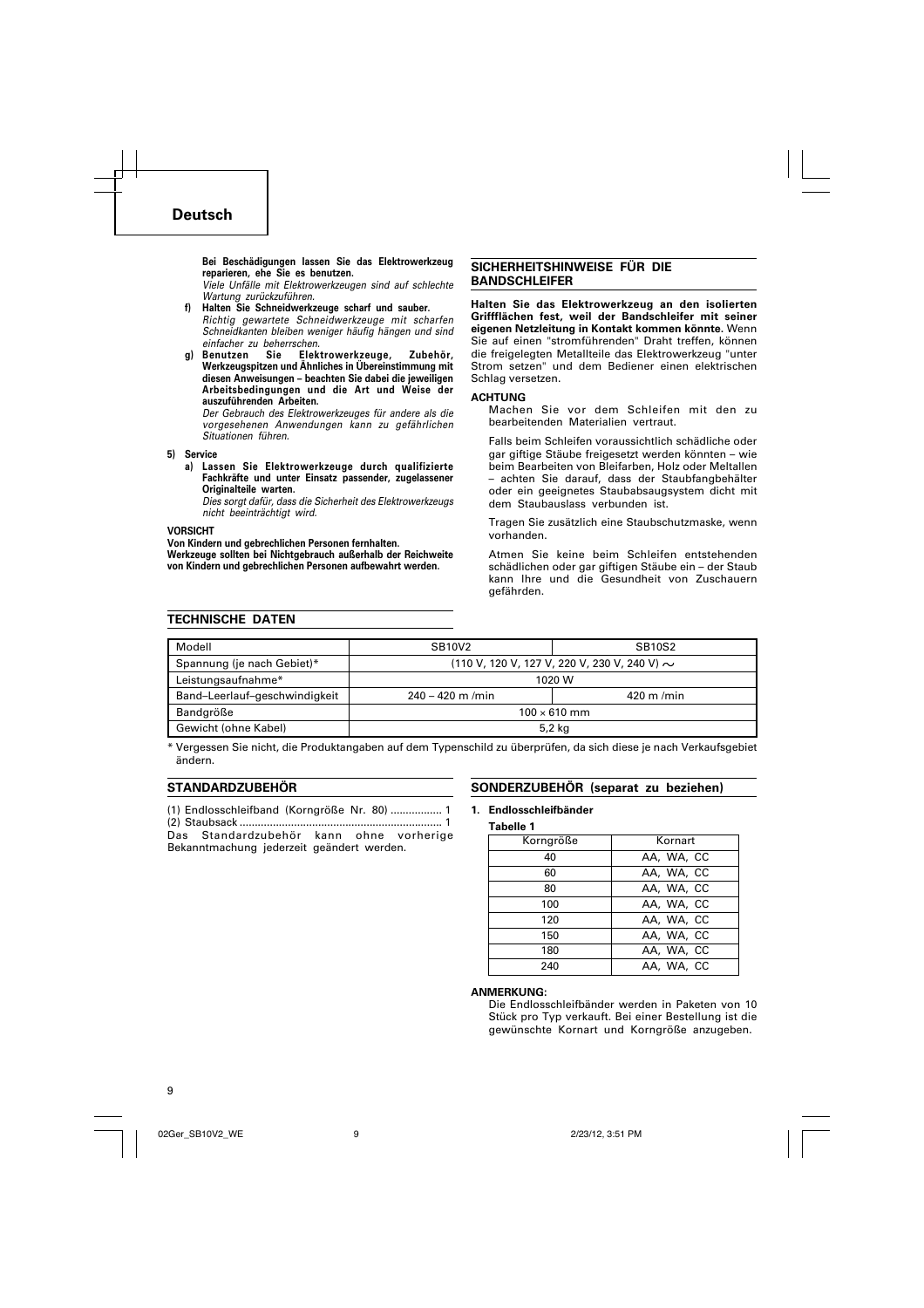#### **2. Fester Ständer**

Beim Schleifen kleiner Gegenstände ist ein fester Ständer zur Erleichterung der Arbeit zu verwendenden.

Das Sonderzubehör kann ohne vorherige Bekanntmachung jederzeit geändert werden.

#### **ANWENDUNGSGEBIETE**

- Feinschleifen und Abschleifen von Holzbauprodukten.
- O Politur der Unterlage von holzbeschichteten Flächen.
- Feinschliff von Metallflächen.
- Politur der Unterlage von metallbeschichteten Flächen, Rostentfernung oder Entfernung von Farbe vor der Nachbearbeitung.
- Oberflächenbearbeitung von Schiefer, Beton undähnlichen Materialien.

# **VOR INBETRIEBNAHME**

# **1. Netzspannung**

Prüfen, daß die zu verwendende Netzspannung der Angabe auf dem Typenschild entspricht.

# **2. Netzschalter**

Prüfen, daß der Netzschalter auf AUS steht. Wenn der Stecker an das Netz angeschlossen wird, während der Schalter auf EIN steht, beginnt das Werkzeug sofort zu laufen, was gefährlich ist.

# **3. Verlängerungskabel**

Wenn der Arbeitsbereich nicht in der Nähe des Netzanschlusses liegt, ist ein Verlängerungskabel ausreichenden Querschnitts und ausreichender Nennleistung zu verwende. Das Verlängerungskabel sollte so kurz wie möglich gehalten werden.

# **4. Das Schleifband anbringen.**

Bezüglich Einzelheiten siehe Abschnitt "Anbringen des Schleifbandes".

**5. RCD**

Wir empfehlen den ständigen Einsatz eines Fehlerstromschutzschalters (FI), Nennstrom bis 30 mA.

# **BEDIENUNG DES SCHLEIFBANDS**

# **ACHTUNG:**

Achten Sie darauf, die Stromversorgung auf OFF zu stellen, und ziehen Sie den Stecker aus der Steckdose, um größere Schäden zu vermeiden.

# **1. Befestigung des Schleifbands**

- (1) Ziehen Sie den Hebel mit dem Finger, um die Losrolle nach hinten zu verschieben. (**Abb. 1**)
- (2) Platzieren Sie diese auf die Antriebsscheibe, um sie leer über das Äußere der Schuhplatte zu bewegen. Achten Sie darauf, dass der Pfeil im Riemeninneren mit der Drehbewegung der Antriebsscheibe übereinstimmt. (**Abb. 2**)
- (3) Drücken Sie den Hebel mit dem Finger. Die Losrolle wird dann vorwärts bewegt, um dem Schleifband die erforderliche Spannung zu verleihen. Achten Sie in diesem Fall darauf, dass Ihr Finger nicht vom Hebel getroffen wird. Passen Sie dann die Position des Schleifbands an.

# **VORSICHT:**

Wird das Schleifband in falscher Richtung montiert, wird die Effizienz gesenkt und die Lebensdauer verkürzt.

# **2. Entfernen des Schleifbands**

Ziehen Sie den Hebel mit dem Finger, damit das Schleifband durchhängt und leicht entnommen werden kann.

# **ENTFERNEN VON STAUB**

Befindet sich im Staubbeutel übermäßig viel Staub, sinkt die Effizienz für die Staubsammlung deutlich ab.

Der Staubbeutel ist zu entleeren, sobald er zu ungefähr 2/ 3 der Kapazität gefüllt ist. In diesem Fall ist die Staubsammlung (sowie die Arbeitseffizienz) gewährleistet. Entfernen Sie den Staub wie folgt aus den Beuteln:

- (1) Lösen Sie die Trägerstange und entfernen Sie den Staubbeutel. (**Abb. 5**)
- (2) Öffnen Sie den Reißverschluss, um den Beuteleinlass zu öffnen.

# **VERWENDUNG DES SCHLEIFBANDS**

# **1. Anpassung der Schleifposition.**

Drücken Sie auf den Schalter und drehen Sie das Schleifband, um die Position zu prüfen. Passen Sie das Schleifband an, damit beide Enden 1,6 mm – 3 mm über die Enden der Hebel hinausragen.

Wird das Schleifband zu weit im Inneren bedient, kann es zu einer Abnutzung durch Reibung und Beschädigungen der Maschine führen.

Passen Sie die Position des Schleifbands mithilfe der Justierschraube (**Abb. 3**) an.

- $\bigcirc$  Drehen Sie die Schraube im Uhrzeigersinn, um den Riemen hineinzubewegen.
- O Drehen Sie die Schraube gegen den Uhrzeigersinn, um den Riemen herauszubewegen.

# **VORSICHT:**

Bewegt sich das Schleifband während des Betriebs, kann die Einstellung während des Betriebs erfolgen.

# **2. Schalter einschalten**

Schalten Sie die Maschine ein, und heben Sie diese von der zu bearbeiteten Fläche weg. Wird die Maschine während dem Einschalten auf eine Oberfläche gelegt, kann diese stark verkratzt werden. Dies gilt auch für das Ausschalten der Maschine.

## **3. Halten der Maschine**

Halten Sie den Griff, den Griffknopf und die Maschine gegen die zu bearbeitete Fläche, bis ein leichter Kontakt hergestellt ist.

Das Gewicht der Maschine ist ausreichend, um mit höchster Effizienz Schleif- und Poliervorgänge auszuführen.

Üben Sie keinen zusätzlichen Druck aus, da dies zu einem unnötigen Druck auf den Motor führen würde, wodurch die Lebensdauer des Schleifbands verkürzt und die Arbeitsleistung gemindert wird. (**Abb. 4**)

# **4. Bewegen der Maschine**

Bewegen Sie die Maschine zunächst nach vorne, dann nach hinten, und wiederholen Sie diese Bewegung. (**Abb. 4**)

# **5. Auswahl eines geeigneten Schleifbands**

Wählen Sie für Ihre Anwendung die korrekte Korngröße und Kornart des Schleifbands gemäß untenstehender **Tabellen 2** und **3** aus.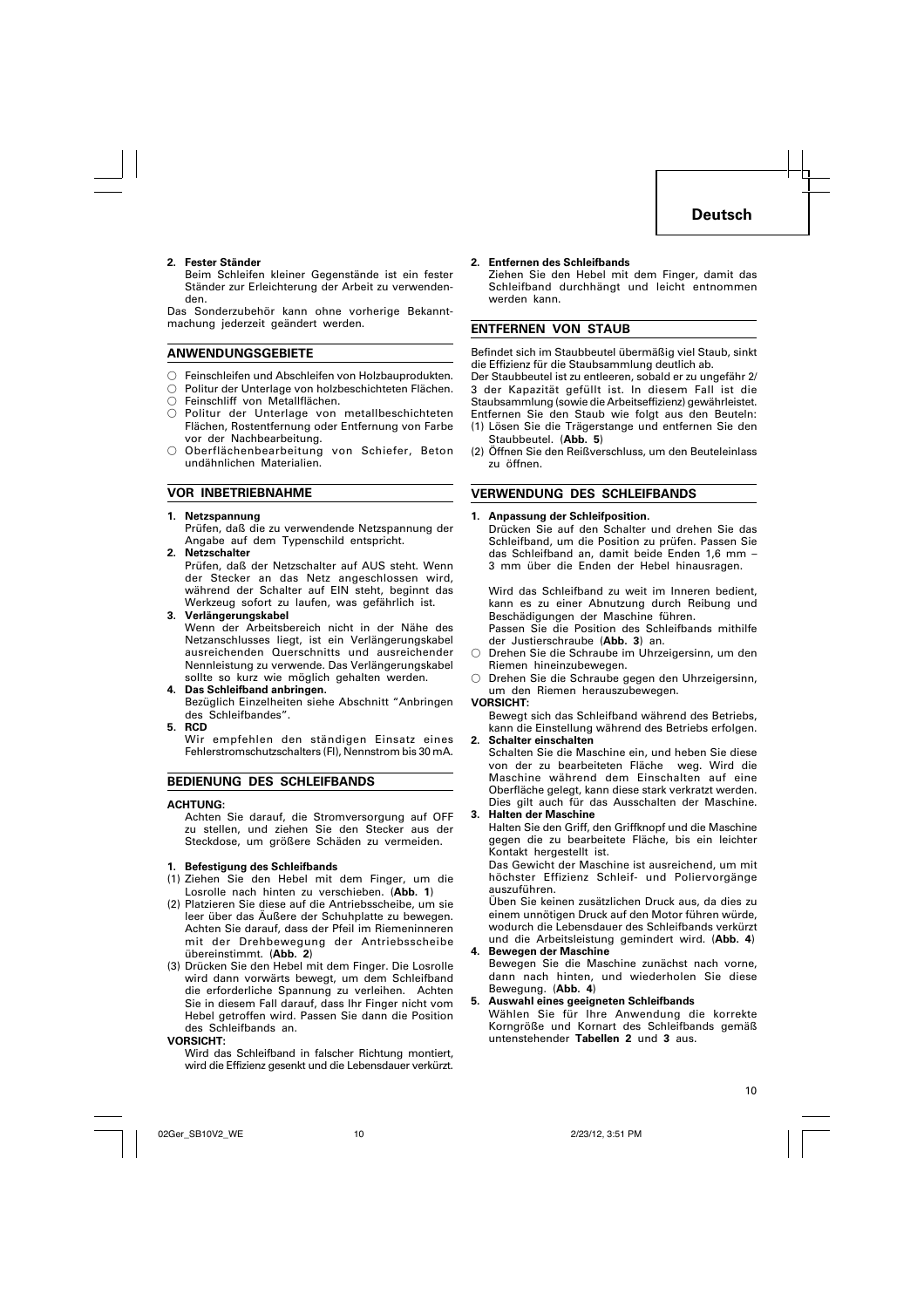# **Deutsch**

#### **Tabelle 2**

| Abgeleitete Ausführung | Geeignete Korngröße |
|------------------------|---------------------|
| Grobe Ausführung       | 40                  |
| Mittlere Ausführung    | $40 - 100$          |
| Feine Ausführung       | $100 - 240$         |

# **Tabelle 3**

| Zu bearbeitete Fläche<br>Kornart |                              |  |
|----------------------------------|------------------------------|--|
| AА<br>Stahl, Holz                |                              |  |
| <b>WA</b>                        | Holz, Bambus                 |  |
| CC.                              | Nichteisen-Metalle,          |  |
|                                  | Schiefer, Kunststoffe, Beton |  |

#### **VORSICHT:**

- Die Werte für die Korngröße finden Sie in **Tabelle 3** Das Korn des Schleifbands muss gröber sein als das
- Schleifpapier, das für manuelle Arbeiten verwendet wird.
- Wenn eine einheitliche Fläche erzielt werden soll, verwenden Sie für das Schleifband dieselbe Korngröße. Das Wechseln von Korngrößen kann zu einer schlechten Ausführung führen.

#### **6. Bedienung des Schalters**

Wenn der Abzugsschalter gedrückt ist, ist die Maschine auf ON geschaltet. Wird der Anschlag einmal gedrückt, wird die EIN-/AUS-Taste gesperrt, und die Maschine kann dauerhaft betrieben werden. Ziehen Sie den Abzug, um den Anschlag zu lösen. (**Abb. 5**)

#### **7. Anpassung der Bandgeschwindigkeit: SB10V2**

Die Bandschleifmaschine ist mit elektrischem Steuerstrom ausgestattet, wodurch eine stufenlose Geschwindigkeitskontrolle ermöglicht wird. Wenn Sie die Geschwindigkeit anpassen möchten, drehen Sie die Wählscheibe wie in **Abb. 6** dargestellt. Ist die Wählscheibe auf "1" eingestellt, wird das Schleifband mit Mindestgeschwindigkeit betrieben. Ist die Wählscheibe auf "5" eingestellt, wird das Schleifband mit Maximalgeschwindigkeit betrieben.

# **8. Bearbeitung von Ecken**

Beachten Sie zum Schleifen und Polieren von Ecken die Anwendungshinweise in **Abb. 7**.

#### **WARTUNG UND INDPEKTION**

## **1. Inspektion des Schleifbandes:**

Da die Benutzung eines verschlissenen Schleifbandes den Wirkungsgrad vermindert, ist der Austaush des Schleifbandes zu empfehlen, sobaldübermäßiger Verschleiß festgestellt wird.

- **2. Inspektion der Befestigungsschrauben** Alle Befestigungsschrauben werden regelmäßig inspiziert und geprüft, daß sie richtig angezogen sind. Wenn sich eine der Schrauben lokkert, muß sie sofort wieder angezogen werden. Geschieht das nicht, kann das zu erheblicher Gefahr führen.
- **3. Wartung des Motors**

Die Motorwicklung ist das "herz" des Elektrowerkzeugs. Daher ist besonders sorgfältig darauf zu achten, daß die Wicklung nicht beschädigt wird und/oder mit Öl oder Wasser in Berührung kommt.

# **4. Inspektion der Kohlebürsten**

Zur Erhaltung Ihrer Sicherheit und des Schutzes gegen elektrischen Schlag sollten Inspektion und Auswechseln

der Kohlebürsten NUR durch ein Autorisiertes HiKOKI-Wartungszentrum durchgeführt werden.

# **5. Auswechseln des Netzkabels**

Wenn das Netzkabel des Werkzeugs beschädigt wird, muss das Werkzeug zum Auswechseln des Netzkabels an ein von Autorisiertes HiKOKI-Wartungszentrum zurückgegeben werden.

# **6. Liste der Wartungsteile**

- A: Punkt Nr.
- B: Code Nr.
- C: Verwendete Anzahl
- D: Bemerkungen

# **ACHTUNG**

Reparatur, Modifikation und Inspektion von HiKOKI-Elektrowerkzeugen müssen durch ein autorisiertes HiKOKI-Kundendienstzentrum durchgeführt werden. Diese Teileliste ist hilfreich, wenn sie dem HiKOKI-Kundendienstzentrum zusammen mit dem Werkzeug für Reparatur oder Wartung ausgehändigt wird.

Bei Betrieb und Wartung von Elektrowerkzeugen müssen die Sicherheitsvorschriften und Normen beachtet werden.

#### **MODIFIKATIONEN**

HiKOKI-Elektrowerkzeuge werden fortwährend verbessert und modifiziert, um die neuesten technischen Fortschritte einzubauen.

Dementsprechend ist es möglich, daß einige Teile (z.B. Codenummern bzw. Entwurf) ohne vorherige Benachrichtigung geändert werden.

## **GARANTIE**

Auf HiKOKI-Elektrowerkzeuge gewähren wir eine Garantie unter Zugrundelegung der jeweils geltenden gesetzlichen und landesspezifischen Bedingungen. Dieses Garantie erstreckt sich nicht auf Gehäusedefekte und nicht auf Schäden, die auf Missbrauch, bestimmungswidrigen Einsatz oder normalen Verschleiß zurückzuführen sind. Im Schadensfall senden Sie das nicht zerlegte Elektrowerkzeug zusammen mit dem GARANTIESCHEIN, den Sie am Ende der Bedienungsanleitung finden, an ein von HiKOKI autorisiertes Servicecenter.

#### **ANMERKUNG:**

Aufgrund des ständigen Forschungs-und Entwicklungsprogramms von HiKOKI sind Änderungen der hierin gemachten technischen Angaben nicht ausgeschlossen.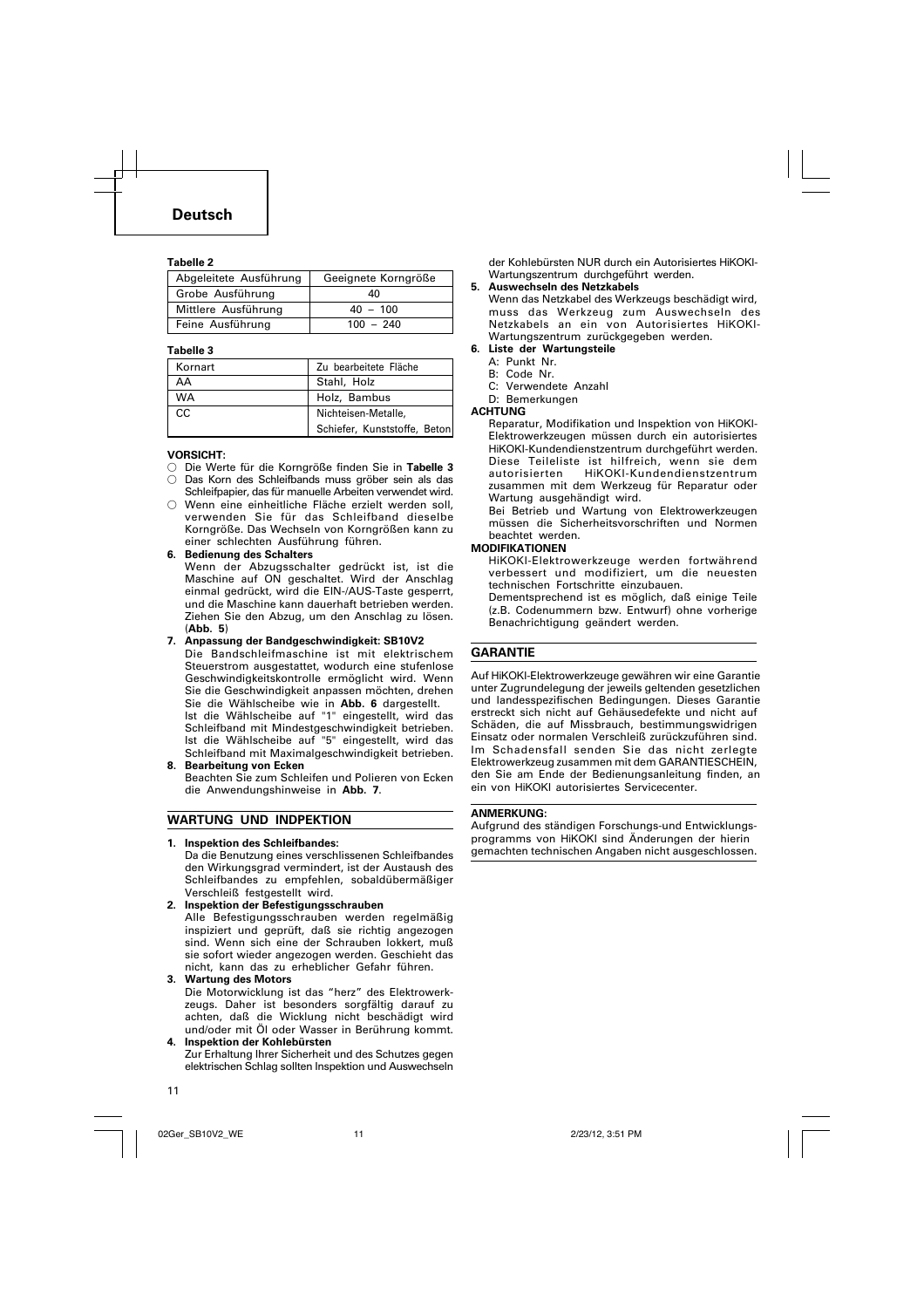**Information über Betriebslärm und Vibration** Die gemessenen Werte wurden entsprechend EN60745 bestimmt und in Übereinstimmung mit ISO 4871 ausgewiesen.

Der typische A-gewichtete Schalleistungspegel ist 101 dB (A). Der typische A-gewichtete Schalldruckt ist 90 dB (A). Messunsicherheit KpA: 3 dB (A)

Bei der Arbeit immer einen Gehörschutz tragen.

Gesamtvibrationswerte (3-Achsen-Vektorsumme), bestimmt gemäß EN60745.

Stahlschleifplatte: Vibrationsemissionswert  $\mathbf{a} \mathbf{h} = 2.2 \text{ m/s}^2$ Messunsicherheit K =  $1.5 \text{ m/s}^2$ 

Die angegebenen Gesamtvibrationswerte wurden entsprechend einem standardisierten Testverfahren gemessen und können dazu verwendet werden, Werkzeuge miteinander zu vergleichen.

Außerdem können sie zur vorbereitenden Expositionseinschätzung verwendet werden.

# **WARNUNG**

- Der Vibrationsemissionswert während der tatsächlichen Benutzung des Elektrowerkzeugs kann von dem deklarierten Gesamtwert abweichen, abhängig davon, wie das Werkzeug verwendet wird.
- Legen Sie Sicherheitsmaßnahmen zum Schutz des Bedieners fest, die auf einer Expositionseinschätzung unter den tatsächlichen Benutzungsbedingungen beruhen (unter Berücksichtigung aller Bereiche des Betriebszyklus, darunter neben der Triggerzeit auch die Zeiten, in denen das Werkzeug ausgeschaltet ist oder im Leerlaufbetrieb läuft).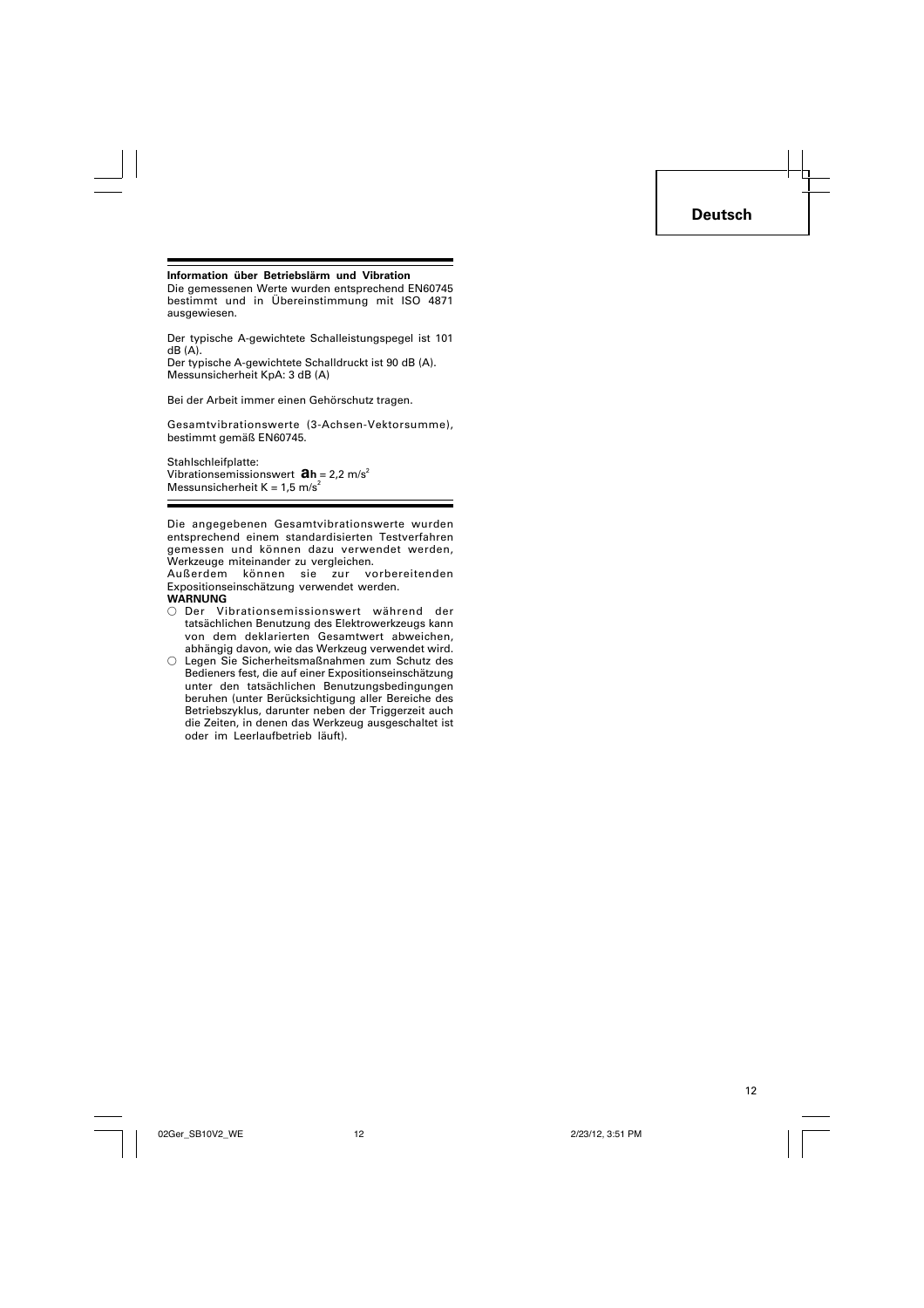#### **AVERTISSEMENTS DE SÉCURITÉ GÉNÉRAUX CONCERNANT LES OUTILS ÉLECTRIQUES**

#### **AVERTISSEMENT**

#### **Lire tous les avertissements de sécurité et toutes les instructions.**

Tout manquement à observer ces avertissements et instructions peut engendrer des chocs électriques, des incendies et/ou des blessures graves.

#### **Conservez tous les avertissements et toutes les instructions pour vous y référer ultérieurement.**

Le terme "outil électrique", utilisé dans les avertissements, se réfère aux outils électriques (câblé) ou aux outils à piles (sans fil).

- **1) Sécurité sur l'aire de travail**
	- **a) Maintenir l'aire de travail propre et bien éclairée.** Les endroits encombrés ou sombres sont propices aux accidents.
	- **b) Ne pas utiliser d'outils électriques en présence de liquides, gaz ou poussière inflammables, au risque de provoquer une explosion.**

Les outils électriques créent des étincelles susceptibles d'enflammer la poussière ou les vapeurs.

**c) Ne pas laisser les enfants et les visiteurs s'approcher de vous lorsque vous utiliser un outil électrique.** Les distractions peuvent faire perdre le contrôle.

#### **2) Sécurité électrique**

**a) Les prises de l'outil électrique doivent correspondre à la prise secteur.**

**Ne jamais modifier la prise.**

**Ne pas utiliser d'adaptateurs avec les outils électriques mis à la masse.**

Les prises non modifiées et les prises secteurs correspondantes réduisent les risques de choc électrique.

**b) Eviter tout contact avec les surfaces mises à la masse telles que les tuyaux, radiateurs, bandes et réfrigérateurs.**

Le risque de choc électrique est accru en cas de mise à la masse du corps.

**c) Ne pas exposer les outils électriques à la pluie ou à des conditions humides.**

Si l'eau pénètre dans l'outil, cela augmente les risques de choc électrique.

**d) Ne pas utiliser le cordon à tort. Ne jamais utiliser le cordon pour transporter ou débrancher l'outil électrique.**

**Maintenir le cordon loin de la chaleur, de l'huile, des bords pointus ou des pièces mobiles.**

Les cordons endommagés ou usés augmentent les risques de choc électrique.

**e) En cas d'utilisation d'un outil électrique à l'extérieur, utiliser un cordon de rallonge adapté à un usage extérieur.**

L'utilisation d'un cordon adapté à l'usage extérieur réduit les risques de choc électrique.

**f) Si vous devez utiliser un outil électrique dans un endroit humide, utilisez une alimentation protégée contre les courants résiduels.**

L'utilisation d'un dispositif de protection contre les courants résiduels réduit le risque de choc électrique.

#### **3) Sécurité personnelle**

**a) Restez alerte, regarder ce que vous faites et usez de votre bon sens en utilisant un outil électrique. Ne pas utiliser d'outil électrique si vous êtes sous l'influence de drogues, d'alcool ou de médicaments.**

Pendant l'utilisation d'outils électrique, un instant d'inattention peut entraîner des blessures graves.

- **b) Utiliser un équipement de protection individuelle. Toujours porter des verres de protection.** L'utilisation d'équipements de protection tels que les masques anti-poussière, les chaussures de sécurité antidérapantes, les casques ou les protections auditives dans des conditions appropriées réduisent les risques de blessures.
- **c) Empêcher les démarrages intempestifs. Veiller à ce que l'interrupteur soit en position d'arrêt avant de brancher à une source d'alimentation et/ou une batterie, de ramasser l'outil au sol ou de le transporter.** Transporter les outils électriques avec le doigt sur l'interrupteur ou brancher les outils électriques avec l'interrupteur en position de marche peut entraîner des accidents.
- **d) Retirer toute clé de sécurité ou clé avant de mettre l'outil électrique en marche.**

Laisser une clé ou une clé de sécurité sur une partie mobile de l'outil électrique peut engendrer des blessures.

- **e) Ne pas trop se pencher. Toujours garder une bonne assise et un bon équilibre pendant le travail.** Cela permet un meilleur contrôle de l'outil électrique dans des situations imprévisibles.
- **f) Porter des vêtements adéquats. Ne pas porter de vêtements amples ni de bijoux. Maintenir les cheveux, les vêtements et les gants loin des pièces mobiles.** Les vêtements amples ou les cheveux longs peuvent se prendre dans les pièces mobiles.
- **g) En cas de dispositifs destinés au raccordement d'installations d'extraction et de recueil de la poussière, veiller à ce qu'ils soient correctement raccordés et utilisés.**

L'utilisation d'un dispositif de collecte de la poussière peut réduire les dangers associés à la poussière.

- **4) Utilisation et entretien d'un outil électrique**
	- **a) Ne pas forcer sur l'outil électrique. Utiliser l'outil électrique adapté à vos travaux.** Le bon outil électrique fera le travail mieux et en toute sécurité au régime pour lequel il a été conçu.
		- **b) Ne pas utiliser l'outil électrique si l'interrupteur ne le met pas en position de marche et d'arrêt.** Tout outil ne pouvant être contrôlé par l'interrupteur est dangereux et doit être réparé.
		- **c) Débrancher la prise et/ou la batterie avant de procéder à des réglages, au remplacement des accessoires ou au stockage des outils électriques.** Ces mesures préventives de sécurité réduisent les risques de démarrage accidentel de l'outil électrique.
		- **d) Stockez les outils électriques inutilisés hors de la portée des enfants et ne pas laisser des personnes non familiarisées avec l'outil ou ces instructions utiliser l'outil électrique.**

Les outils électriques sont dangereux entre les mains d'utilisateurs non habilités.

**e) Entretenir les outils électriques. Vérifier l'absence de mauvais alignement ou d'arrêt, d'endommagement de pièces ou toute autre condition susceptible d'affecter l'opération de l'outil.**

**Si l'outil est endommagé, le faire réparer avant utilisation.** De nombreux accidents sont dus à des outils mal entretenus.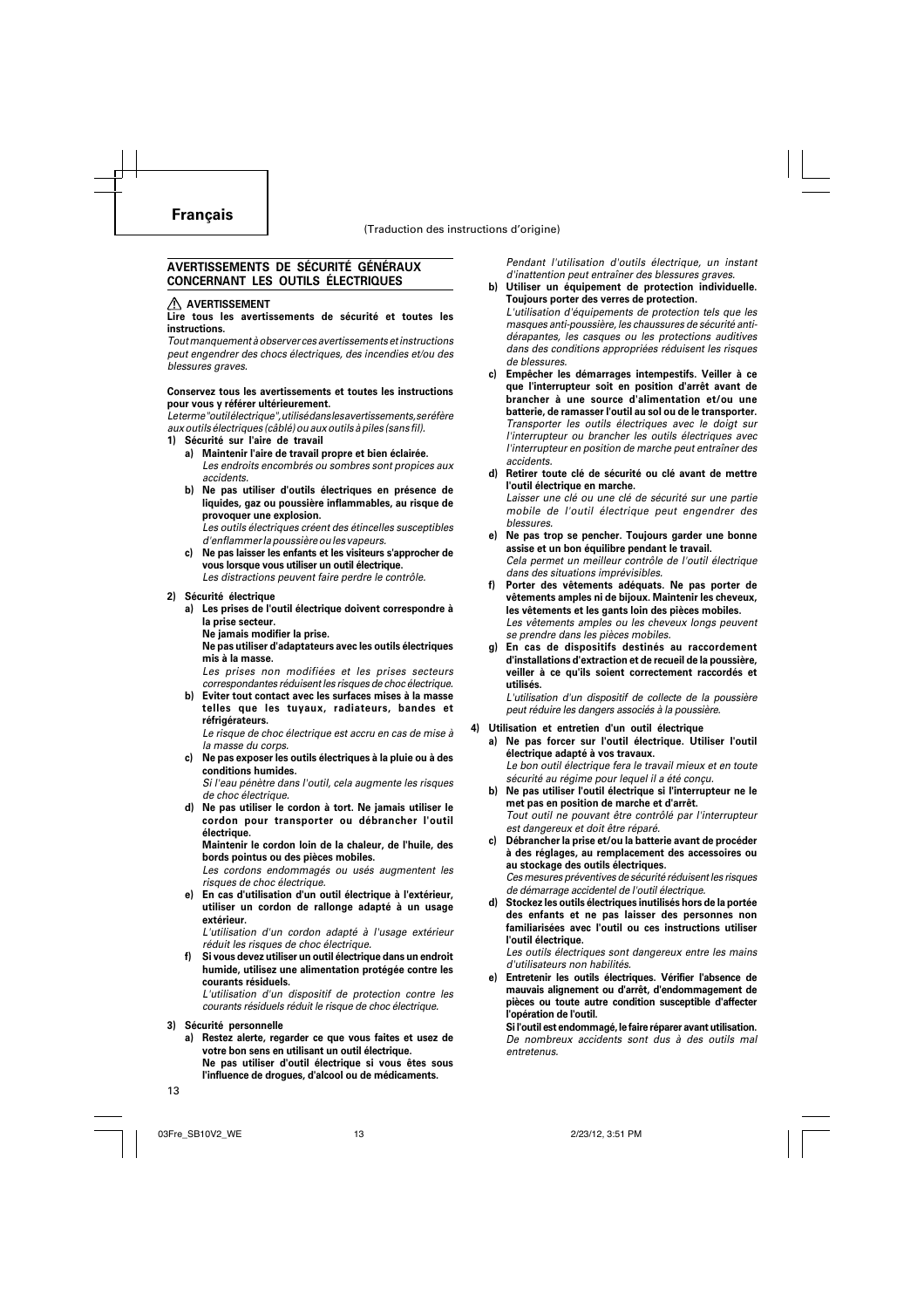**f) Maintenir les outils coupants aiguisés et propres.**

Des outils coupants bien entretenus avec des bords aiguisés sont moins susceptibles de se coincer et plus simples à contrôler.

**g) Utiliser l'outil électrique, les accessoires et les mèches de l'outil, etc. conformément à ces instructions en tenant compte des conditions d'utilisation et du travail à réaliser.**

L'utilisation de l'outil électrique pour des opérations différentes de celles pour lesquelles il a été concu est dangereuse.

#### **5) Service**

**a) Faire entretenir l'outil électrique par un technicien habilité à l'aide de pièces de rechange identiques exclusivement.**

Cela garantira le maintien de la sécurité de l'outil électrique.

#### **PRECAUTIONS**

**Maintenir les enfants et les personnes infirmes éloignés. Lorsque les outils ne sont pas utilisés, ils doivent être rangés hors de portée des enfants et des personnes infirmes.**

#### **CONSIGNES DE SÉCURITÉ GÉNÉRALES POUR PONCEUSE À EBANDE**

**Tenir l'outil électrique par les surfaces isolées permettant de l'agripper car la courroie peut entrer en contact avec des son propre cordon.** La coupe d'un fil sous tension peut transmettre du courant dans les pièces métalliques exposées de l'outil et communiquer une décharge électrique à l'opérateur.

#### **ATTENTION**

Avant d'utiliser la ponceuse à bande, vérifiez le matériel que vous êtes sur le point de poncer.

Dans l'éventualité où des possières dangereuses / toxiques tells que la peinture à la céruse, les bois et les méraux seraient générées pendant le ponçage, assurez-vous que le sac à poussière ou le système d'extraction de poussière approprié est fermement raccordé à la sortie de poussière.

Portez le masque anti-possíère si vous en possédez un.

N'inhalez ni ne touchez les poussières dangereuses / toxiques générées pendant le ponçage, la poussière pouvant nuire à votre santé ou à celle de votre entourage.

# **SPECIFICATIONS**

| Modèle                              | SB10V2                                            | SB10S2              |  |
|-------------------------------------|---------------------------------------------------|---------------------|--|
| Tension (par zone)*                 | (110 V, 120 V, 127 V, 220 V, 230 V, 240 V) $\sim$ |                     |  |
| Entrée d'alimentation*              | 1020 W                                            |                     |  |
| Vitesse de courroie sans charge     | $240 - 420$ m /min                                | $420 \text{ m/min}$ |  |
| Dimension de la courroie de poncage | $100 \times 610$ mm                               |                     |  |
| Poids (sans fil)                    | 5,2 kg                                            |                     |  |

\* Assurez-vous de vérifier la plaque signalétique se trouvant sur le produit, car elle peut changer suivant les régions.

## **ACCESSOIRES STANDARD**

(1) Courroie à poncer sans fin

(Dimension du grain: #80) ..................................... 1 (2) Sac à poussière ....................................................... 1 Les accessoires standard sont sujets à changement sans préavis.

#### **ACCESSOIRES EN OPTION (vendus séparément)**

#### **1. Courroies à poncer sans fin**

#### **Tableau 1**

| Dimension du grain | Type de grain |
|--------------------|---------------|
| 40                 | AA, WA, CC    |
| 60                 | AA, WA, CC    |
| 80                 | AA, WA, CC    |
| 100                | AA. WA. CC    |
| 120                | AA. WA. CC    |
| 150                | AA, WA, CC    |
| 180                | AA, WA, CC    |
| 240                | AA, WA, CC    |

#### **NOTA:**

Les courroies sont vendues en paquets de 10 courroies du même type. Lors de la commande, spécifier le type de grain et la dimension désirés.

#### **2. Support stationnaire**

Pour le ponçage de petites pièces, utiliser un support stationnaire pour faciliter le travail.

Les accessoires en option sont sujets à changement sans préavis.

#### **APPLICATIONS**

- $\circ$  Ponçage final de produits en bois.
- Polissage de base de surfaces à revêtement de bois.
- Ponçage final de surfaces métalliques.
- O Polissage de base de surfaces à revêtement métallique, enlévement de la rouille ou de la peinture avant nouvelle finition.
- Finition de surface d'ardoise, de béton et de matériaux similaires.

# **AVANT LA MISE EN MARCHE**

#### **1. Source de puissance**

14 S'assurer que la source de puissance à utiliser correspond à la puissance indiquée sur la plaque signalétique du produit.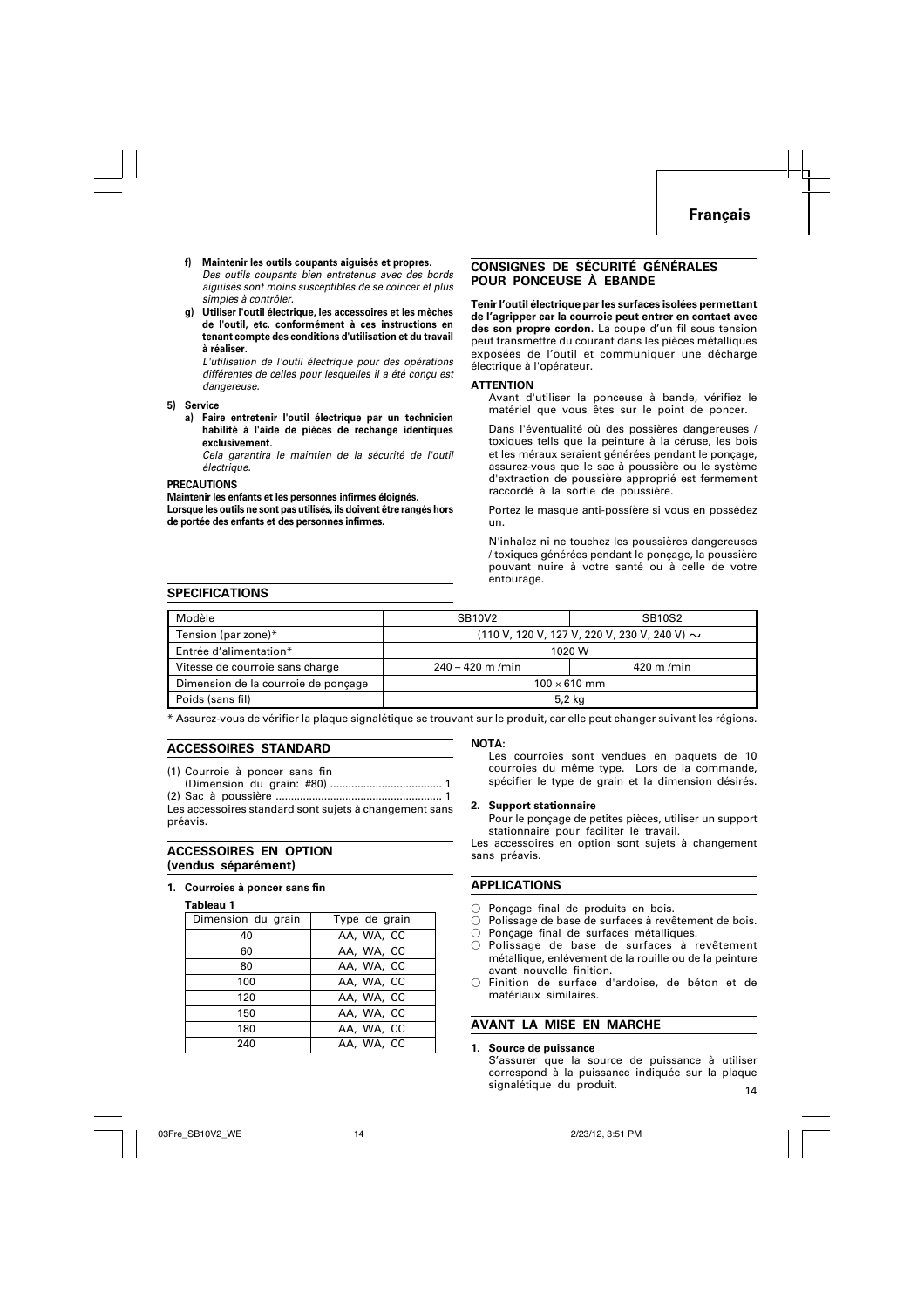# **Français**

#### **2. Interrupteur de puissance**

S'assurer que l'interrupteur de puissance est en position ARRET. Si la fiche est branchée alors que l'interrupteur est sur MARCHE, l'outil démarre immédiatement et peut provoquer un grave accident.

#### **3. Fil de rallonge**

Lorsque la zone de travail est éloignée de la source de puissance, tuiliser un fil de rallonge d'une épaisseur suffisante et d'une capacité nominale suffisante. Le fil de rallonge doit être aussi court que possible.

#### **4. Attacher la courroie de ponçage.** Pour les détails, voir la section "Moutage de la courroie de ponçage".

**5. RCD**

Il est recommandé de toujours utiliser un disjoncteur avec un courant résiduel de 30 mA ou moins.

# **MANIPULATION DE LA BANDE DE PONÇAGE**

#### **PRECAUTION:**

Bien mettre l'interrupteur sur OFF et débrancher la fiche de la prise secteur pour éviter tout ennui grave.

#### **1. Fixation de la bande de ponçage**

- (1) Tirer sur le levier avec le doigt, la poulie folle se déplacera ensuite vers l'arrière. (**Fig. 1**)
- (2) Installer la poulie motrice et la poulie folle en les passant à l'extérieur du cale-pied et s'assurer que la flèche à l'intérieur de la bande correspond au sens de rotation de la poulie motrice. (**Fig. 2**)
- (3) Pousser sur le levier avec le doigt, la poulie folle se déplacera vers l'avant et donnera la tension correcte à la bande de ponçage.

Dans ce cas, veiller à ne pas vous coincer le doigt avec le levier.

Ensuite, régler la position de la bande de ponçage. **PRECAUTION:**

Si elle est installée dans la mauvaise direction, la bande de ponçage ne fonctionnera pas correctement et sa durée de vie sera diminuée.

#### **2. Retrait de la bande de ponçage**

Tirer sur le levier avec le doigt, la bande de ponçage fléchit et peut être extraite des poulies facilement.

# **ÉLIMINATION DE LA POUSSIÈRE**

Si une quantité excessive de poussière se dépose dans le sac à poussière, l'efficacité d'aspiration de la poussière sera diminuée.

Éliminer la poussière du sac lorsqu'elle atteint environ 2/3 de la capacité du sac, de façon à assurer l'efficacité d'aspiration (et de fonctionnement). Éliminer poussière comme suit:

- (1) Desserrer la barre de soutien et retirer le sac à poussière. (**Fig. 5**)
- (2) L'entrée du sac peut être ouverte en dézippant la fermeture coulissante.

# **UTILISATION DE LA PONCEUSE À COURROIE**

# **1. Réglage de la position de ponçage.**

Appuyer sur le bouton et tourner la bande de ponçage pour vérifier la position.

15 des bordures des poulies. Régler la bande de ponçage de façon à ce que les deux bordures dépassent de 1,6 à 3 mm au-delà

Si la bande de ponçage est utilisée trop à l'intérieur, ceci peut provoquer l'abrasion et l'endommagement de l'appareil.

Régler la position de la bande de ponçage en tournant la vis de réglage (**Fig. 3**).

- Tourner la vis de réglage dans le sens des aiguilles d'une montre pour déplacer la bande vers l'intérieur.
- Tourner la vis de réglage dans le sens contraire des aiguilles d'une montre pour déplacer la bande vers l'extérieur.

## **PRECAUTION:**

Si la bande de ponçage bouge pendant l'utilisation, il est possible de faire des réglages en cours d'utilisation.

## **2. Activation du bouton**

Activer le bouton tout en maintenant l'appareil à l'écart de la surface à travailler. Si l'appareil est placé sur la surface à l'activation du bouton, la surface en question risque d'être rayée. Ceci est également le cas lorsque l'appareil est à l'arrêt.

#### **3. Tenir l'appareil**

Tenir la poignée et le bouton de la poignée et tenir la poignée contre la surface à travailler de façon à ce qu'il soit en contact léger avec la surface. Le poids de l'appareil lui-même suffit au ponçage et au polissage en plein régime.

Ne pas appliquer de pression supplémentaire au risque d'exercer une charge excessive sur le moteur, de réduire la durée de vie de la bande de ponçage et de réduire l'efficacité de l'appareil (**Fig. 4**).

#### **4. Déplacement de l'appareil**

Déplacer l'appareil vers l'avant puis vers l'arrière plusieurs fois (**Fig. 4**).

#### **5. Choix de la bonne bande de ponçage**

Une taille et d'un type de grain adaptés aux fins spécifiques. Vous reporter aux **Tableaux 2** et **3** ciaprès.

#### **Tableau 2**

| Finition dérivée   | Taille de grain appropriée |
|--------------------|----------------------------|
| Finition grossière | 40                         |
| Finition moyenne   | $40 - 100$                 |
| Finition fine      | $100 - 240$                |

#### **Tableau 3**

| Type de grain | Surface à travailler       |  |
|---------------|----------------------------|--|
| AА            | Acier, Bois                |  |
| <b>WA</b>     | Bois, Bambou               |  |
| CC.           | Métaux non ferreux,        |  |
|               | Ardoise, Plastiques, Béton |  |

#### **PRECAUTION:**

- Pour les tailles de grain, vous reporter au **Tableau 3**
- $\circ$  Le grain de la bande de ponçage doit être plus grosse que le papier de verre utilisé pour les travaux manuels.
- Utiliser une bande de ponçage de la même taille de grain jusqu'à obtention d'une surface uniforme. Le changement de grain peut entraîner une mauvaise finition.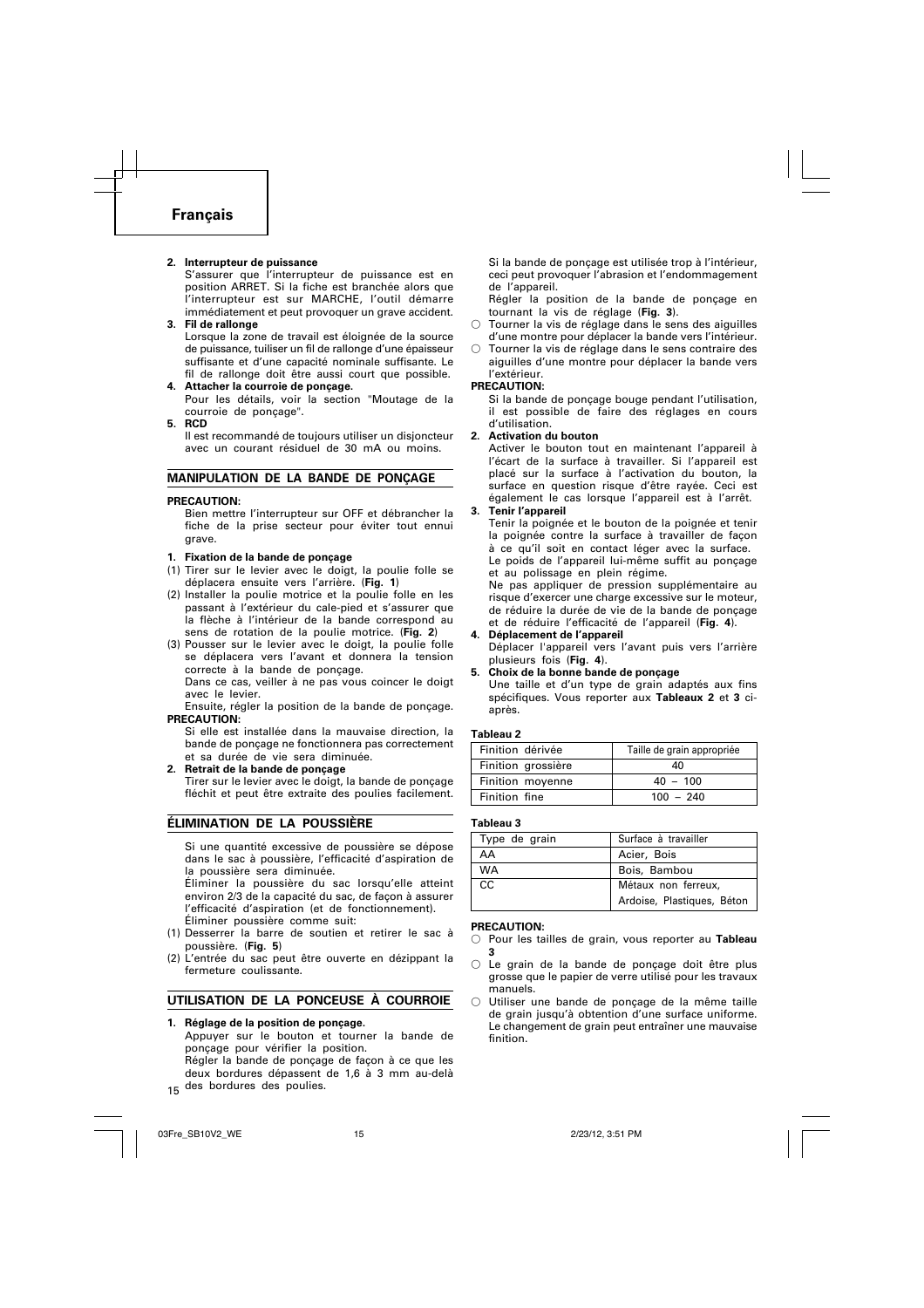#### **6. Utilisation du bouton d'alimentation**

Le bouton d'alimentation est mis en position OB lorsque le contact est tiré, et si le bouton d'arrêt est appuyé une fois, le bouton d'alimentation est verrouillé, ce qui permet une utilisation continue. Le bouton d'arrêt peut être libéré en tirant sur le contact (**Fig. 5**).

#### **7. Réglage de la vitesse de la bande: SB10V2**

La ponceuse à courroie est équipée d'un circuit de commande électrique qui permet de contrôler la vitesse en permanence. Pour régler la vitesse, tourner le cadran comme cela est indiqué dans l'**Fig. 6**. Lorsque le cadran est sur "1", la bande de ponçage fonctionne à faible régime. Lorsque le cadran est sur "5", la bande de ponçage fonctionne à plein régime.

#### **8. Ponçage des coins**

Les coins peuvent être poncés et polis en utilisant l'appareil comme cela est indiqué dans l'**Fig. 7**.

### **ENTRETIEN ET CONTROLE**

#### **1. Contrôle de la courroie de ponçage**

Comme I'utilisation continue d'une courroie usée diminue l'efficacité, remplacer la courroie de ponçage dés que des traces d'abrasion apparaissent.

**2. Contrôle des vis de montage**

Vérifier régulièrement les vis de montage et s'assurer qu'elles sont correctement serrées. Resserrer immédiatement toute vis desserrée. Sinon, il y a danger sérieux.

**3. Entretien du moteur**

Le bobinage de l'ensemble moteur est le "coeur" même de l'outil électro-portatif.

Veiller soigneusement à ce que ce bobinage ne soit pas endommagé et/ou mouillé par de l'huile ou de l'eau.

#### **4. Inspection des balais en carbone**

Pour assurer à tout moment la sécurité et la protection contre les chocs électrique, confier l'inspection et le remplacement des balais en carbone de l'outil EXCLUSIVEMENT à un centre de service après-vente HiKOKI agréé.

#### **5. Remplacement du cordon d'alimentation** Si le cordon d'alimentation de l'outil est endommagé, rapporter l'outil à un centre de service après-vente

HiKOKI agréé pour faire remplacer le cordon.

- **6. Liste des pièces de rechange**
	- A: No. élément
	- B: No. code
	- C: No. utilisé
	- D: Remarques

# **ATTENTION**

Les réparations, modifications et inspections des outils électriques HiKOKI doivent être confiées à un service après-vente HiKOKI agréé.

Il sera utile de présenter cette liste de pièces au service après-vente HiKOKI agréé lorsqu'on apporte un outil nécessitant des réparations ou tout autre entretien.

Lors de l'utilisation et de l'entretien d'un outil électrique, respecter les règlements et les normes de sécurité en vigueur dans le pays en question.

#### **MODIFICATIONS**

Les outils électriques HiKOKI sont constamment améliorés et modifiés afin d'incorporer les tous derniers progrès technologiques.

En conséquence, il est possible que certaines pièces (c.-à-d. no. de code et/ou dessin) soient modifiées sans avis préalable.

#### **GARANTIE**

Nous garantissons que l'ensemble des Outils électriques HiKOKI sont conformes aux réglementations spécifiques statutaires/nationales. Cette garantie ne couvre pas les défauts ni les dommages inhérents à une mauvaise utilisation, une utilisation abusive ou l'usure et les dommages normaux. En cas de réclamation, veuillez envoyer l'Outil électrique, en l'état, accompagné du CERTIFICAT DE GARANTIE qui se trouve à la fin du Mode d'emploi, dans un service d'entretien autorisé.

#### **REMARQUE :**

Par suite du programme permanent de recherche et de développement HiKOKI, ces spécifications peuvent faire l'objet de modifications sans avis préalable.

#### **Au sujet du bruit et des vibrations**

Les valeurs mesurées ont été déterminées en fonction de la norme EN60745 et déclarées conforme à ISO 4871.

Le niveau de puissance sonore pondérée A type est de 101 dB (A).

Le niveau de pression acoustique pondéré A est de 90 dB (A).

Incertitude KpA: 3 dB (A)

Porter une protection de l'ouïe.

Valeurs totales des vibration (somme vectorielle triaxiale) déterminée conformément à EN60745.

Plaque d'acier pour le ponçage: Valeur d'émission de vibration  $\mathbf{a}$ h = 2,2 m/s<sup>2</sup> Incertitude K =  $1.5$  m/s<sup>2</sup>

La valeur totale des vibrations a été mesurée par une méthode d'essai standard et peut être utilisée pour comparer un outil à un autre.

Elle peut également être utilisée pour une évaluation préliminaire du niveau d'exposition.

#### **AVERTISSEMENT**

- $\bigcirc$  La valeur d'émission de vibration en fonctionnement de l'outil électrique peut être différente de la valeur totale déclarée, en fonction des utilisations de l'outil.
- O Identification les mesures de protection de l'utilisateur fondées sur une estimation de l'exposition en conditions d'uitilisation (tenant compte de tous les aspects du cycle d'utilisation, tels que les moments où l'outil est mis hors tension ou lorsqu'il tourne à vide en plus des temps de déclenchements).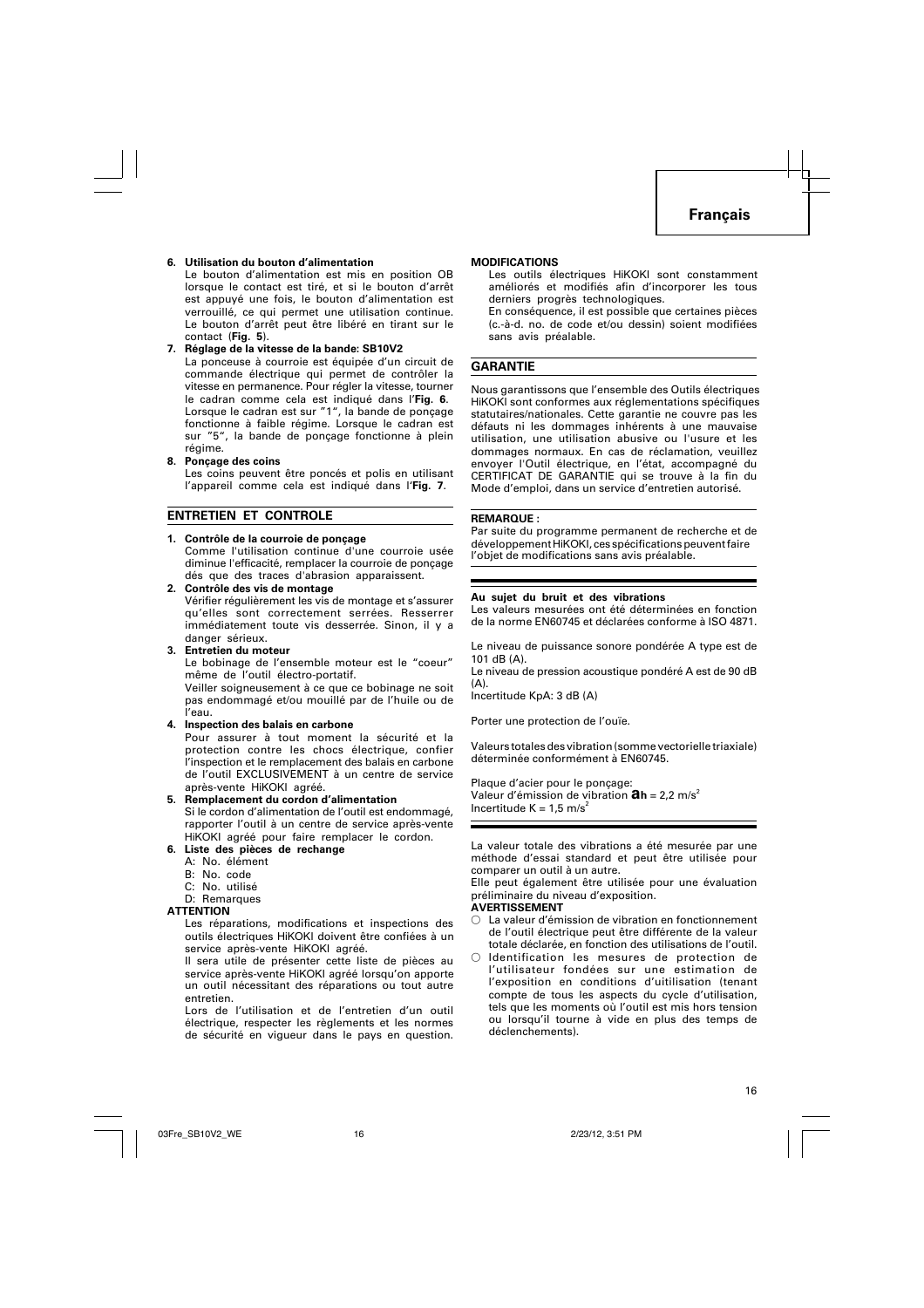#### **AVVERTIMENTI GENERALI DI SICUREZZA SUGLI UTENSILI ELETTRICI**

#### **AVVERTENZA**

#### **Leggere tutti gli avvertimenti di sicurezza e tutte le istruzioni.**

La mancata osservanza degli avvertimenti e delle istruzioni potrebbe essere causa di scosse elettriche, incendi e/o gravi .<br>Iocioni

#### **Salvare tutti gli avvertimenti e le istruzioni per riferimenti futuri.**

Il termine "elettroutensili" riportato nelle avvertenze si riferisce agli elettroutensili azionati con alimentazione di rete (via cavi) o a batterie (senza cavi).

- **1) Sicurezza dell'area operativa**
	- **a) Mantenere l'area operativa pulita e ordinata.** Aree operative sporche o disordinate possono favorire gli infortuni.
	- **b) Non utilizzare gli elettroutensili in atmosfere esplosive, ad es. in presenza di liquidi, gas o polveri infiammabili.** Gli elettroutensili generano delle scintille che potrebbero accendere la polvere o i fumi.
	- **c) Tenere lontani bambini e astanti durante l'utilizzo degli elettroutensili.**

Qualsiasi distrazione può essere causa di perdita di controllo.

#### **2) Sicurezza elettrica**

**a) Le spine degli elettroutensili devono essere idonee alle prese disponibili.**

**Non modificare mai le prese.**

**Con gli elettroutensili a massa (messi a terra), non utilizzare alcun adattatore.**

L'utilizzo di spine intatte e corrispondenti alle prese disponibili ridurrà il rischio di scosse elettriche.

- **b) Evitare qualsiasi contatto con le superfici a massa o a terra, quali tubi, radiatori, fornelli e frigoriferi.** In caso di messa a terra o massa del corpo, sussiste un maggior rischio di scosse elettriche.
- **c) Non esporre gli elettroutensili alla pioggia o all'umidità.** La penetrazione di acqua negli elettroutensili aumenterà il rischio di scosse elettriche.
- **d) Non tirare il cavo. Non utilizzarlo per il trasporto, o per tirare o scollegare l'elettroutensile.**

**Tenere il cavo lontano da fonti di calore, oli, bordi appuntiti o parti in movimento.**

Cavi danneggiati o attorcigliati possono aumentare il rischio di scosse elettriche.

- **e) Durante l'uso degli elettroutensili all'esterno, utilizzare una prolunga idonea per usi esterni.** L'utilizzo di cavi per esterno riduce il rischio di scosse elettriche.
- **f) Se è impossibile evitare l'impiego di un utensile elettrico in un luogo umido, utilizzare l'alimentazione protetta da un dispositivo a corrente residua (RCD).** L'uso di un RCD riduce il rischio di scosse elettriche.
- **3) Sicurezza personale**
	- **a) Durante l'uso degli elettroutensili, state all'erta, verificate ciò che state eseguendo e adottate sempre il buon senso.**

**Non utilizzate gli elettroutensili qualora siate stanchi, sotto l'influenza di farmaci, alcol o cure mediche.**

Anche un attimo di disattenzione durante l'uso degli elettroutensili potrebbe essere causa di gravi lesioni personali.

**b) Indossate l'attrezzatura di protezione personale. Indossate sempre le protezioni oculari.** L'attrezzatura protettiva, quali maschera facciale,

calzature antiscivolo, caschi o protezioni oculari ridurrà il rischio di lesioni personali.

**c) Impedite le accensioni involontarie. Prima del collegamento a una sorgente di alimentazione e/o pacco batteria e prima di raccogliere o trasportare l'utensile, verificate che l'interruttore sia posizionato su OFF.**

Il trasporto degli elettroutensili tenendo le dita sull'interruttore o l'attivazione elettrica degli utensile che hanno l'interruttore su ON, implica il rischio di incidenti.

**d) Prima di attivare l'elettroutensile, rimuovete qualsiasi chiave di regolazione.**

Lasciando la chiave in un componente in rotazione dell'elettroutensile, sussiste il rischio di lesioni personali.

- **e) Mantenersi in equilibrio. Mantenersi sempre su due piedi, in equilibrio stabile.** Ciò consente di controllare al meglio l'elettroutensile in caso di situazioni impreviste.
- **f) Vestirsi in modo adeguato. Non indossare abiti larghi o gioielli. Tenere i capelli, gli abiti e i guanti lontano dalle parti in movimento.**

Abiti allentati, gioielli e capelli lunghi potrebbero impigliarsi nelle parti in movimento.

**g) In caso di dispositivi provvisti di collegamento ad apparecchiature di rimozione e raccolta polveri, verificare che queste siano collegate e utilizzate in modo adeguato.**

L'utilizzo della raccolta della polvere può ridurre i rischi connessi alle polveri.

#### **4) Utilizzo e manutenzione degli elettroutensili**

- **a) Non utilizzare elettroutensili non idonei. Utilizzare l'elettroutensile idoneo alla propria applicazione.** Utilizzando l'elettroutensile corretto, si garantirà un'esecuzione migliore e più sicura del lavoro, alla velocità di progetto.
- **b) Non utilizzare l'elettroutensile qualora non sia possibile accenderlo/spegnerlo tramite l'interruttore.**

É pericoloso utilizzare elettroutensili che non possano essere azionati dall'interruttore. Provvedere alla relativa riparazione.

**c) Prima di effettuare qualsiasi regolazione, sostituire gli accessori o depositare gli elettroutensili, scollegare la spina dalla presa elettrica e/o il pacco batteria dall'utensile elettrico.**

Queste misure di sicurezza preventive riducono il rischio di avvio involontario dell'elettroutensile.

**d) Depositare gli elettroutensili non utilizzati lontano dalla portata dei bambini ed evitare che persone non esperte di elettroutensili o non a conoscenza di quanto riportato sulle presenti istruzioni azionino l'elettroutensile.** É pericoloso consentire che utenti non esperti utilizzino

gli elettroutensili.

**e) Manutenzione degli elettroutensili. Verificare che non vi siano componenti in movimento disallineati o bloccati, componenti rotti o altre condizioni che potrebbero influenzare negativamente il funzionamento dell'elettroutensile.**

**In caso di guasti, provvedere alla riparazione dell'elettroutensile prima di riutilizzarlo.**

Molti incidenti sono causati da una scarsa manutenzione.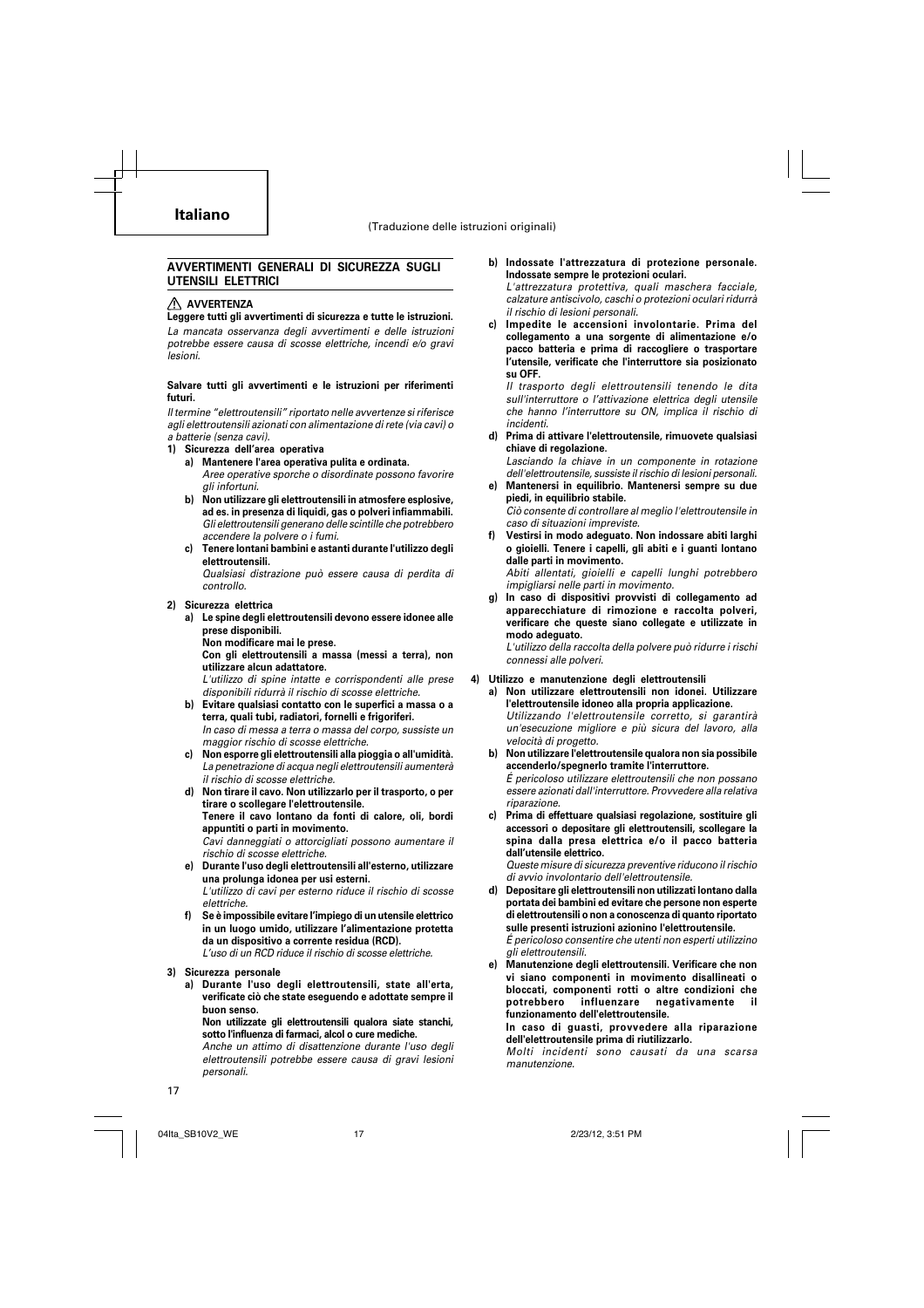**f) Mantenere gli strumenti di taglio affilati e puliti.**

Gli strumenti di taglio in condizioni di manutenzione adeguata, con bordi affilati, sono meno soggetti al bloccaggio e sono più facilmente controllabili.

**g) Utilizzare l'elettroutensile, gli accessori, le barrette, ecc. in conformità a quanto riportato nelle presenti istruzioni, tenendo in debita considerazione le condizioni operative e il tipo di lavoro da eseguire.**

L'uso dell'utensile elettrico per operazioni diverse da quelle previste potrebbe causare una situazione pericolosa.

# **5) Assistenza**

**a) Affidate le riparazioni dell'elettroutensile a persone qualificate che utilizzino solamente parti di ricambio identiche.**

Ciò garantirà il mantenimento della sicurezza dell'elettroutensile.

#### **PRECAUZIONI**

**Tenere lontano dalla portata di bambini e invalidi. Quando non utilizzati, gli strumenti dovranno essere deposti lontano dalla portata di bambini e invalidi.**

#### **AVVERTIMENTI DI SICUREZZA PER IL LEVIGATRICE A NASTRO**

**Afferrare l'utensile dalle superfici isolate poiché il nastro potrebbe venire a contatto con il proprio cavo.** Il taglio di un filo in tensione potrebbe mettere in tensione le parti metalliche esposte dell'utensile e dare una scossa elettrica all'operatore.

#### **ATTENZIONE**

Prima di adoperare la levigatrice a nastro, controllare il materiale che si intende levigare.

Se si prevede la generazione di polveri dannose/ tossiche durante l'operazione di smerigliatura, come la vernice di piombo, legno e metalli, assicurarsi che la sacca di raccolta della polvere o un sistema di estrazione della polvere appropriato sia collegato saldamente allo scarico della polvere.

Indossare una maschera per la polvere, se disponibile.

Non inalare o toccare le polveri dannose/tossiche generate durante I'operazione di smerigliatura, la polvere può mettere a rischio la vostra salute e quella di coloro che vi stanno attorno.

#### **CARATTERISTICHE**

| Modello                          | <b>SB10V2</b>                                     | <b>SB10S2</b>       |
|----------------------------------|---------------------------------------------------|---------------------|
| Voltaggio (per zona)*            | (110 V, 120 V, 127 V, 220 V, 230 V, 240 V) $\sim$ |                     |
| Potenza assorbita*               | 1020 W                                            |                     |
| Velocità del nastro senza carico | $240 - 420$ m /min                                | $420 \text{ m/min}$ |
| Misure del nastro abrasivo       | $100 \times 610$ mm                               |                     |
| Peso (escluso il cavo)           | 5,2 kg                                            |                     |

\* Accertatevi di aver controllato bene la piastrina perché essa varia da zona a zona.

## **ACCESSORI STANDARD**

(1) Nastro abrasivo continuo (Grana: n. 80) ............ 1 (2) Sacco per polvere .................................................... 1 Gli accessori standard possono essere modificati senza preavviso.

# **ACCESSORI DISPONIBILI A RICHIESTA (venduti separatamente)**

#### **1. Nastri abrasivi continui**

**Tabella 1**

| Grana | Tipo do grana |
|-------|---------------|
| 40    | AA, WA, CC    |
| 60    | AA, WA, CC    |
| 80    | AA, WA, CC    |
| 100   | AA, WA, CC    |
| 120   | AA, WA, CC    |
| 150   | AA, WA, CC    |
| 180   | AA, WA, CC    |
| 240   | AA, WA, CC    |

#### **NOTA:**

Il nastro abrasivo continuo è venduto in pacchi da 10 nastri dello stresso tipo. Nelle ordinazioni specificare il tipo e la di grana desiderati.

#### **2. Supporto per l'uso della smerigliatice in posizione fissa.**

Per semplicità d'uso, quando si smerigliano oggetti di piccole dimensioni, usare un supporto per smerigliatrice in posizione fissa.

Gli accessori disponibili a richiesta possono essere modificati senza preavviso.

#### **APPLICAZIONI**

- Smerigliatura e lisciatura di rifinimento di manufatti in legno.
- Levigatura di base di superifici ricoperte in legno.
- Smerigliatura di rifinimento di superfici metalliche.
- $\circ$  Levigatura di base di superfici ricoperte in metallo, rimozione di ruggine, o rimozione di vernice prima di una nuova rifinitura.
- $\bigcirc$  Rifinitura di superfici di ardesia, cemento e materiali similari.

#### **PRIMA DI INIZIARE LE OPERAZIONI**

#### **1. Alimentazione**

Assicurarsi che la rete di alimentazione che si vuole usare sia compatibile con le caratteristiche relative all'alimentazione di corrente specificate nella piastrina dell'apparecchio.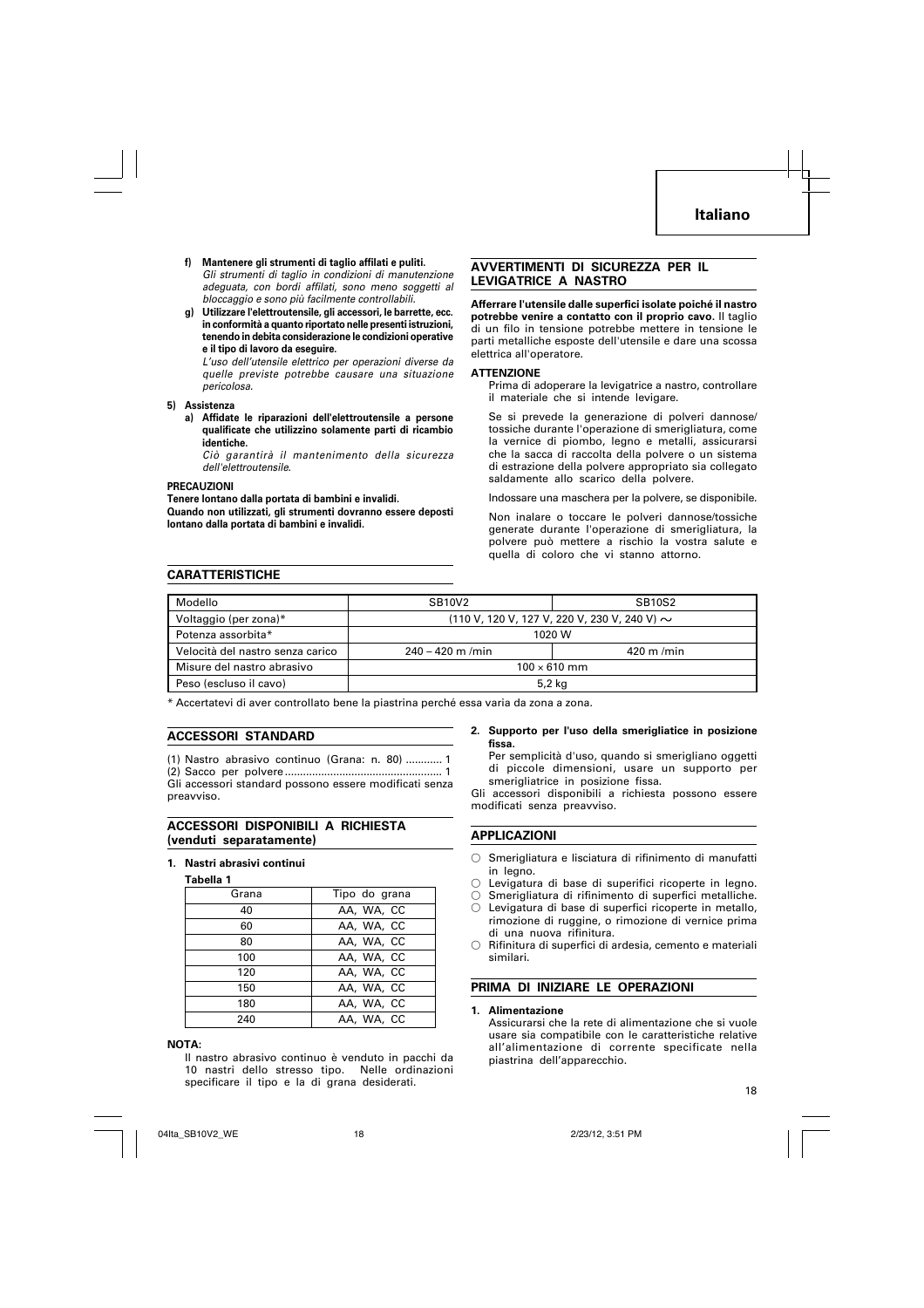# **Italiano**

#### **2. Interruttore di corrente**

Mettere l'interruttore in posizione SPENTO. Se la spina è infilata in una presa mentre l'interruttore è ACCESO, l'utensile elettrico si mette immediatamente in moto, facilitando il verificarsi di incidenti gravi.

#### **3. Prolunga del cavo**

Quando l'ambiente di lavoro è lontano da una presa di corrente, usare una prolunga del cavo di sufficiente spessore e di prestazione adeguata. La prolunga deve essere più corta possibile.

#### **4. Montare il nastro abrasivo.**

Per i particolari, fare riferimento al paragrafo "Montaggio del nastro abrasivo."

**5. RCD**

Si raccomanda di usare sempre un interruttore differenziale con una potenza nominale di 30mA o meno.

#### **COME SI MANIPOLA IL NASTRO ABRASIVO**

#### **ATTENZIONE:**

Assicurarsi di spegnere l'alimentazione e scollegare la spina dalla presa per evitare seri danni.

#### **1. Come fissare il nastro abrasivo**

- (1) Tirare la leva con un dito e la puleggia folle si muoverà all'indietro. (**Fig.1**)
- (2) Mettere il nastro sulla puleggia motrice e su quella folle, facendolo passare all'esterno della piastra di appoggio e fare in modo che la freccia all'interno del nastro coincida con il senso di rotazione della puleggia motrice. (**Fig.2**)
- (3) Spingere la leva con un dito e la puleggia folle si muoverà in avanti dando la giusta tensione al nastro abrasivo. In questo caso, attenzione a non incastrare il dito con la leva. Quindi, regolare la posizione del nastro abrasivo.

#### **ATTENZIONE:**

L'installazione del nastro adesivo nel senso errato provocherebbe un abbassamento nel livello di efficienza lavorativa e diminuirebbe la durata di esercizio del nastro abrasivo.

#### **2. Rimozione del nastro abrasivo**

Tirare la leva con un dito e allentare la tensione del nastro in modo che possa essere rimosso agevolmente dalle pulegge.

# **RIMOZIONE DELLA POLVERE**

Quando nel sacco della polvere si è accumulata una eccessiva quantità di polvere, l'efficacia di raccolta della polvere diminuisce sensibilmente.

Per ottenere un'ottima efficacia nella raccolta della polvere (nonché un'ottima efficacia di lavorazione), rimuovere la polvere dal sacco quando esso si è riempito per circa 2/3 della sua capacità.

Rimuovere polvere dal sacco come segue:

- (1) Allentare la barretta di sostegno e rimuovere il sacco della polvere (**Fig. 5**).
- (2) Aprire il sacco facendo scorrere la chiusura lampo.

# **COME SI USA LA LEVIGATRICE A NASTRO**

#### **1. Come regolare la posizione di levigatura.**

Premere l'interruttore e girare il nastro abrasivo in posizione di controllo. Regolare il nastro abrasivo in modo che ambedue i bordi sporgano di 1,6mm-3mm oltre i bordi delle pulegge.

Se durante il funzionamento il nastro abrasivo è messo troppo all'interno, si possono verificare abrasioni e danni all'apparecchio.

Regolare la posizione del nastro abrasivo ruotando la vite di regolazione (**Fig. 3**).

- Ruotare la vite di regolazione in senso orario per spostare il nastro verso l'interno.
- $\circ$  Ruotare la vite di regolazione in senso anti-orario per spostare il nastro verso l'esterno.

#### **ATTENZIONE:**

Se il nastro si muove durante il funzionamento, la regolazione può essere fatta durante il funzionamento stesso.

#### **2. Per accendere l'interruttore**

Accendere l'interruttore tenendo la macchina lontana dalla superficie da smerigliare. Se la macchina viene posizionata sulla superficie quando si preme l'interruttore, la superficie subirà dei notevoli graffi. Lo stesso vale quando si arresta la macchina.

#### **3. Come si impugna la macchina**

Afferrando l'impugnatura con una mano e il pomello con l'altra, tenere la macchina in modo che tocchi leggermente la superficie da smerigliare.

Il peso della stessa macchina è sufficiente per smerigliare e levigare con la massima efficacia. Non esercitare ulteriore pressione, perché ciò sovraccaricherebbe il motore, diminuirebbe la durata di esercizio del nastro e abbasserebbe il livello di efficacia della lavorazione. (**Fig. 4**).

**4. Come si muove la macchina** Muovere la macchina prima in avanti e poi indietro, ripetendo questo movimento. (**Fig. 4**)

## **5. Scelta del nastro abrasivo opportuno**

Scegliere un nastro abrasivo di tipo e taglia di grana adeguati, servendosi delle **Tabelle 2** e **3** qui sotto.

#### **Tabella 2**

| Rifinitura desiderata | Taglia di grana adeguata |
|-----------------------|--------------------------|
| Rifinitura grossa     | 40                       |
| Rifinitura media      | $40 - 100$               |
| Rifinitura fine       | $100 - 240$              |

#### **Tabella 3**

| Tipo di grana | Superficie da lavorare        |
|---------------|-------------------------------|
| AА            | Acciaio, Legno                |
| <b>WA</b>     | Legno, Bamboo                 |
| CC.           | Metalli non ferrosi, ardesia, |
|               | plastica, calcestruzzo        |

#### **ATTENZIONE:**

- Per la taglia di grana, fare riferimento alla **Tabella 3**
- La grana del nastro abrasivo deve essere più grossa di quella della carta abrasiva usata per il lavoro manuale.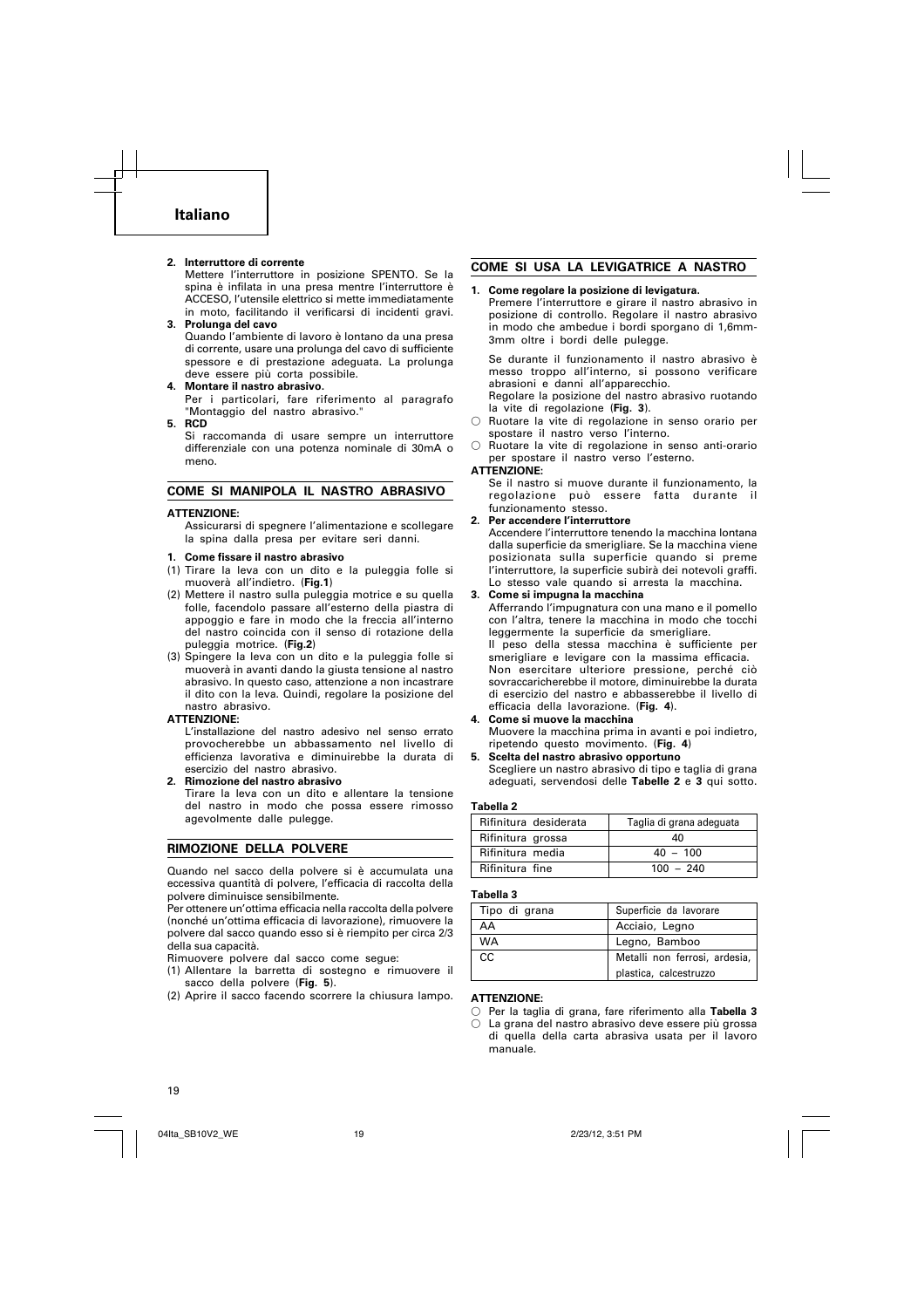- Usare nastri abrasivi della stessa misura di grana fino a che non si ottiene una superficie uniforme. Se si cambia la misura di grana, si può conseguire un risultato mediocre.
- **6. Funzionamento dell'interruttore**

L'interruttore di alimentazione si accende quando si tira il grilletto, e se si preme una volta il fermo, l'interruttore si blocca, permettendo il funzionamento continuo.

E' possibile rilasciare il fermo tirando il grilletto. (**Fig. 5**)

#### **7. Regolazione della velocità del nastro : SB10V2**

La levigatrice a nastro è munita di un circuito di controllo elettrico che permette un semplice controllo della velocità. Per regolare la velocità, ruotare il commutatore indicato nella **Fig. 6**.

Quando il commutatore è impostato su "1", la levigatrice a nastro funziona alla velocità minima. Quando il commutatore è impostato su "5", la levigatrice a nastro funziona alla velocità massima.

**8. Lavorazione negli angoli**

E' possibile smerigliare e levigare gli angoli usando l'apparecchio come illustrato nella **Fig. 7**.

#### **MANUTENZIONE E CONTROLLI**

#### **1. Controllo del nastro abrasivo:**

Poiché l'uso continuativo di un nastro abrasivo consumato fa decadere l'efficacia del lavoro, sostituire il nastro stesso non appena si nota la sua eccessiva usura.

**2. Controllo delle viti di tenuta**

Controllare regolarmente tutte le viti di tenuta e assicurarsi che siano esclusìvamente serrate. Nel caso che una di queste viti dovesse allentarsi riserrarla immediatamente. Se si non ottiene di farlo, si puó causare un grave incidente.

**3. Manutenzione del motore**

L'avvolgimento del motore il vero e proprio "cuore" degli attezzi elettrici. Fare attenzione a non danneggiare l'avvolgimento e/o non bagnarlo con olio o acqua.

**4. Ispezione delle spazzole di carbone**

Per Per mantenere la vostra sicurezza e la protezione da scosse elettriche, l'ispezione delle spazzole di carbone e la loro sostituzione su questo utensile deve essere eseguita SOLO da un centro assistenza autorizzato HiKOKI.

**5. Sostituzione del cavo di alimentazione**

Se il cavo di alimentazione dell'attrezzo è danneggiato, l'attrezzo deve essere rinviato ad un centro assistenza autorizzato HiKOKI per la sostituzione del cavo.

#### **6. Lista dei pezzi di ricambio**

- A: N. voce
- B: N. codice
- C: N. uso
- D: Note

#### **CAUTELA**

Riparazioni, modifiche e ispezioni di utensili elettrici HiKOKI devono essere eseguite da un centro assistenza HiKOKI autorizzato.

Questa lista dei pezzi torna utile se viene presentata con l'utensile al centro assistenza HiKOKI autorizzato quando si richiedono riparazioni o altri interventi di manutenzione.

Nell'uso e nella manutenzione degli utensili elettrici devono essere osservate le normative di sicurezza e i criteri prescritti in ciascun paese.

#### **MODIFICHE**

Gli utensili elettrici HiKOKI vengono continuamente migliorati e modificati per includere le più recenti innovazioni tecnologiche.

Di conseguenza, alcuni pezzi (p.es. numero di codice e/o design) possono essere modificati senza preavviso.

#### **GARANZIA**

Garantiamo gli Utensili Elettrici HiKOKI in conformità alle specifiche normative imposte dalla legge e dai paesi. Questa garanzia non copre difetti o danni dovuti a uso erroneo, abuso o normale usura. In caso di lamentele, si prega di inviare l'Utensile Elettrico, non smontato, insieme al CERTIFICATO DI GARANZIA che si trova al termine di queste Istruzioni per l'uso, ad un Centro di Assistenza Autorizzato HiKOKI.

#### **NOTA:**

A causa del continuo programma di ricerca e sviluppo della HiKOKI, le caratteristiche riportate in questo foglio sono soggette a cambiamenti senza preventiva comunicazione.

#### **Informazioni riguardanti i rumori trasmessi dall'aria e le vibrazioni**

I valori misurati sono stati determinati in conformitá a EN60745 e descritti in conformità alla normativa ISO 4871.

Il livello di potenza sonora pesato A tipico è di 101 dB (A).

Il livello di pressione sonora pesato A tipico è di 90 dB (A).

KpA incertezza: 3 dB (A)

Indossare protezioni per l'udito.

Valori totali di vibrazione (somma vettori triass.) determinati secondo la norma EN60745.

Piastra di levigatura in acciaio: Valore di emissione vibrazioni **ah** = 2,2 m/s<sup>2</sup> Incertezza K = 1.5 m/s<sup>2</sup>

Il valore totale di emissione vibrazioni dichiarato è stato misurato in base al metodo di test standard e può essere utilizzato per confrontare un utensile con un altro. Può essere inoltre utilizzato per la stima preliminare dell'esposizione.

#### **AVVERTENZA**

- $\bigcirc$  Il valore di emissione vibrazioni durante l'uso effettivo dell'utensile può essere diverso dal valore totale dichiarato in base alle modalità di utilizzo dell'utensile stesso.
- $\circlearrowright$  Identificare le misure di sicurezza per la protezione dell'operatore basate su stima dell'esposizione nelle effettive condizioni di utilizzo (prendendo in considerazione tutte le parti del ciclo di funzionamento come i tempi in cui l'utensile resta spento e quando funziona senza essere utilizzato in aggiunta al tempo di avvio).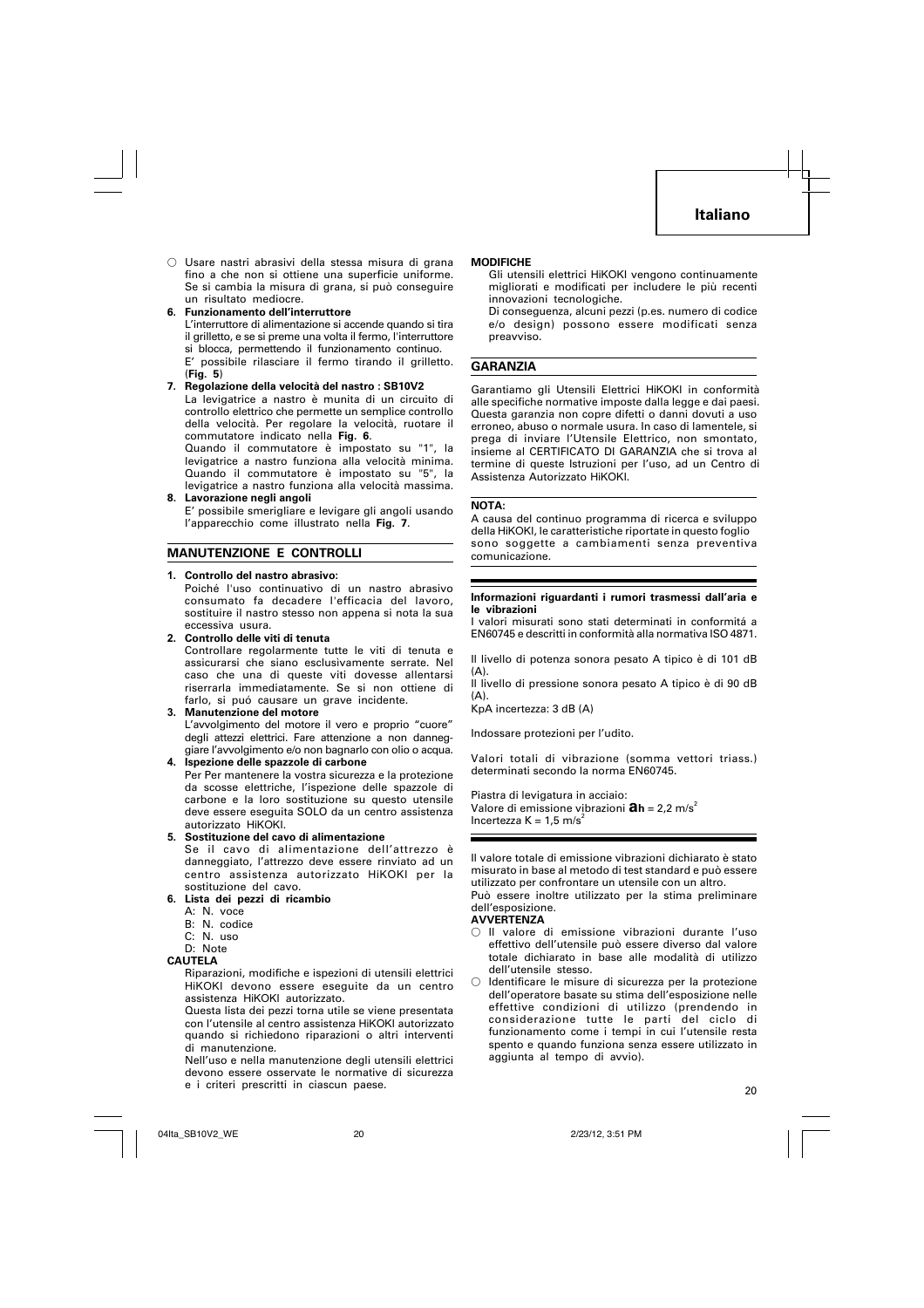#### **ALGEMENE VEILIGHEIDSWAARSCHUWINGEN VOOR ELEKTRISCH GEREEDSCHAP**

#### **WAARSCHUWING**

**Lees alle waarschuwingen en instructies aandachtig door.** Nalating om de waarschuwingen en instructies op te volgen kan in een elektrische schok, brand en/of ernstig letsel resulteren.

#### **Bewaar alle waarschuwingen en aanwijzingen voor eventuele naslag in de toekomst.**

De term "elektrisch gereedschap" heeft zowel betrekking op elektrisch gereedschap dat via de netvoeding van stroom wordt voorzien als gereedschap dat via een accu (snoerloos) van stroom wordt voorzien.

- **1) Veiligheid van de werkplek**
	- **a) Zorg voor een schone en goed verlichte werkplek.** Een rommelige of donkere werkplek verhoogt de kans op ongelukken.
	- **b) Gebruik het elektrisch gereedschap niet in een omgeving met ontplofbare vloeistoffen, gassen of stof.** Elektrisch gereedschap kan vonken afgeven. Deze vonkjes kunnen stofdeeltjes of gassen doen ontbranden.
	- **c) Houd kinderen en andere toeschouwers tijdens het gebruik van elektrische gereedschap uit de buurt.** Afleidingen kunnen gevaarlijk zijn.

#### **2) Elektrische veiligheid**

**a) De stekker op het elektrische gereedschap moet geschikt zijn voor aansluiting op de wandcontactdoos.**

**De stekker mag op geen enkele manier gemodificeerd worden. Gebruik geen verloopstekker met geaard elektrisch gereedschap.**

Deugdelijke stekkers en geschikte wandcontactdozen verminderen het risico op een elektrische schok.

- **b) Vermijd lichamelijk contact met geaarde oppervlakken zoals leidingen, radiatoren, fornuizen en koelkasten.** Wanneer uw lichaam in contact staat met geaarde oppervlakken loopt u een groter risico op een elektrische schok.
- **c) Stel het elektrisch gereedschap niet bloot aan regen of vochtige omstandigheden.**

Het risico op een elektrische schok wordt vergroot wanneer er water in het elektrisch gereedschap terechtkomt.

**d) Behandel het snoer voorzichtig. Draag het gereedschap nooit door dit bij het snoer vast te houden. Trek niet aan het snoer wanneer u de stekker uit het stopcontact wilt halen.**

**Houd het snoer uit de buurt van warmtebronnen, olie, scherpe randen of bewegende onderdelen.**

Een beschadigd of verward snoer verhoogt het risico op een elektrische schok.

**e) Gebruik buitenshuis een verlengsnoer dat specifiek geschikt is voor het gebruik buiten.** Het gebruik van een snoer dat specifiek geschikt is voor gebruik buitenshuis vermindert het risico op een elektrische

schok.

**f) Als het elektrisch gereedschap in een vochtige omgeving gebruikt moet worden, dient een voeding met RCD (reststroom-apparaat) beveiliging te worden gebruikt.** Gebruik van een RCD vermindert de kans op een elektrische schok.

#### **3) Persoonlijke veiligheid**

**a) Blijf waakzaam, let voortdurend op uw werk en gebruik uw gezond verstand wanneer u elektrisch gereedschap gebruikt.**

**Gebruik geen elektrisch gereedschap wanneer u moe bent of onder invloed van drugs, alcohol of medicijnen.**

Eén moment van onoplettendheid kan in ernstig lichamelijk letsel resulteren.

**b) Gebruik persoonlijke beschermingsmiddelen. Draag altijd oogbescherming.**

Beschermingsmiddelen zoals stofmaskers, niet-glijdende veiligheidsschoenen, een helm of oorbescherming vermindert het risico op lichamelijk letsel.

**c) Voorkom dat het gereedschap per ongeluk kan starten. Controleer of de schakelaar in de uit- stand staat voordat u de voeding en/of de accu aansluit, het gereedschap oppakt of gaat dragen.**

Zorg ervoor dat u tijdens het verplaatsen van het elektrisch gereedschap uw vingers uit de buurt van de schakelaar houdt en sluit de stroombron niet aan terwijl de schakelaar op aan staat om ongelukken te vermijden.

- **d) Verwijder sleutels en moersleutels uit het gereedschap voordat u het elektrisch gereedschap aanzet.** Een (moer-)sleutel die op een bewegend onderdeel van het elektrisch gereedschap bevestigd is kan in lichamelijk letsel resulteren.
- **e) Reik niet te ver. Zorg ervoor dat u te allen tijde stevig staat en uw evenwicht behoudt.** Op deze manier heeft u tijdens een onverwachte situatie meer controle over het elektrisch gereedschap.
- **f) Draag geen loszittende kleding of sieraden. Houd uw haar, kleding en handschoenen uit de buurt van bewegende onderdelen.**

Loszittende kleding, sieraden en lang haar kunnen in de bewegende onderdelen verstrikt raken.

**g) Indien het elektrisch gereedschap van een aansluiting voor stofafzuiging is voorzien dan dient u ervoor te zorgen dat de stofafzuiging aangesloten en op de juiste manier gebruikt wordt.**

Het gebruik van stofafzuiging vermindert eventuele stofgerelateerde risico's.

#### **4) Bediening en onderhoud van elektrisch gereedschap**

- **a) Het elektrisch gereedschap mag niet geforceerd worden. Gebruik het juiste gereedschap voor het karwei.** U kunt de klus beter en veiliger uitvoeren wanneer u het juiste elektrische gereedschap gebruikt.
- **b) Gebruik het elektrisch gereedschap niet als de schakelaar niet goed werkt.** Elektrisch gereedschap dat niet via de schakelaar bediend

kan worden is gevaarlijk en moet onmiddellijk gerepareerd worden.

**c) Haal de stekker uit het stopcontact voordat u de voeding en/of de accu van het elektrisch gereedschap losmaakt, afstellingen verricht, accessoires verwisselt of voordat u het elektrisch gereedschap opbergt.**

Dergelijke preventieve veiligheidsmaatregelen verminderen het risico dat het elektrisch gereedschap per ongeluk opstart.

- **d) Berg elektrisch gereedschap buiten het bereik van kinderen op en sta niet toe dat personen die niet bekend zijn met het juiste gebruik van het gereedschap of deze voorschriften dit elektrisch gereedschap gebruiken.** Eletrisch gereedschap is gevaarlijk in onbevoegde handen.
- **e) Het elektrisch gereedschap moet regelmatig onderhouden worden. Controleer het gereedschap op een foutieve uitlijning, vastgelopen of defecte bewegende onderdelen en andere problemen die van invloed zijn op de juiste werking van het gereedschap.**

**Indien het gereedschap defect of beschadigd is moet het gerepareerd worden voordat u het gereedschap opnieuw gebruikt.**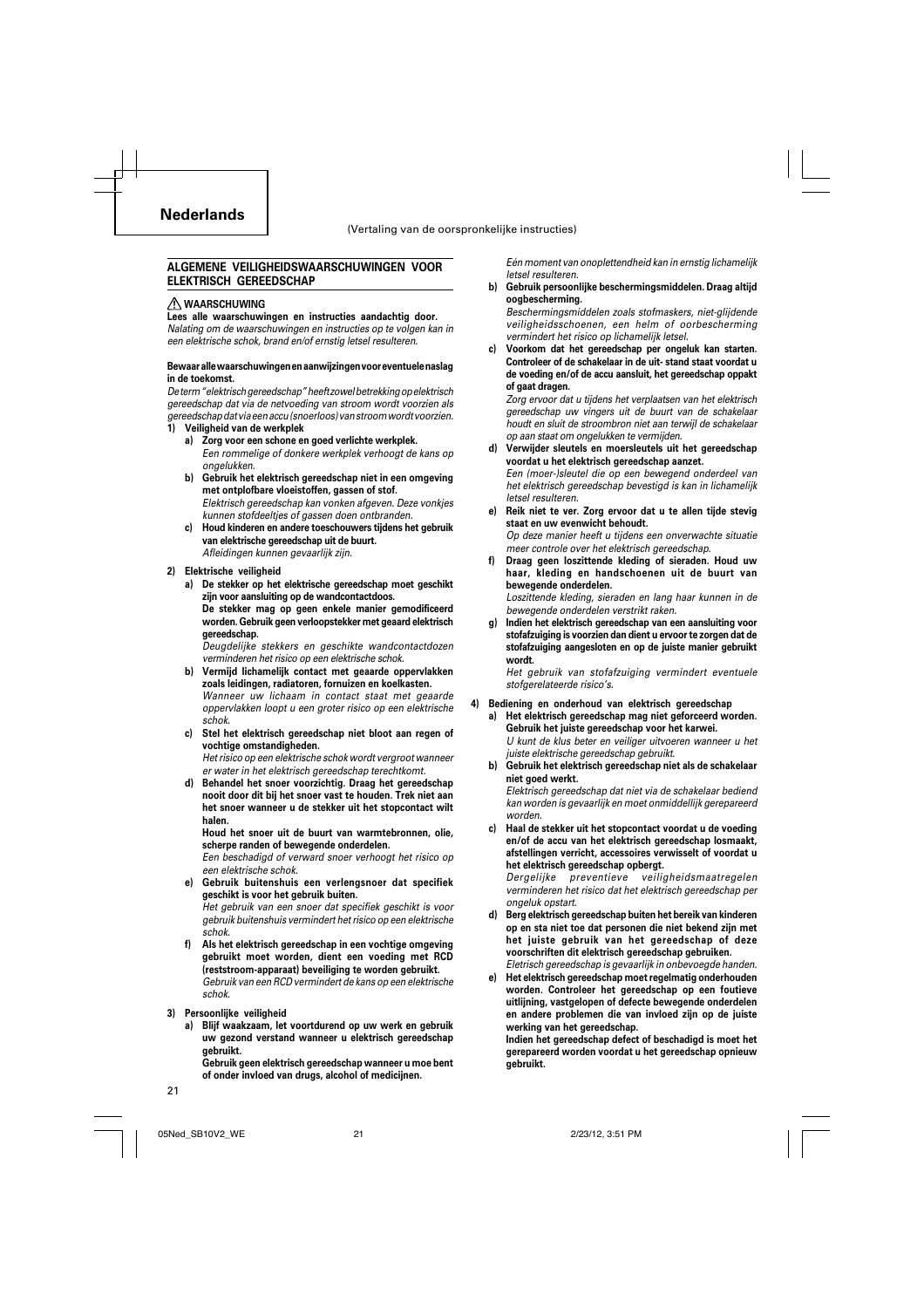Slecht onderhouden elektrisch gereedschap is verantwoordelijk voor een groot aantal doe-het-zelf ongelukken.

- **f) Houd snijwerktuigen scherp en schoon.** Goed onderhouden snijwerktuigen met scherpe snijranden lopen minder snel vast en zijn gemakkelijker in het gebruik.
- **g) Elektrisch gereedschap, toebehoren, bits enz. moeten in overeenstemming met deze instructies worden gebruikt waarbij de werkomstandigheden en het werk in overweging moeten worden genomen.**

Gebruik van het elektrisch gereedschap voor andere doeleinden dan waarvoor het is bedoelt, kan resulteren in een gevaarlijke situatie.

- **5) Onderhoudsbeurt**
	- **a) Het gereedschap mag uitsluitend door bevoegd onderhoudspersoneel worden onderhouden die authentieke onderdelen gebruikt.**

Hierdoor kunt u erop aan dat de veiligheid van het elektrisch gereedschap behouden blijft.

#### **VOORZORGMAATREGELEN**

**Houd kinderen en kwetsbare personen op een afstand. Het gereedschap moet na gebruik buiten het bereik van kinderen en andere kwetsbare personen worden opgeborgen.**

#### **VEILIGHEIDSWAARSCHUWINGEN VOOR DE BANDSCHUURMACHINE**

**Houd het gereedschap vast aan de geïsoleerde handgrepen want anders kan de band kan in aanraking komen het eigen snoer.** Als een onder stroom staande draad wordt doorgesneden, zorgt dit er voor dat nietgeïsoleerde delen van het gereedschap ook onder stroom komen, waardoor de gebruiker een elektrische schok kan krijgen.

#### **WAARSCHUWING**

Bepaal voordat u met het schuurweWAArk begint wat voor materiaal ugaat schuren.

Als er een risico bestaat dat er tijdens het schuren schadelijke / giftige stoffen, zoals loodverf, hout en metaal, vrijkomen dan moet u een stofzak of stofafzuigingssysteem op de stofuitlaat bevestigen.

Wij adviseren, indien beschikbaar, bovendien het gebruik van een stofmasker.

Adem de schadelijke / giftige stoffen die tijdens het schuren vrijkomen niet in. De stoffen kunnen schadelijk zijn voor uw gezondheid en de gezondheid van toeschouwers.

# **TECHNISCHE GEGEVENS**

| Model                                         | SB10V2                                            | <b>SB10S2</b>       |
|-----------------------------------------------|---------------------------------------------------|---------------------|
| Voltage (verschillend van gebied tot gebied)* | (110 V, 120 V, 127 V, 220 V, 230 V, 240 V) $\sim$ |                     |
| Opgenomen vermogen*                           | 1020 W                                            |                     |
| Stroomingang                                  | $240 - 420$ m /min                                | $420 \text{ m/min}$ |
| Bandafmetingen                                | $100 \times 610$ mm                               |                     |
| Gewicht (zonder kabel)                        | 5,2 kg                                            |                     |

\* Controleer het naamplaatje op het apparaat daar het apparaat afhankelijk van het gebied waar het verkocht wordt gewijzigd kan worden.

## **STANDAARD TOEBEHOREN**

(1) Schuurband zonder eind

- (Korrelgrootte nr. 80) .............................................. 1
- (2) Stofzak ........................................................................ 1

De standaard toebehoren kunnen zonder aankondiging op ieder moment worden veranderd.

# **EXTRA TOEBEHOREN (los te verkrijgen)**

#### **1. Schuurbanden zonder eind**

#### **Tabel 1**

| Korrelgrootte | Korrelsoort |
|---------------|-------------|
| 40            | AA, WA, CC  |
| 60            | AA, WA, CC  |
| 80            | AA, WA, CC  |
| 100           | AA, WA, CC  |
| 120           | AA, WA, CC  |
| 150           | AA, WA, CC  |
| 180           | AA, WA, CC  |
| 240           | AA, WA, CC  |

#### **AANTEKENING:**

De schuurbanden zonder eind worden verkocht in pakken van 10 stuks per type. Bij een bestelling moet de gewenste korrelsoort en grootte opgegeven worden.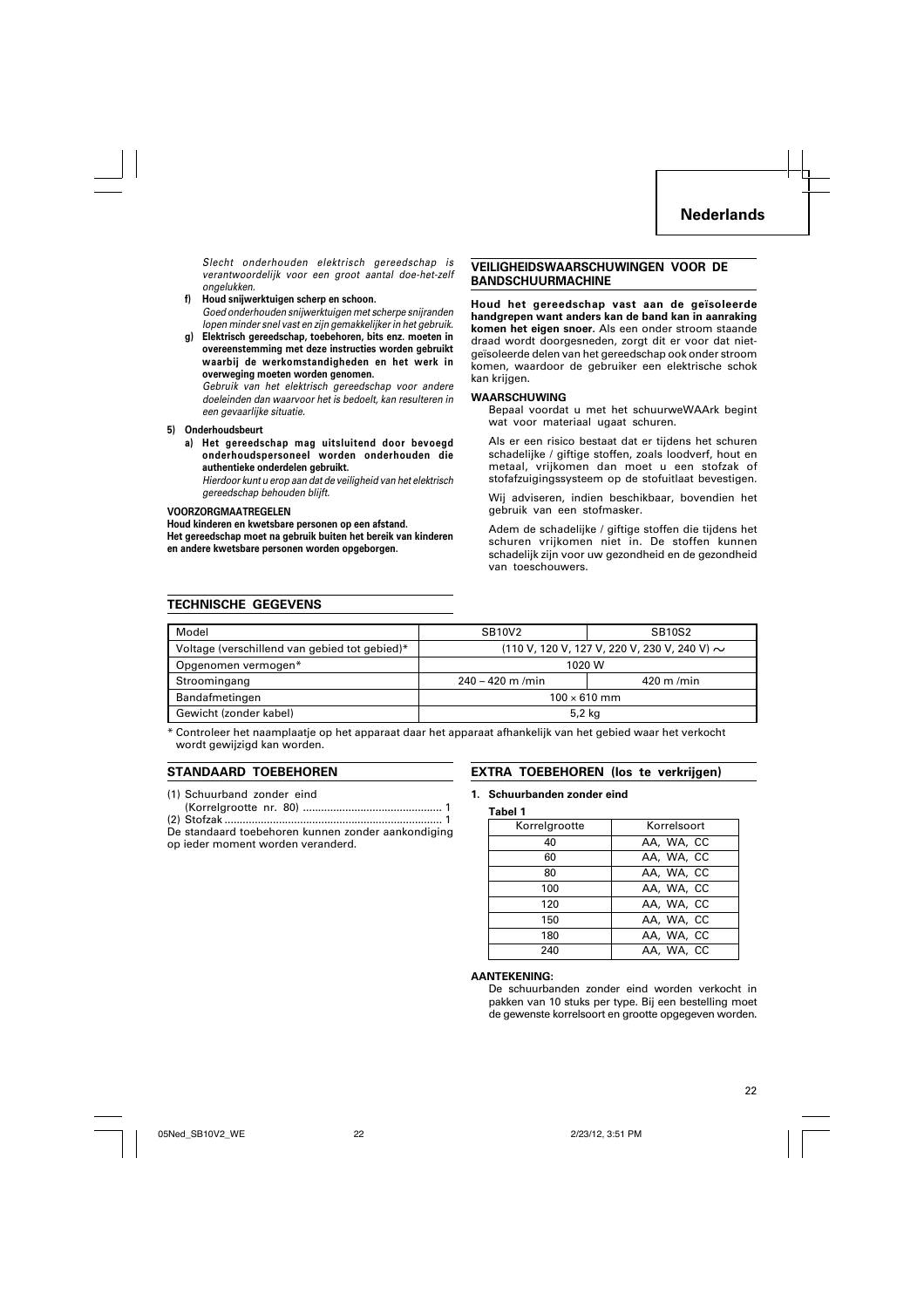# **Nederlands**

#### **2. Vast statief**

Bij het schuren van kleine voorwerpen moet ter vergemakkelijking van het werk een vast statief gebruikt worden.

De extra toebehoren kunnen zonder aankondiging op ieder moment worden veranderd.

# **TOEPASSINGEN**

- O Het fijnschuren en afschuren van houtbewerkingsproducten.
- Politoer van de ondergrond van oppervlaktes, die met hout bekleed zijn.
- $\bigcirc$  Het fijnschuren van metalen oppervlaktes.
- Politoer van de ondergrond van oppervlaktes, die met metaal bekleed zijn. De verwijdering van roest of verf voor de nabewerking.
- De oppervlaktebewerking van lei, beton en dergelijke materialen.

# **VOOR HET GEBRUIK**

# **1. Netspanning**

Controleren of de netspanning overeenkomt met de opgave op het naamplaatje.

# **2. Netschakelaar**

Controleren of de netschakelaar op UIT staat. Wanneer de stekker op het net aangesloten is, terwijl de schakelaar op AAN staat, begint het gereedschap onmiddellijk te draaien, hetwelk ernstig gevaar betekent.

**3. Verlengsnoer**

Wanneer het werkterrein niet in de buurt van een stopcontact ligt, dan moet men gebruik maken van een verlengsnoer, dat voldoende dwarsprofiel en voldoende nominaal vermogen heeft. Het verlengsnoer moet zo kort mogelijk gehouden worden.

# **4. De schuurband aanbrengen.**

Voor details zie het punt "Het aanbrengen van de schuurband".

**5. RCD**

Het gebruik van een reststroomapparaat met een nominale reststroom van 30 mA of minder wordt aanbevolen.

# **DE SCHUURBAND GEBRUIKEN**

# **LET OP:**

Om ernstige problemen te voorkomen is het belangrijk dat u eerst de stroom UITZET en de stekker uit het stopcontact haalt.

# **1. Het aanbrengen van de schuurband**

- (1) Trek met uw vinger aan de hendel. De losse rol beweegt zich naar achteren (**Afb. 1**).
- (2) De schuurband wordt op de aandrijfrol en losse rol geplaatst en via de buitenkant van de sleepschoen geleid. Er moet daarbij op gelet worden dat de pijl op de binnenkant van de schuurband overeenstemt met de draairichting van de aandrijfrol (**Afb. 2**).
- (3) Door het bedienen van de hendel met de vinger verplaatst de losse rol zich naar voren en wordt de schuurband juist aangespannen. De positie van de schuurband wordt vervolgens afgesteld.

# **LET OP:**

Een verkeerd aangebrachte schuurband vermindert de prestaties van het gereedschap en verkort de levensduur van de schuurband.

# **2. Verwijderen van de schuurband**

Trek met uw vinger aan de hendel. De schuurband gaat nu hangen en kan gemakkelijk van de rollen worden verwijderd.

# **STOF VERWIJDEREN**

Wanneer er te veel stof in de stofzak zit, werkt de stofopname minder goed.

Het wordt daarom aanbevolen om de stofzak te legen wanneer deze ongeveer tweederde vol zit. Daardoor wordt een optimale stofopname (en het prestatievermogen van het gereedschap) gegarandeerd.

- Men leegt de zak als volgt:
- (1) De houder wordt losgedraaid en de stofzak wordt verwijderd (**Afb. 5**)
- (2) De stofzak wordt geopend d.m.v. een ritssluiting.

# **DE SCHUURBANDMACHINE GEBRUIKEN**

# **1. De schuurstand instellen**

Druk de schakelaar in om de schuurband op de proefstand te zetten. Stel de schuurband in zodat beide kanten 1,6mm-3mm boven de kanten van de rollen uitsteken.

Wanneer de schuurband tijdens de werkzaamheden te ver naar binnen geplaatst is, kan slijtage en schade aan de machine optreden.

De schuurband kan ingesteld worden door de instelschoef te draaien (**Afb. 3**).

- Draai de instelschroef naar rechts om de band naar binnen te plaatsen.
- Draai de instelschroef naar links om de band naar buiten te plaatsen.

# **LET OP:**

Als de schuurband tijdens de werkzaamheden verplaatst kunt u de schuurband tijdens het werk zelf instellen.

# **2. De schakelaar inschakelen**

Houd de machine uit de buurt van het oppervlak dat geschuurd moet worden wanneer u de schakelaar inschakelt. Als de machine tijdens het inschakelen van de schakelaar op het oppervlak staat kan dit tot schade aan het oppervlak leiden. Dit is ook van toepassing wanneer het gereedschap wordt uitgezet.

# **3. Het vasthouden van de bandschuurmachine.**

Men pakt de handgreep en knop vast en houdt de machine zodanig dat deze de oppervlakte, die geschuurd moet worden, licht aanraakt. Het gewicht van de machine zelf is voldoende voor optimaal en doeltreffend schuren en polijsten.

Geen extra druk uitoefenen. Te veel druk kan de motor overbelasten, de levensduur van de schuurband verkorten en de schuur- of polijstprestaties verminderen. (**Afb. 4**).

**4. De bandschuurmachine wordt eerst naar voren en vervolgens naar achteren bewogen.** Herhaal deze beweging (**Afb. 4**).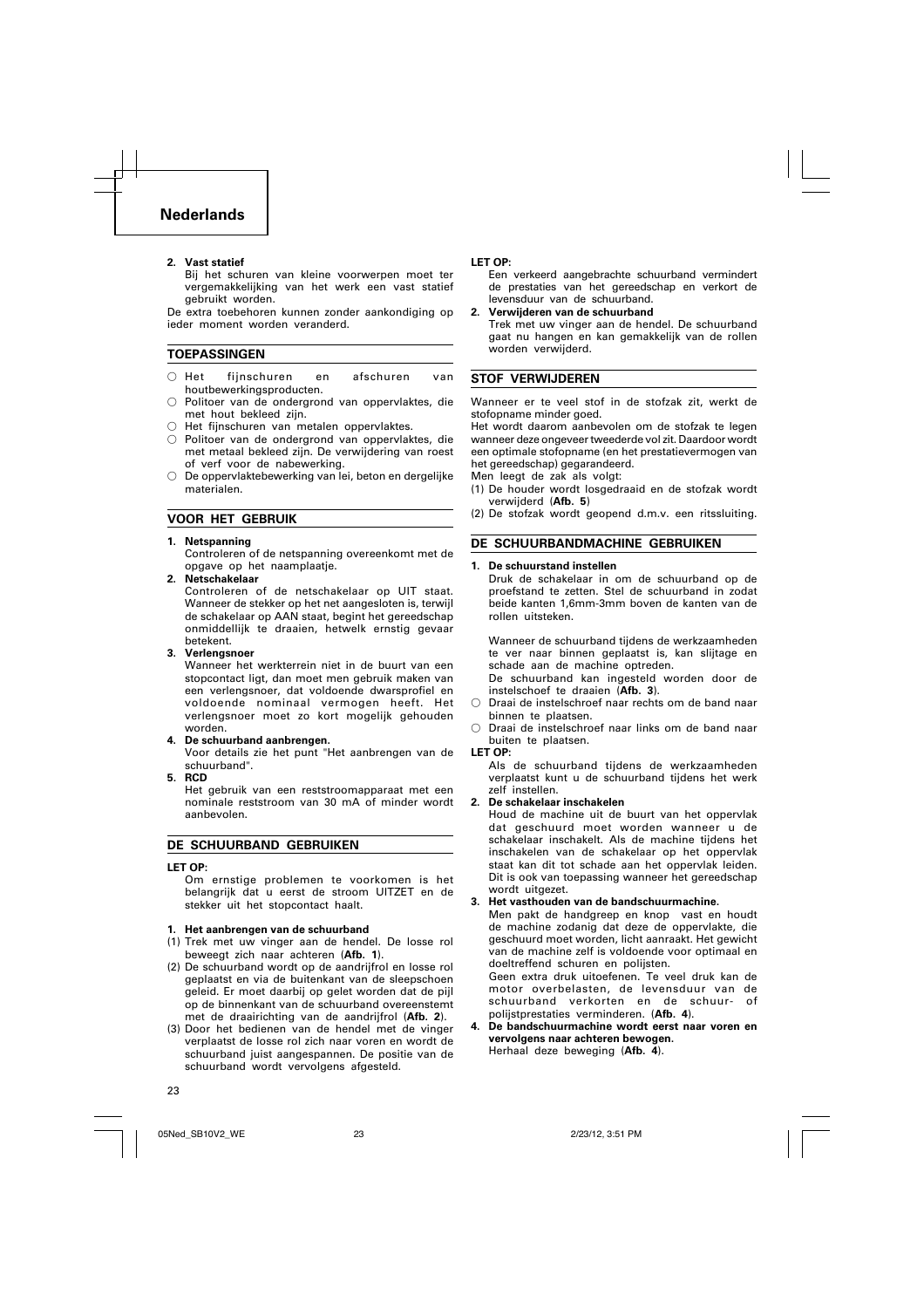# **5. De juiste schuurband kiezen**

Aan de hand van de **tabellen 2** en **3** hieronder wordt de juiste korrelgrootte en type schuurband uitgekozen.

#### **Tabel 2**

| Gewenst oppervlak     | Juiste korrelgrootte |
|-----------------------|----------------------|
| Grof oppervlak        | 40                   |
| Middelgroot oppervlak | $40 - 100$           |
| Fijn oppervlak        | $100 - 240$          |

#### **Tabel 3**

| Korrelsoort | Het te bewerken oppervlak |  |
|-------------|---------------------------|--|
| AA          | Staal, Hout               |  |
| <b>WA</b>   | Hout, Bamboe              |  |
| CC.         | Non-ferrometalen, Lei,    |  |
|             | Plastieken, Beton         |  |

#### **LET OP:**

- Zie **Tabel 3** voor de passende korrelgrootte.
- $\circ$  De korrel van de schuurband moet grover zijn dan de korrel die gebruikt wordt bij handmatig schuren.
- Er worden schuurbanden van dezelfde korrelgrootte gebruikt tot een gelijkmatig oppervlak bereikt is. Een verandering in de korrelgrootte kan tot een ongelijkmatig oppervlak leiden.

#### **6. De schakelaar bedienen**

De schakelaar wordt AANGEZET wanneer de drukschakelaar wordt ingedrukt en vergrendeld wanneer de vergrendelknop eenmaal wordt ingedrukt. Hierdoor kan de machine continu gebruikt worden. Door de drukschakelaar opnieuw in te drukken wordt de vergrendelknop vrijgegeven. (**Afb. 5**).

#### **7. De bandsnelheid instellen.: SB10V2**

De bandschuurmachine is voorzien van een elektrische regelschakeling voor een traploze toerentalsnelheid. Gebruik de draaiknop zoals aangegeven in **Afb. 6** om de snelheid in te stellen. Wanneer de draaiknop op "1" is ingesteld werkt de bandschuurmachine op de laagste snelheid. Wanneer de draaiknop op "5" is ingesteld werkt de bandschuurmachine op de hoogste snelheid.

#### **8. De bewerking van hoeken**

De hoeken kunnen geschuurd en gepolijst worden door de machine zoals aangetoond in **Afb. 7** te gebruiken.

# **ONDERHOUD EN INSPECTIE**

#### **1. Inspectie van de schuurband:**

tot aanzienlijke gevaren leiden.

Daar het gebruik van een versleten schuurband het rendement vermindert, is het wisselen van de schuurband aan te bevelen, zodra men een bovenmatige slijtage vaststelt.

aangedraaid worden. Gebeurt dat niet, dan kan dat

#### **2. Inspectie van de bevestigingsschroef** Alle bevestigingsschroeven worden regelmatig geinspecteerd en gecontroleerd of zij juist aangedraaid zijn. Wanneer één van de schroeven losraakt, dan moet deze onmiddellijk opnieuw

#### **3. Onderhoud van de motor**

De motorwikkeling is het "hart" van het electrische gereedschap.

Er moet daarom bijzonder zorgvuldig op gelet worden, dat de wikkeling niet beschadigd en/of met olie of water bevochtigd wordt.

#### **4. Inspecteren van de koolborstels**

Met het oog op uw veiligheid en om elektrische schokken te voorkomen, mogen inspectie en vervanging van de koolborstels alleen uitgevoerd worden door een erkend HiKOKI Service-centrum.

#### **5. Vervangen van het stroomsnoer**

Als het stroomsnoer van het gereedschap beschadigd raakt, moet het gereedschap aan een erkend HiKOKI Service-centrum worden geretourneerd om het stroomsnoer te laten vervangen.

#### **6. Lijst vervangingsonderdelen**

- A: Ond.nr.
- B: Codenr.
- C: Gebr.nr.
- D: Opm.

# **LET OP**

Reparatie, modificatie en inspectie van HiKOKI elektrisch gereedschap dient te worden uitgevoerd door een erkend HiKOKI Service-centrum.

Deze Onderdelenlijst komt van pas wanneer u deze samen met het gereedschap aanbiedt bij het erkende HiKOKI Service-centrum wanneer u om reparatie of ander onderhoud verzoekt.

Bij gebruik en onderhoud van elektrisch gereedschap dienen de in het land waar u zich bevindt geldende veiligheidsregelgeving en veiligheidsstandaarden stipt te worden opgevolgd.

#### **MODIFICATIES**

HiKOKI elektrisch gereedschap wordt voortdurend verbeterd en gewijzigd teneinde gebruik te kunnen maken van de nieuwste technische ontwikkelingen. Daarom is mogelijk dat sommige onderdelen (zoals codenummers en/of ontwerp) zonder voorafgaande kennisgeving gewijzigd worden.

# **GARANTIE**

De garantie op het elektrisch gereedschap van HiKOKI is in overeenstemming met de wettelijke/landspecifieke richtlijnen. Deze garantie dekt geen defecten of schade als gevolg van foutief gebruik, misbruik of normale slijtage. In geval van klachten verzoeken wij u het elektrisch gereedschap samen met het GARANTIECERTIFICAAT dat u achterin deze handleiding aantreft naar een erkend servicecentrum van HiKOKI te sturen. Indien door de gebruiker de machine wordt gedemonteerd vervalt de aanspraak op garantie.

## **OPMERKING:**

Op grond van het voortdurende research-en ontwikkelingsprogramma van HiKOKI zijn veranderingen van de hierin genoemde technische opgaven voorbehouden.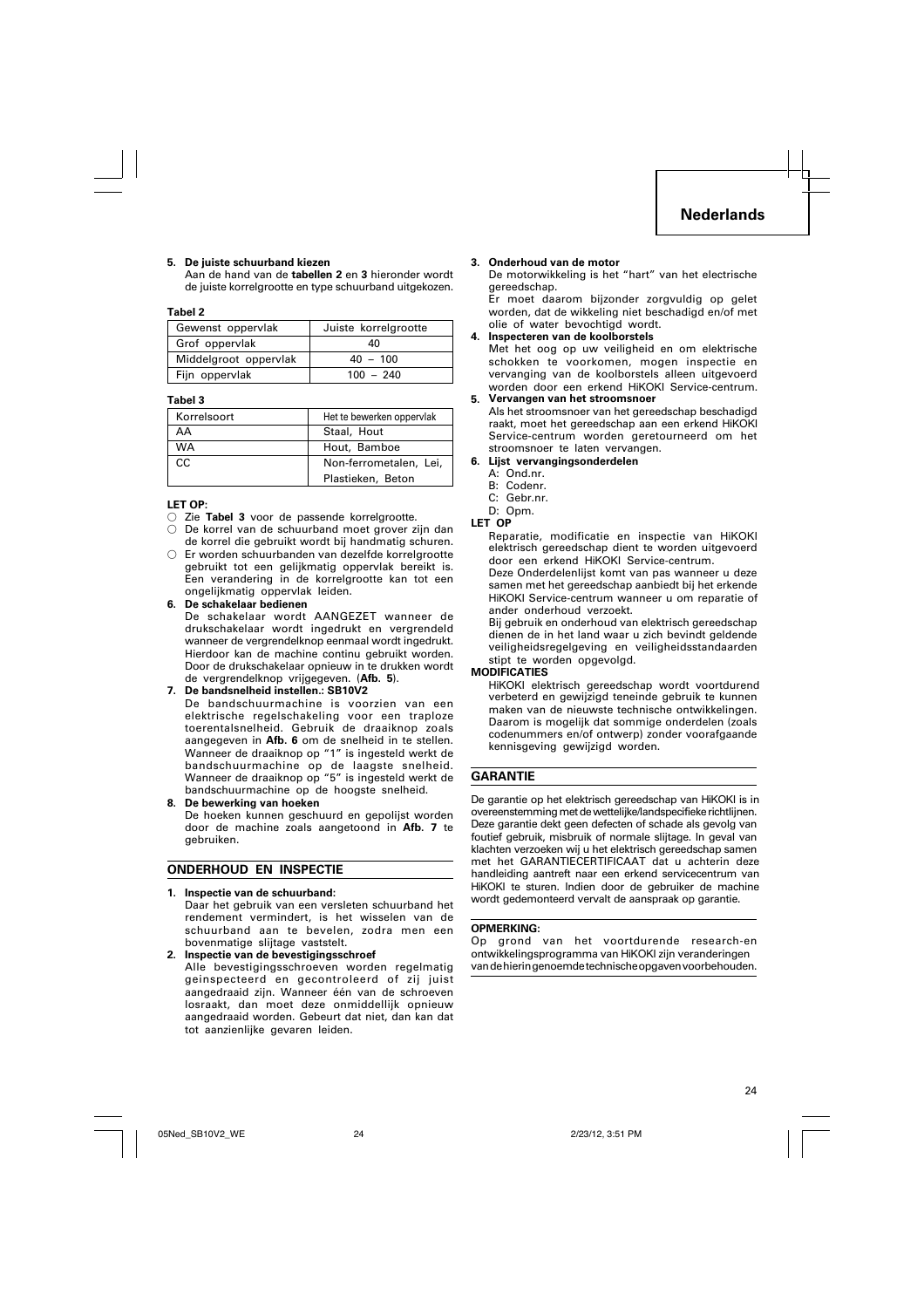**Informatie betreffende luchtgeluid en trillingen** De gemeten waarden zijn verkregen overeenkomstig EN60745 en voldoen aan de eisen van ISO 4871.

Het standaard A-gewogen geluiddruknivo: 101 dB (A). Het doorsnee A-gewogen geluiddruknivo is 90 dB (A). Onzekerheid KpA: 3 dB (A)

Draag gehoorbescherming.

Totale trillingswaarden (triax vector som) bepaald overeenkomstig EN60745.

Staalplaat schuren: Trillingsemissiewaarde  $\mathbf{a}$ h = 2,2 m/s<sup>2</sup> Onzekerheid K =  $1.5 \text{ m/s}^2$ 

De totale bepaalde trillingswaarde is gemeten in overeenstemming met een standaardtestmethode en is bruikbaar om meerdere gereedschappen met elkaar te vergelijken.

U kunt dit ook als beoordeling vooraf aan de blootstelling gebruiken.

#### **WAARSCHUWING**

- $\bigcirc$  De trillingsemissiewaarde tiidens het feitelijke gebruik van het elektrisch gereedschap kan afwijken van de opgegeven totale waarde afhankelijk van de manieren waarop het gereedschap wordt gebruikt.
- Neem kennis van de veiligheidsmaatregelen voor de bescherming van de gebruiker die gebaseerd zijn op een schatting van blootstelling onder feitelijke gebruiksomstandigheden (rekening houdend met alle onderdelen van de gebruikscyclus, zoals de tijd dat het gereedschap is uitgeschakeld en wanneer dit onbelast draait inclusief de triggertijd).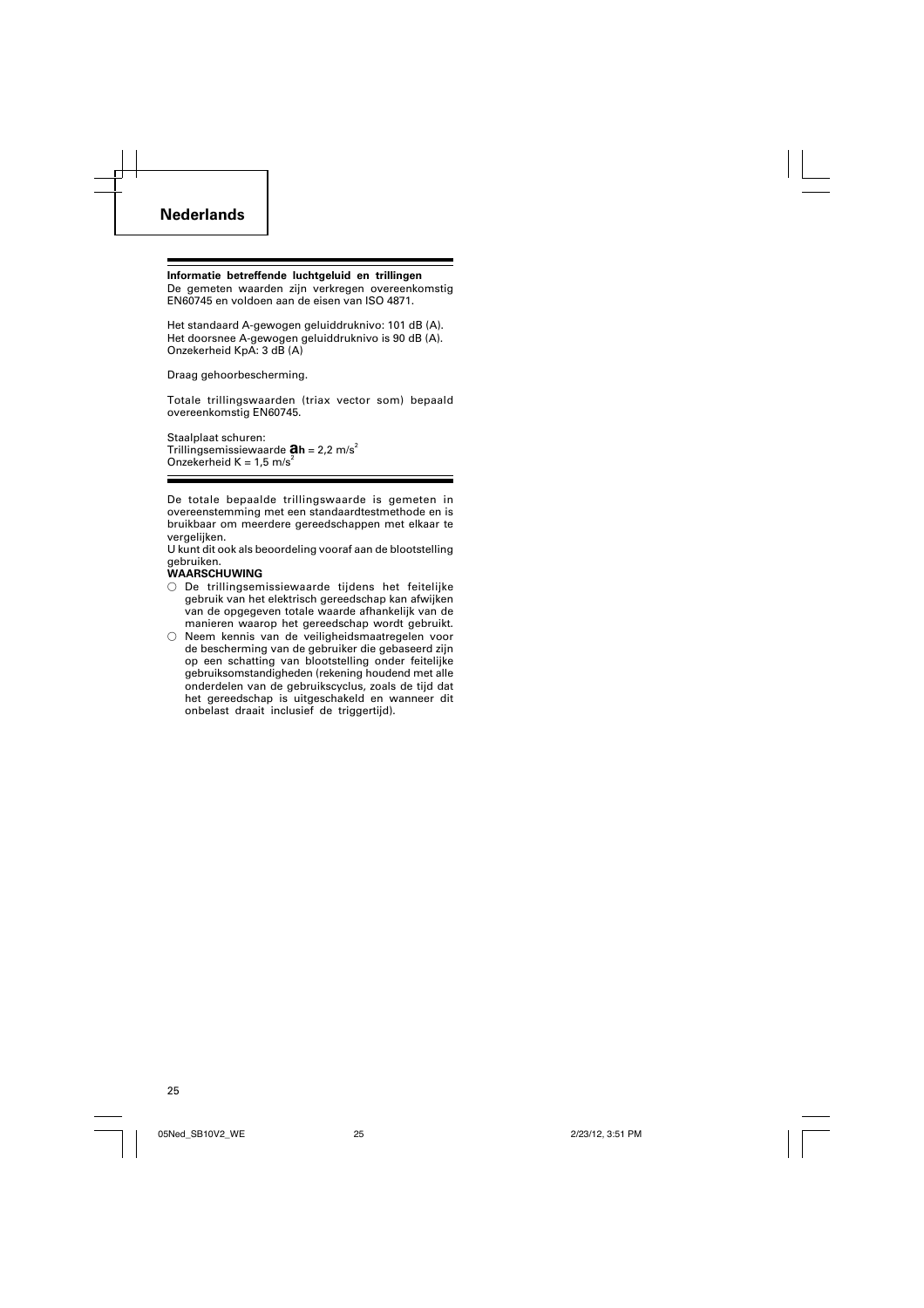# **ADVERTENCIAS DE SEGURIDAD GENERAL DE LA HERRAMIENTA ELÉCTRICA**

# **ADVERTENCIA**

**Lea todas las instrucciones y advertencias de seguridad.** Si no se siguen las advertencias e instrucciones, podría producirse una descarga eléctrica, un incendio y/o daños graves.

#### **Guarde todas las advertencias e instrucciones para futura referencia.**

El término "herramienta eléctrica" en las advertencias hace referencia a la herramienta eléctrica que funciona con la red de suministro (con cable) o a la herramienta eléctrica que funciona con pilas (sin cable).

- **1) Seguridad del área de trabajo**
	- **a) Mantenga la zona de trabajo limpia y bien iluminada.** Las zonas desordenadas u oscuras pueden provocar accidentes.
	- **b) No utilice las herramientas eléctricas en entornos explosivos como, por ejemplo, en presencia de líquidos inflamables, gases o polvo.**

Las herramientas eléctricas crean chispas que pueden inflamar el polvo o los humos.

**c) Mantenga a los niños y transeúntes alejados cuando utilice una herramienta eléctrica.** Las distracciones pueden hacer que pierda el control.

# **2) Seguridad eléctrica**

- **a) Los enchufes de las herramientas eléctricas tienen que ser adecuados a la toma de corriente.**
	- **No modifique el enchufe.**

**No utilice enchufes adaptadores con herramientas eléctricas conectadas a tierra.**

Si no se modifican los enchufes y se utilizan tomas de corriente adecuadas se reducirá el riesgo de descarga eléctrica.

- **b) Evite el contacto corporal con superficies conectadas a tierra como tuberías, radiadores y frigoríficos.** Hay mayor riesgo de descarga eléctrica si su cuerpo está en contacto con el suelo.
- **c) No exponga las herramientas eléctricas a la lluvia o a la humedad.**

La entrada de agua en una herramienta eléctrica aumentará el riesgo de descarga eléctrica.

**d) No utilice el cable incorrectamente. No utilice el cable para transportar, tirar de la herramienta eléctrica o desenchufarla.**

**Mantenga el cable alejado del calor, del aceite, de bordes afilados o piezas móviles.**

Los cables dañados o enredados aumentan el riesgo de descarga eléctrica.

**e) Cuando utilice una herramienta eléctrica al aire libre, utilice un cable prolongador adecuado para utilizarse al aire libre.**

La utilización de un cable adecuado para usarse al aire libre reduce el riesgo de descarga eléctrica.

**f) Si no se puede evitar el uso de una herramienta eléctrica en un lugar húmedo, utilice un suministro protegido mediante un dispositivo de corriente residual (RCD).** El uso de un RCD reduce el riesgo de descarga eléctrica.

# **3) Seguridad personal**

**a) Esté atento, preste atención a lo que hace y utilice el sentido común cuando utilice una herramienta eléctrica. No utilice una herramienta eléctrica cuando esté cansado o esté bajo la influencia de drogas, alcohol o medicación.**

La distracción momentánea cuando utiliza herramientas eléctricas puede dar lugar a importantes daños personales.

**b) Utilice un equipo de protección. Utilice siempre una protección ocular.**

El equipo de protección como máscara para el polvo, zapatos de seguridad antideslizantes, casco o protección para oídos utilizado para condiciones adecuadas reducirá los daños personales.

**c) Evite un inicio involuntario. Asegúrese de que el interruptor está en "off" antes de conectar la herramienta a una fuente de alimentación y/o batería, cogerla o transportarla.**

El transporte de herramientas eléctricas con el dedo en el interruptor o el encendido de herramientas eléctricas con el interruptor encendido puede provocar accidentes.

- **d) Retire las llaves de ajuste antes de encender la herramienta eléctrica.** Si se deja una llave en una pieza giratoria de la herramienta eléctrica podrían producirse daños personales.
- **e) No se extralimite. Mantenga un equilibrio adecuado en todo momento.**

Esto permite un mayor control de la herramienta eléctrica en situaciones inesperadas.

**f) Vístase adecuadamente. No lleve prendas sueltas o joyas. Mantenga el pelo, la ropa y los guantes alejados de las piezas móviles.**

La ropa suelta, las joyas y el pelo largo pueden pillarse en las piezas móviles.

**g) Si se proporcionan dispositivos para la conexión de extracción de polvo e instalaciones de recogida, asegúrese de que están conectados y se utilizan adecuadamente.**

La utilización de un sistema de recogida de polvo puede reducir los riesgos relacionados con el polvo.

- **4) Utilización y mantenimiento de las herramientas eléctricas**
	- **a) No fuerce la herramienta eléctrica. Utilice la herramienta eléctrica correcta para su aplicación.** La herramienta eléctrica correcta trabajará mejor y de forma más segura si se utiliza a la velocidad para la que fue diseñada.
	- **b) No utilice la herramienta eléctrica si el interruptor no la enciende y apaga.**

Las herramientas eléctricas que no pueden controlarse con el interruptor son peligrosas y deben repararse.

**c) Desconecte el enchufe de la fuente eléctrica y/o la batería de la herramienta eléctrica antes de hacer ajustes, cambiar accesorios o almacenar herramientas eléctricas.**

Estas medidas de seguridad preventivas reducen el riesgo de que la herramienta eléctrica se ponga en marcha accidentalmente.

- **d) Guarde las herramientas eléctricas que no se utilicen para que no las cojan los niños y no permita que utilicen las herramientas eléctricas personas no familiarizadas con las mismas o con estas instrucciones.** Las herramientas eléctricas son peligrosas si son utilizadas por usuarios sin formación.
- **e) Mantenimiento de las herramientas eléctricas. Compruebe si las piezas móviles están mal alineadas o unidas, si hay alguna pieza rota u otra condición que pudiera afectar al funcionamiento de las herramientas eléctricas.**

**Si la herramienta eléctrica está dañada, llévela a reparar antes de utilizarla.**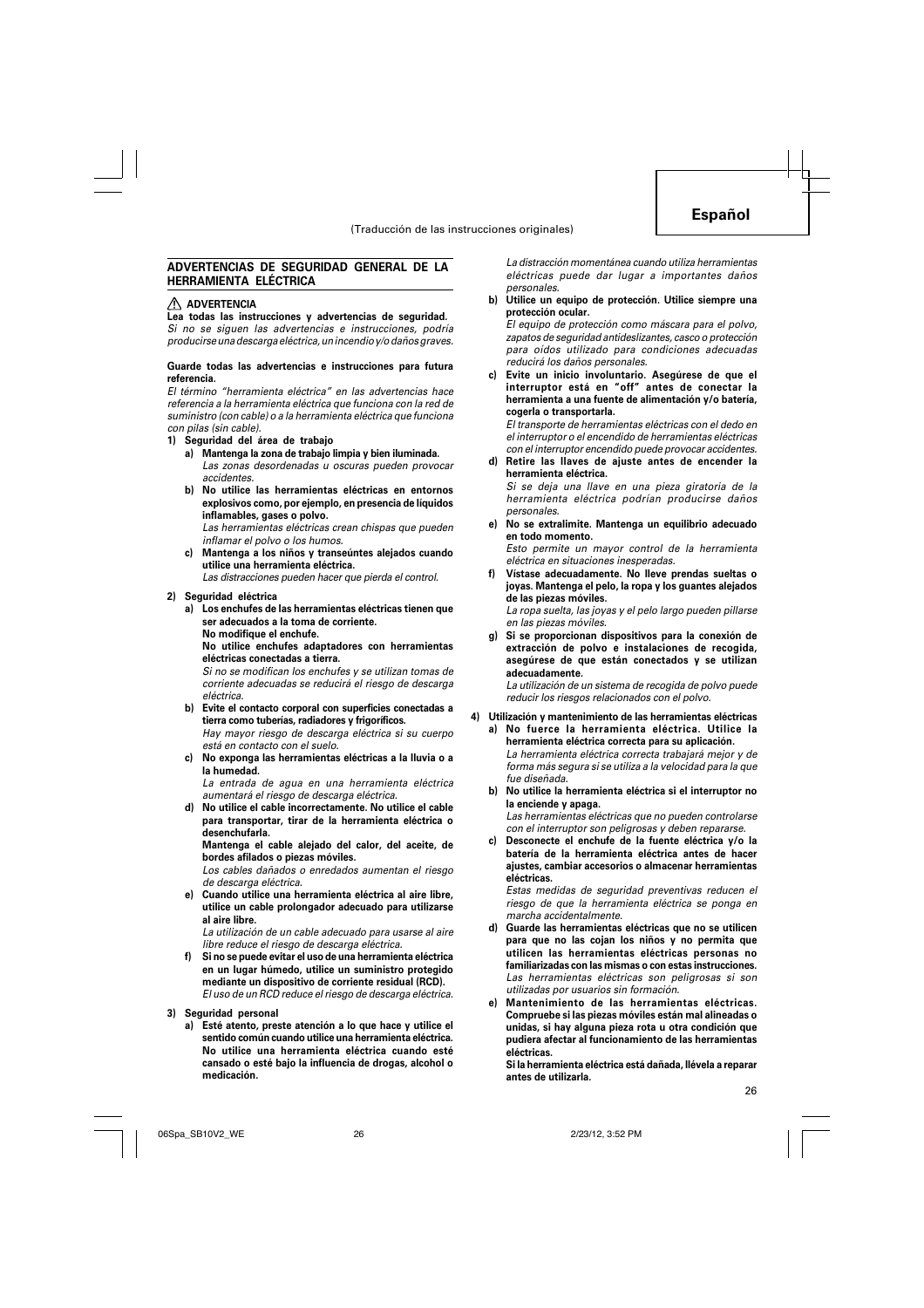Se producen muchos accidentes por no realizar un mantenimiento correcto de las herramientas eléctricas.

- **f) Mantenga las herramientas de corte afiladas y limpias.** Las herramientas de corte correctamente mantenidas con los bordes de corte afilados son más fáciles de controlar.
- **g) Utilice la herramienta eléctrica, los accesorios y las brocas de la herramienta, etc. de acuerdo con estas instrucciones, teniendo en cuenta las condiciones laborales y el trabajo que se va a realizar.**

La utilización de la herramienta eléctrica para operaciones diferentes a aquellas pretendidas podría dar lugar a una situación peligrosa.

#### **5) Revisión**

**a) Lleve su herramienta a que la revise un experto cualificado que utilice sólo piezas de repuesto idénticas.** Esto garantizará el mantenimiento de la seguridad de la herramienta eléctrica.

#### **PRECAUCIÓN**

**Mantenga a los niños y a las personas enfermas alejadas. Cuando no se utilicen, las herramientas deben almacenarse fuera del alcance de los niños y de las personas enfermas.**

#### **ADVERTENCIAS DE SEGURIDAD DEL LIJADORA DE BANDA**

**Sostenga la herramienta eléctrica por las superficies de agarre aisladas, ya que la banda podría entrar en contacto con su propio cable.** El corte de un cable con corriente podría provocar que las piezas metálicas expuestas de la herramienta eléctrica transmitieran esa corriente y provocaran una descarga eléctrica al operador.

#### **ATENCIÓN**

Antes de proceder al lijado, compruebe el material que va a lijar.

Si se prevé que se genere polvo tóxico / nocivo como pintura de plomo, madera y metales al realizar el lijado, asegúrese de conectar con firmeza la bolsa para el polvo o el sistema adecuado de extracción de polvo a la salida del polvo.

Asimismo, colóquese la máscara para el polvo, si está disponible.

No inhale o toque polvo tóxico / nocivo generado durante el lijado, ya que el polvo puede poner en peligro su salud y la de los viandantes.

# **ESPECIFICACIONES**

| Modelo                              | SB10V2                                            | SB10S2              |
|-------------------------------------|---------------------------------------------------|---------------------|
| Voltaje (por áreas)*                | (110 V, 120 V, 127 V, 220 V, 230 V, 240 V) $\sim$ |                     |
| Acometida*                          | 1020 W                                            |                     |
| Entrada de potencia                 | $240 - 420$ m /min                                | $420 \text{ m/min}$ |
| Medida de la banda de<br>esmerilado | $100 \times 610$ mm                               |                     |
| Peso (sin cable)                    | 5,2 kg                                            |                     |

\* Verificar indefectiblemente los datos de la placa de características de la máquina, pues varían de acuerdo al país de destino.

#### **ACCESORIOS NORMALES**

(1) Banda de esmerilado sin fin

(Medida de grano: 80) ............................................ 1

(2) Colector de polvo .................................................... 1 Los accesorios normales están sujetos a cambio sin previo aviso.

#### **ACCESORIOS FACULTATIVOS (de venta por separado)**

#### **1. Banda de esmerilado sin fin**

**Tabla 1**

| Medida de grano | Tipo de grano |
|-----------------|---------------|
| 40              | AA, WA, CC    |
| 60              | AA, WA, CC    |
| 80              | AA, WA, CC    |
| 100             | AA, WA, CC    |
| 120             | AA, WA, CC    |
| 150             | AA, WA, CC    |
| 180             | AA, WA, CC    |
| 240             | AA, WA, CC    |
|                 |               |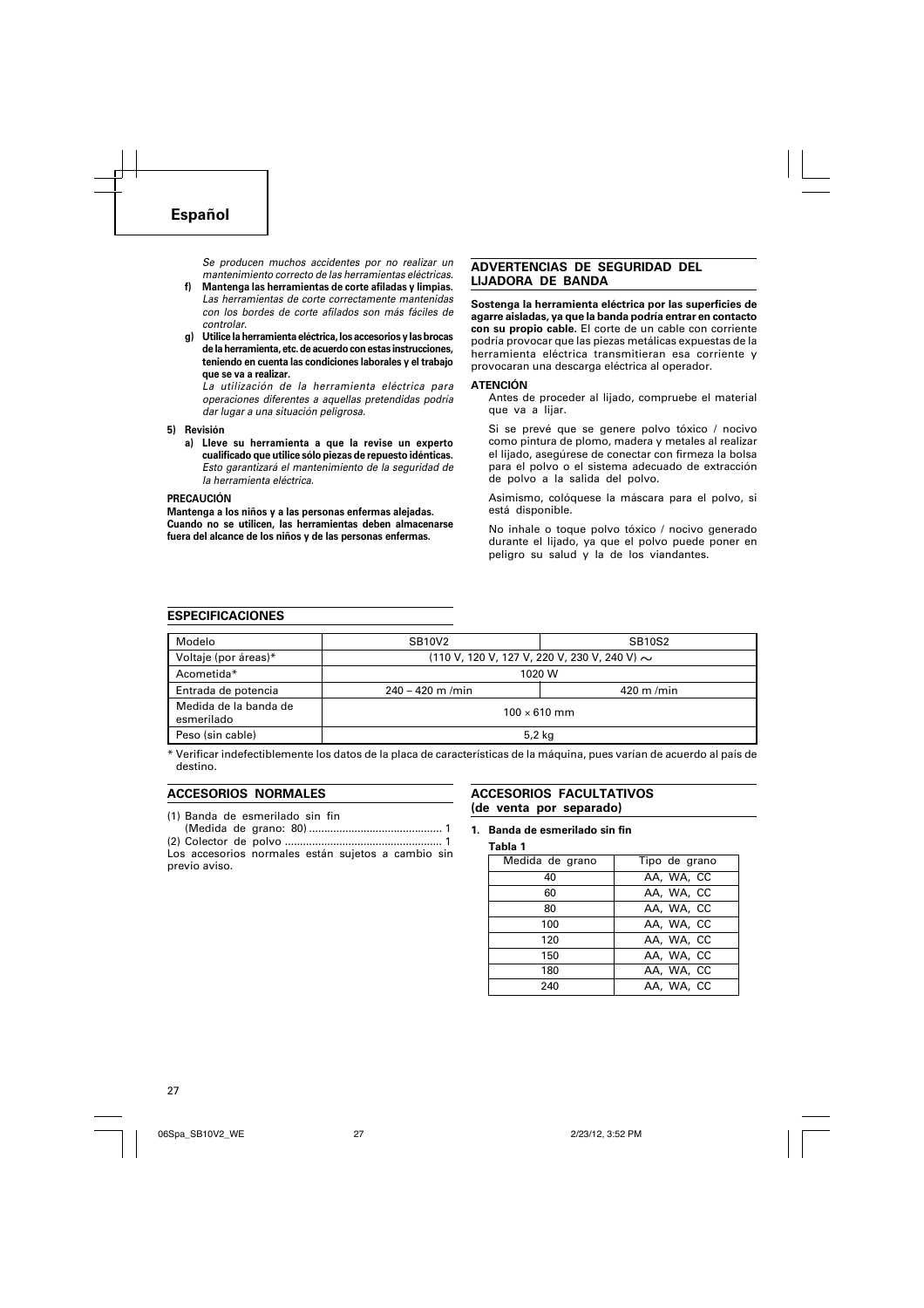## **OBSERVACÍON:**

La banda de esmerilado sin fin se vende en paquetes de 10 bandas del mismo tipo. Al hacer el pedido especificar el tipo y la medida de grano deseado.

#### **2. Soporte estacionario**

Para esmerilar artículos pequeños, usar convenientemente un soporte estacionario.

Los accesorios facultativos están sujetos a cambio sin previo aviso.

## **APLICACION**

- Acabado de esmerilado y acabado de solado de productos de madera.
- $\circ$  Pulimentado en base de superficies de revestimiento de madera.
- Acabado de esmerilado de superficies metálicos.
- Pulimentado en base de superficies de revestimiento metálico, eliminación de oxidación o eliminación de pintura antes del nuevo acabado.
- Acabado de superficies de pizarra, hormigón y materiales similares.

# **ANTES DE LA PUESTA EN MARCHA**

#### **1. Alimentación**

Asegurarse de que la alimentación de red que ha de ser utilizada responda a las exigencias de corriente especificadas en la placa de características del producto.

#### **2. Conmutador de alimentación**

Asegurarse de que el conmutador de alimentación está en la posición OFF (desconectado). Si la clavija está conectada en la caja del enchufe mientras el conmutador de alimentación está en posición ON (conectado) las herramientas eléctricas empezarán a trabajar inmediatamente, provocando un serio accidente.

#### **3. Cable de prolongación**

Cuando está alejada el área de trabajo de la red de alimentación, usar un cable de prolongación de un grosor y potencia nominal suficiente. El cable de prolongación debe ser mantenido lo más corto posible.

#### **4. Aplicar la banda de esmerilado.**

Para detalles, dirigirse a la sección de "Montaje de banda de esmerilado".

**5. RCD**

Se recomienda el uso permanente de un dispositivo de corriente residual con una corriente residual nominal equivalente o inferior a 30 mA.

# **CÓMO MANEJAR LA CINTA DE LIJADO**

#### **PRECAUCIÓN:**

Asegúrese de desconectar (OFF) el interruptor y de desenchufar la clavija del tomacorriente para evitar serios contratiempos.

#### **1. Cómo conectar la cinta lijadora**

(1) Tire de la palanca con el dedo; la polea de marcha lenta se desplazará hacia atrás. (**Fig. 1**)

- (2) Coloque la polea de conducción y la polea de marcha lenta pasándola por encima de la parte externa de la placa de zapata y asegurándose de que la flecha dentro de la cinta coincide con la dirección de giro de la polea de conducción. (**Fig. 2**)
- (3) Pulse la palanca con el dedo; la polea de marcha lenta se desplazará hacia delante y proporcionará una tensión adecuada a la cinta de lijado. En este caso, tenga cuidado de no golpearse el dedo con la palanca.

A continuación, ajuste la posición de la cinta de lijado. **PRECAUCIÓN:**

La cinta de lijado instalada en la dirección incorrecta reducirá la eficacia del trabajo y acortará la vida de la cinta de lijado.

#### **2. Cómo retirar la cinta de lijado**

Tire de la palanca con el dedo; la cinta de lijado se combará y puede retirarse de las poleas fácilmente.

#### **ELIMINACIÓN DE POLVO**

Cuando hay demasiado polvo depositado en la bolsa para polvo, la eficacia de la recogida de polvo descenderá en gran medida.

Retire el polvo de la bolsa cuando esté depositado hasta 2/3 aproximadamente de la capacidad de la bolsa, donde se garantizará la eficacia de recogida de polvo (así como la eficacia de funcionamiento).

Retire el polvo de la bolsa de la siguiente manera:

- (1) Afloje la barra de soporte y retire la bolsa para polvo. (**Fig. 5**)
- (2) La entrada de la bolsa puede abrirse abriendo el fijador de deslizamiento.

# **CÓMO UTILIZAR LA LIJADORA DE BANDA**

#### **1. Cómo ajustar la posición de lijado.**

Pulse el interruptor y gire la cinta lijadora a la posición de verificación. Ajuste la cinta lijadora de forma que ambos bordes sobresalgan 1,6 mm – 3 mm de los bordes de las poleas.

Si la cinta de lijado se opera demasiado lejos en la parte interna, puede causar abrasión y dañar la máquina.

Ajuste la posición de la cinta de lijado girando el tornillo de ajuste (**Fig. 3**)

- $\circ$  Gire el tornillo de ajuste en dirección de las agujas del reloj para introducir la cinta.
- Gire el tornillo de ajuste en dirección contraria a las agujas del reloj para sacar la cinta.

#### **PRECAUCIÓN:**

Si la cinta de lijado se mueve durante la operación, pueden realizarse ajustes mientras está en funcionamiento.

#### **2. Encender el interruptor**

Encienda el interruptor mientras sujeta la máquina alejada de la superficie en la que se trabaje. Si la máquina se coloca en la superficie cuando se pulsa el interruptor, la superficie puede resultar muy arañada. Lo mismo ocurre al parar la máquina.

#### **3. Cómo sujetar la máquina**

Agarre el mango y utilice el botón. Sujete la máquina contra la superficie en la que se trabaje de forma que contacte con la superficie ligeramente.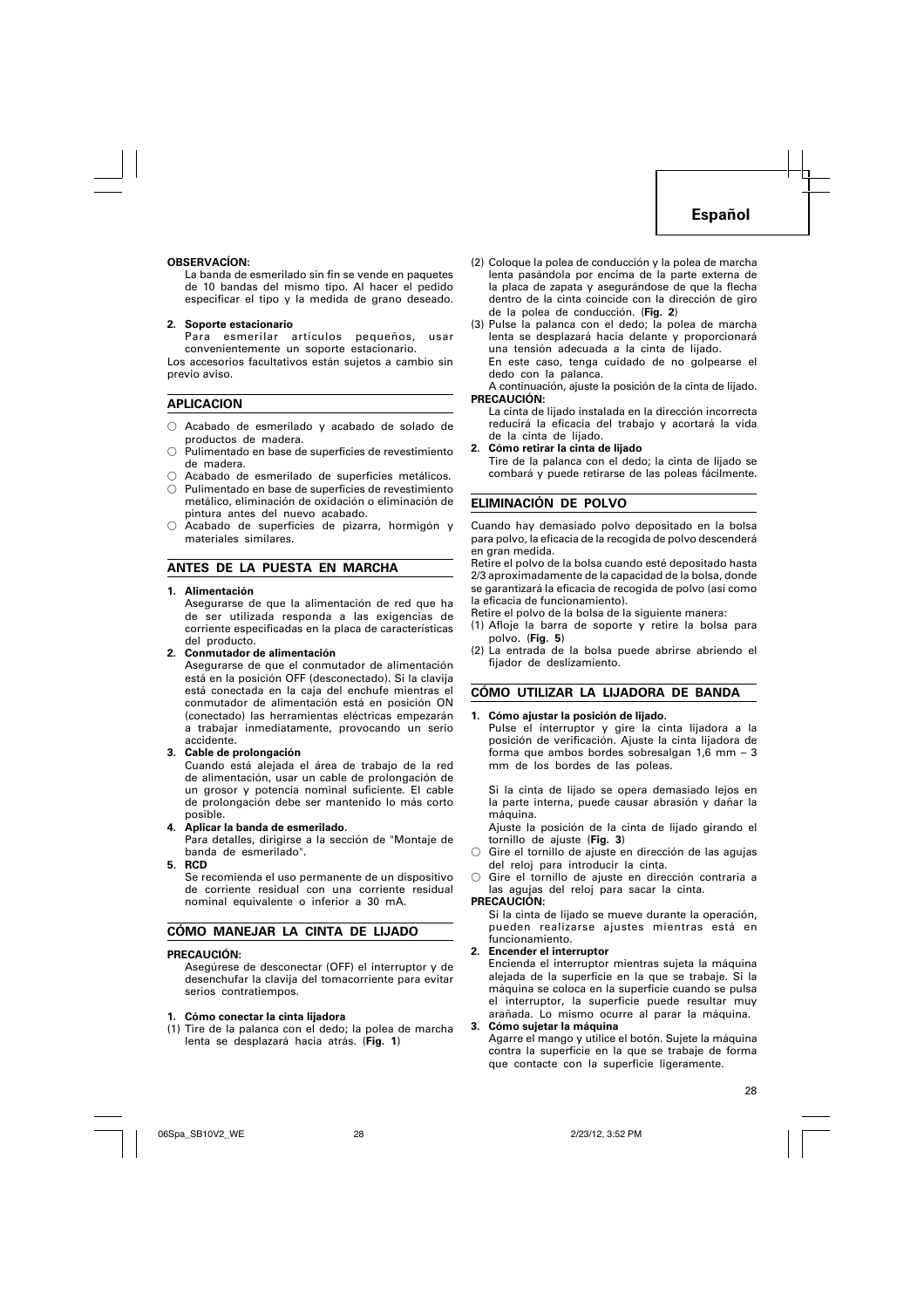El peso de la misma máquina es suficiente para lijar y pulir con una eficacia superior.

No aplique presión adicional, ya que se colocaría una carga innecesaria en el motor, acortando la vida de la cinta de lijado y reduciendo la eficacia del trabajo. (**Fig. 4**)

**4. Cómo mover la máquina**

Mueva la máquina hacia delante primero y luego hacia atrás, repitiendo este movimiento. (**Fig. 4**)

**5. How to select proper sanding belt** Consulte la **Tabla 2** y **3** de abajo para seleccionar una cinta adecuada de lijado de tamaño y tipo de grano adecuados para su fin específico.

#### **Tabla 2**

| Acabado derivado | Tamaño adecuado de grano |
|------------------|--------------------------|
| Acabado grueso   | 40                       |
| Acabado medio    | $40 - 100$               |
| Acabado fino     | $100 - 240$              |

#### **Tabla 3**

| Tipo de grano | Superficie a trabajar         |
|---------------|-------------------------------|
| AA            | Acero, madera                 |
| WA            | Madera, bambú                 |
| CC.           | Metales no ferrosos, pizarra, |
|               | plásticos, cemento            |

# **PRECAUCIÓN:**

- Para tamaños de grano, consulte la **Tabla 3**
- El grano de la cinta de lijado debe ser más grueso que el papel de lija utilizado para trabajo manual.
- $\circ$  Utilice cinta de lijado del mismo tamaño de grano hasta que se obtenga una superficie uniforme. Al cambiar los tamaños de grano podría obtenerse un acabado pobre.

#### **6. Cómo utilizar el interruptor**

El interruptor de corriente se enciende cuando se tira del activador, y si el parador se pulsa una vez, el interruptor de corriente se bloquea, permitiendo un funcionamiento continuo.

El parador puede soltarse tirando del activador. (**Fig. 5**)

#### **7. Ajuste de la velocidad de la cinta: SB10V2**

La lijadora de cinta está equipada con el circuito de control eléctrico que permite un control de velocidad sin pisar. Para ajustar la velocidad, gire la rueda mostrada en la **Fig. 6**.

Cuando el dial se ajusta en "1", la lijadora de cinta opera a la velocidad mínima. Cuando el dial se ajusta en "5", la lijadora de cinta se opera a velocidad mínima.

**8. Cómo trabajar en las esquinas** Las esquinas pueden lijarse y pulirse utilizando la máquina como en la **Fig. 7**.

## **MANTENIMIENTO E INSPECCION**

# **1. Inspeccionar la banda de esmerilado:**

Como un uso continuo de una banda de esmerilado y desgastada disminuiría la eficiencia del labor, reemplazer la banda tan pronto como se note un desgaste excesivo.

# **2. Inspeccionar los tornillos de montaje**

Regularmente inspeccionar todos los tornillos de montaje y asegurarse de que estén apretados firmemente. Si cualquier tornillo estuviera suelto, volver a apretarlo inmediatamente. El no hacer esto provocaría un riesgo serio.

# **3. Mantenimiento de motor**

La unidad de bobinado del motor es el verdadero "corazón" de las herramientas eléctricas. Prestar el mayor cuidado y asegurarse de que el bobinado no se dañe y/o se humedezca con aceite o agua.

#### **4. Inspección de las escobillas**

Por motivos de seguridad contra descargas eléctricas, la inspección y el reemplazo de las escobillas deberán realizarse solamente en un Centro de Servicio Autorizado de HiKOKI.

# **5. Reemplazo del cable de alimentación**

Si el cable de alimentación de la herramienta está dañado, envíe la herramienta al Centro de Servicio Autorizado de HiKOKI para que le cambien el cable de alimentación.

#### **6. Lista de repuestos**

- A: N°. ítem
- B: N°. código
- C: N°. usado
- D: Observaciones

# **PRECAUCIÓN**

La reparación, modificación e inspección de las herramientas eléctricas HiKOKI deben ser realizadas por un Centro de Servicio Autorizado de HiKOKI. Esta lista de repuestos será de utilidad si es presentada junto con la herramienta al Centro de Servicio Autorizado de HiKOKI, para solicitar la reparación o cualquier otro tipo de mantenimiento. En el manejo y el mantenimiento de las herramientas eléctricas, se deberán observar las normas y reglamentos vigentes en cada país.

#### **MODIFICACIONES**

HiKOKI Power Tools introduce constantemente mejoras y modificaciones para incorporar los últimos avances tecnológicos.

Por consiguiente, algunas partes (por ejemplo, números de códigos y/o diseño) pueden ser modificadas sin previo aviso.

# **GARANTÍA**

Las herramientas motorizadas de HiKOKI incluye una garantía conforme al reglamento específico legal/ nacional. Esta garantía no cubre los defectos o daños debidos al uso incorrecto, el abuso o el desgaste normal. En caso de reclamación, envíe la herramienta motorizada, sin desmontar y con el CERTIFICADO DE GARANTÍA que aparece al final de estas instrucciones de uso, al Centro de Servicio Autorizado de HiKOKI.

#### **NOTA:**

Debido al programa continuo de investigación y desarollo de HiKOKI estas especificaciones están sujetas a cambio sin preaviso.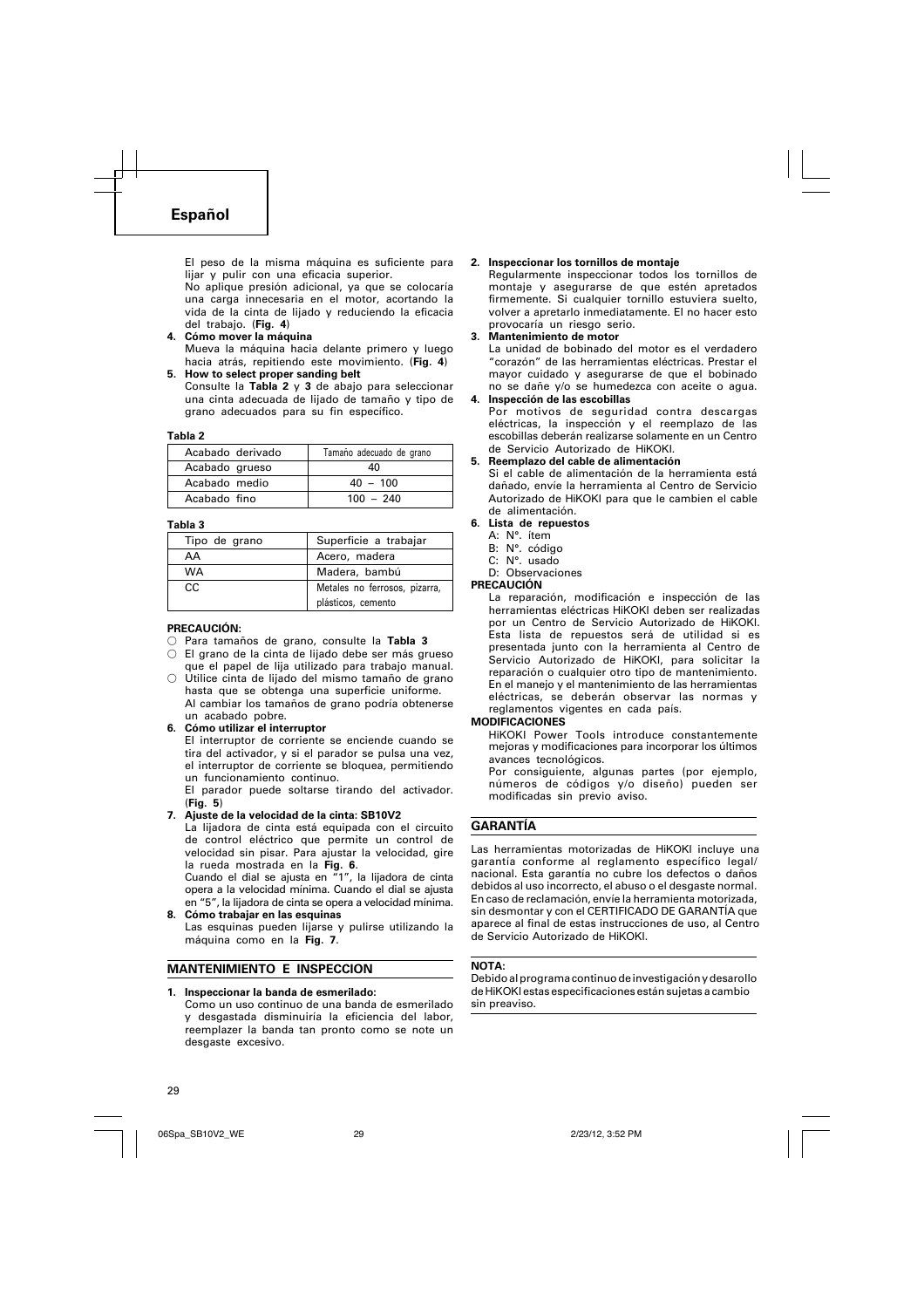**Información sobre el ruido propagado por el aire y vibración** Los valores medidos se determinaron de acuerdo con EN60745 declararon de conformidad con ISO 4871.

Nivel de potencia acústica de ponderación A típico: 101 dB (A).

El nivel de presión acústica de ponderación A típica es de 90  $dB(A)$ .

Duda KpA: 3 dB (A)

Utilice protectores para los oídos.

Valores totales de la vibración (suma de vectores triax.) determinados de acuerdo con EN60745.

Placa de acero de esmerilado: Valor de emisión de la vibración **ah** = 2.2 m/s<sup>2</sup> Incertidumbre K =  $1.5 \text{ m/s}^2$ 

El valor total de vibración declarado ha sido medido de acuerdo con un método de prueba estándar y permite comparar unas herramientas con otras.

También resulta útil para llevar a cabo evaluaciones preliminares de exposición.

# **ADVERTENCIA**

- La emisión de vibración durante la utilización de la herramienta eléctrica puede ser diferente del valor total declarado dependiendo de las formas de utilización de la herramienta.
- O Identifique las medidas seguras para proteger al operario basadas en una estimación de exposición en las condiciones reales de uso (teniendo en cuenta todas las partes del ciclo de funcionamiento como tiempos cuando la herramienta está apagada y cuando funciona lentamente además del tiempo de activación).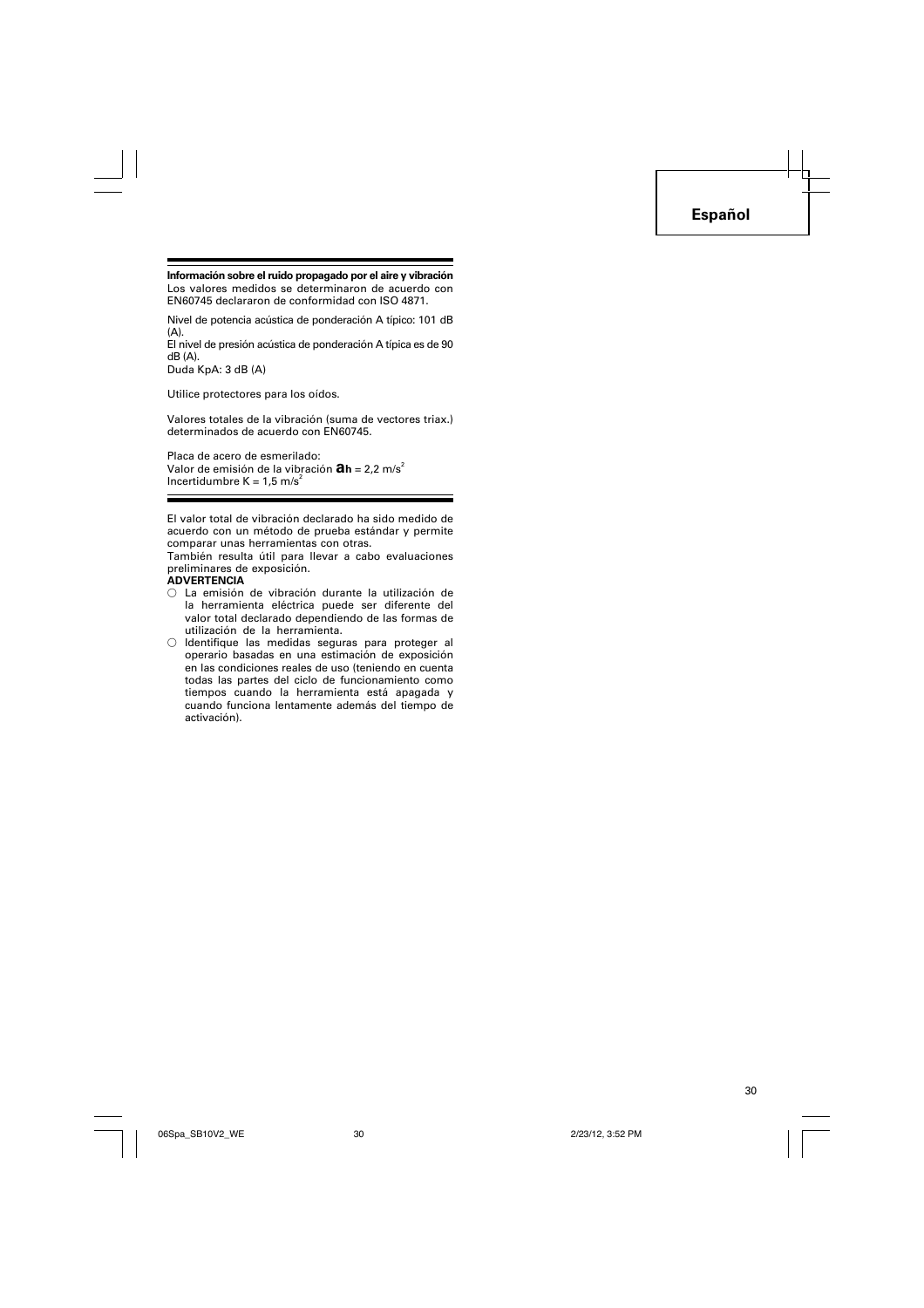#### **AVISOS GERAIS DE SEGURANÇA PARA A FERRAMENTA ELÉCTRICA**

#### A AVISO

**Leia todas as instruções e avisos de segurança.** Se não seguir todas as instruções e os avisos, pode provocar um choque eléctrico, incêndio e/ou ferimentos graves.

#### **Guarde todos os avisos e instruções para referência futura.**

O termo "ferramenta eléctrica" em todos os avisos refere-se à sua ferramenta ligada à corrente (com fios) ou à ferramenta eléctrica a baterias (sem fios).

- **1) Segurança da área de trabalho**
	- **a) Mantenha a área de trabalho limpa e bem iluminada.** As áreas escuras ou cheias de material são propícias aos acidentes.
	- **b) Não trabalhe com ferramentas eléctricas em ambientes explosivos, tais como na presença de líquidos inflamáveis, gases ou pó.** As ferramentas eléctricas criam faíscas que podem inflamar o pó dos fumos.
	- **c) Mantenha as crianças e outras pessoas afastadas quando trabalhar com uma ferramenta eléctrica.** As distracções podem fazer com que perca controlo.

#### **2) Segurança eléctrica**

**a) As fichas da ferramenta eléctrica devem corresponder às tomadas.**

**Nunca modifique a ficha. Não utilize fichas adaptadoras com ferramentas eléctricas ligadas à terra.**

As fichas não modificadas e tomadas correspondentes reduzirão o risco de choques eléctricos.

**b) Evite contacto corporal com superfícies ligadas à terra, tais como tubos, radiadores, máquinas e frigoríficos.**

Existe um risco acrescido de choque eléctrico se o seu corpo estiver ligado à terra.

**c) Não exponha ferramentas eléctricas à chuva ou condições de humidade.** A entrada de água numa ferramenta eléctrica

aumentará o risco de choques eléctricos.

- **d) Não abuse do fio. Nunca utilize o fio para transportar, puxar ou desligar a ferramenta eléctrica. Mantenha o fio afastado do calor, óleo, margens afiadas ou peças em movimento.** Os fios danificados ou entrelaçados podem aumentar o risco de choques eléctricos. **e) Quando trabalhar com uma ferramenta eléctrica no**
- **exterior, utilize uma extensão adequada para utilização exterior.**

A utilização de um fio adequado para utilização no exterior reduz o risco de choques eléctricos.

**f) Se não for possível evitar a utilização de uma máquina eléctrica num local húmido, utilize uma fonte de alimentação protegida por um dispositivo de corrente residual (RCD).**

A utilização de um RCD reduz o risco de choque eléctrico.

- **3) Segurança pessoal**
	- **a) Mantenha-se alerta, esteja atento ao que está a fazer e utilize senso comum quando trabalhar com uma ferramenta eléctrica.**

**Não utilize uma ferramenta eléctrica quando estiver cansado ou sob a influência de drogas, álcool ou medicamentos.**

Um momento de desatenção enquanto trabalha com ferramentas eléctricas pode resultar em ferimentos pessoais graves.

**b) Utilize equipamento de protecção pessoal. Utilize sempre protecção para os olhos.**

O equipamento de protecção, tal como uma máscara de pó, sapatos de segurança anti-derrapantes, chapéu rígido ou protecção auricular utilizados para condições adequadas reduzirá os ferimentos pessoais.

**c) Evite ligar por acidente. Certifique-se de que o interruptor está na posição de desligado antes de ligar a fonte de alimentação e/ou bateria, levantar ou transportar a ferramenta.**

Transportar ferramentas eléctricas com o dedo no interruptor ou activar ferramentas que estão com o interruptor ligado é propício a acidentes.

- **d) Remova qualquer chave de parafusos ou chaveinglesa de regulação antes de ligar a ferramenta.** Uma chave-inglesa ou de parafusos ligada à parte rotativa da ferramenta pode provocar ferimentos pessoais.
- **e) Não se estique. Mantenha sempre o controlo e equilíbrio adequados.** Isto permite obter um melhor controlo da ferramenta em situações inesperadas.
- **f) Use vestuário adequado. Não use roupas largas ou jóias. Mantenha o cabelo, roupas e luvas afastados das peças móveis.** As roupas largas, jóias ou cabelo comprido podem

ser apanhados em peças móveis.

**g) Se forem fornecidos dispositivos para a ligação de extractores de pó e dispositivos de recolha, certifique-se de que estes estão ligados e são utilizados adequadamente.**

A utilização de uma recolha de pó pode reduzir os perigos relacionados com o pó.

- **4) Utilização da ferramenta e manutenção**
	- **a) Não force a ferramenta eléctrica. Utilize a ferramenta correcta para a sua aplicação.**

A ferramenta correcta fará o trabalho melhor e com mais segurança à velocidade para a qual foi concebida.

- **b) Não utilize a ferramenta eléctrica se o interruptor não a ligar ou desligar.** Qualquer ferramenta que não possa ser controlada com o interruptor é perigosa e deve ser reparada.
- **c) Desligue a ficha da rede antes e/ou a bateria da ferramenta eléctrica antes de efectuar quaisquer regulações, mudar os acessórios ou guardar ferramentas eléctricas.**

Tais medidas de segurança de prevenção reduzem o risco de ligar a ferramenta eléctrica acidentalmente.

**d) Guarde as ferramentas eléctricas fora do alcance de crianças e não permita que pessoas não habituadas à ferramenta eléctrica ou estas instruções trabalhem com a ferramenta.**

As ferramentas eléctricas são perigosas nas mãos de utilizadores inexperientes.

**e) Efectue a manutenção de ferramentas eléctricas. Verifique a existência de desalinhamentos ou dobragens das peças móveis, quebras de peças e quaisquer outras condições que possam afectar o funcionamento das ferramentas eléctricas.**

**Se danificada, mande reparar a ferramenta antes de utilizar.**

Muitos acidentes são causados por ferramentas com má manutenção.

**f) Mantenha as ferramentas de corte afiadas e limpas.** As ferramentas de corte com uma manutenção adequada e extremidades afiadas são menos propensas a dobrar e mais fáceis de controlar.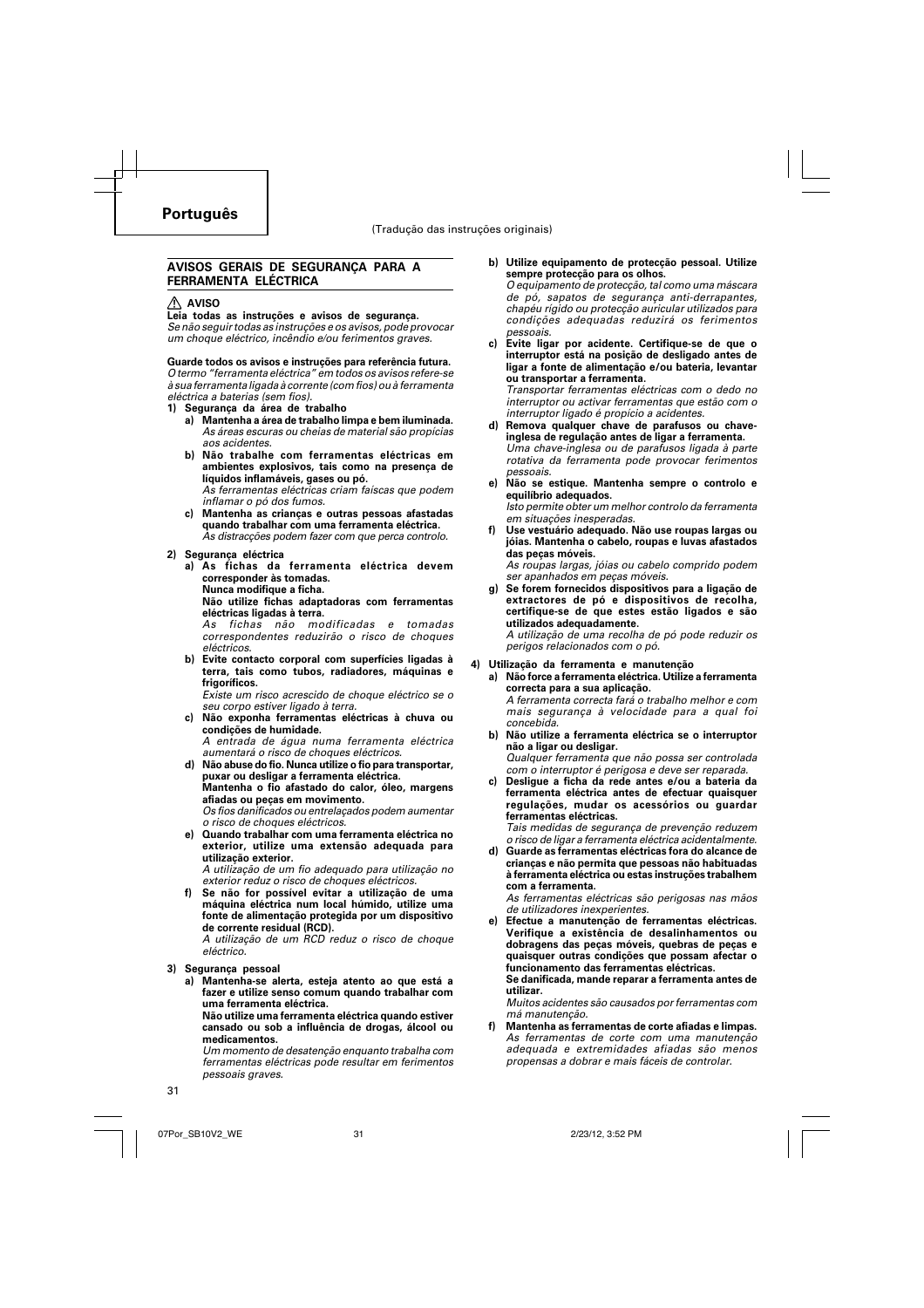**g) Utilize a ferramenta eléctrica, acessórios e pontas de ferramentas, etc., de acordo com estas instruções, tomando em consideração as condições de trabalho e o trabalho a ser efectuado.**

A utilização de uma ferramenta eléctrica para operações diferentes das concebidas pode resultar num mau funcionamento.

#### **5) Manutenção**

**a) Faça a manutenção da sua ferramenta eléctrica por um pessoal de reparação qualificado e utilize apenas peças de substituição idênticas.**

Isto garantirá que a segurança da ferramenta eléctrica é mantida.

#### **AVISO**

**Mantenha afastadas das crianças e pessoas doentes. Quando não estiverem a ser utilizadas, as ferramentas devem ser guardadas fora do alcance de crianças e pessoas doentes.**

#### **AVISO DE SEGURANÇA PARA O LIXADEIRA DE CINTA**

**Segure na ferramenta pelas superfícies isoladas, porque a cinta pode entrar em contacto com o próprio cabo de alimentação.** Cortar um cabo com corrente poderá electrificar as partes metálicas da ferramenta podendo electrocutar o utilizador.

#### **ADVERTÊNCIA**

Antes de proceder à lixagem, verifique o material que está prestes a lixar.

Se for previsível que se libertem substâncias nocivas/ tóxicas ao lixar materiais tais como tinta de chumbo, madeiras e metais, certifique-se de que o saco de poeiras ou o sistema de extracção de poeiras correcto estão devidamente ligados à saída de poeiras.

Use também a máscara antipoeiras, se disponível.

Não inale nem toque nas poeiras nocivas/tóxicas geradas pela operação de lixagem, pois estas poeiras podem colocar em risco a sua saúde e a dos que o rodeiam.

#### **ESPECIFICAÇÕES**

| Modelo                             | SB10V2                                            | <b>SB10S2</b>       |  |  |  |  |  |  |  |  |  |
|------------------------------------|---------------------------------------------------|---------------------|--|--|--|--|--|--|--|--|--|
| Voltagem (por áreas)*              | (110 V, 120 V, 127 V, 220 V, 230 V, 240 V) $\sim$ |                     |  |  |  |  |  |  |  |  |  |
| Potência de entrada*               | 1020 W                                            |                     |  |  |  |  |  |  |  |  |  |
| Tomada de potência                 | $240 - 420$ m /min                                | $420 \text{ m/min}$ |  |  |  |  |  |  |  |  |  |
| Velocidade da correia sem<br>carga | $100 \times 610$ mm                               |                     |  |  |  |  |  |  |  |  |  |
| Peso (sem fio)                     | 5,2 kg                                            |                     |  |  |  |  |  |  |  |  |  |

\* Não deixe de verificar a voltagem na placa identificadora constante do produto, pois ela está sujeita a mudanças conforme a área.

#### **ACESSÓRIOS-PADRÃO**

- (1) Correia de lixagem contínua
- (dimensão do grão: #80) ........................................ 1 (2) Saco de poeiras ....................................................... 1

Os acessórios-padrão estão sujeitos a mudanças sem aviso prévio.

#### **ACESSÓRIOS OPCIONAIS (vendidos separadamente)**

#### **1. Correias de lixagem contínuas**

#### **Tabela 1**

| Dimensão do grão | Tipo de grão |
|------------------|--------------|
| 40               | AA, WA, CC   |
| 60               | AA, WA, CC   |
| 80               | AA. WA. CC   |
| 100              | AA, WA, CC   |
| 120              | AA, WA, CC   |
| 150              | AA, WA, CC   |
| 180              | AA, WA, CC   |
| 240              | AA, WA, CC   |

#### **NOTA:**

A correia de lixagem contínua é comercializada em embalagens de 10 correias do mesmo tipo. Ao efectuar encomendas, especifique a dimensão e o tipo de grão pretendido.

#### **2. Suporte fixo**

Ao lixar objectos pequenos, utilize um suporte fixo. Os acessórios opcionais estão sujeitos a mudanças sem aviso prévio.

#### **APLICAÇÕES**

- Acabamentos de lixagem e acabamento de pisos em madeira.
- Polimento de base de superfícies revestidas a madeira.
- Lixagem de acabamento de superfícies metálicas.
- $\bigcirc$  Polimento de base de superfícies revestidas a metal. remoção de ferrugem ou remoção de tinta antes do acabamento final.
- Acabamento à superfície de ardósia, betão e materiais semelhantes.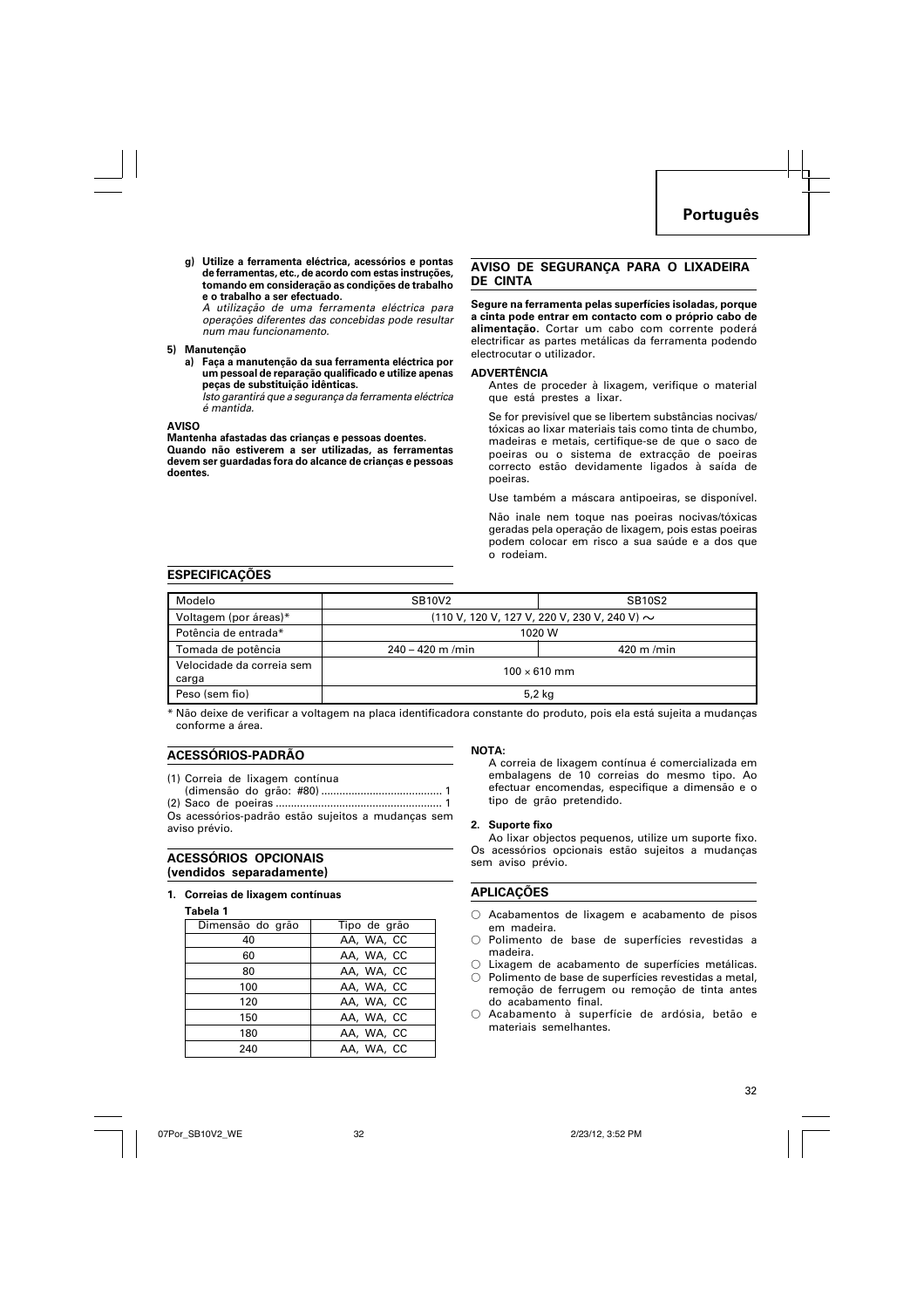# **ANTES DA OPERAÇÃO**

#### **1. Fonte de energia**

Certifique-se de que a fonte de energia a ser utilizada está conforme às exigências especificadas na placa identificadora do produto.

#### **2. Interruptor**

Certifique-se de que o interruptor está na posição DESLIGADA. Se o plugue estiver conectado a um receptáculo quando o interruptor estiver LIGADO, a ferramenta elétrica vai começar a operar imediatamente, podendo provocar um grave acidente.

#### **3. Cabo de extensão**

Quando o local de trabalho não possuir uma fonte de energia, utilize um cabo de extensão de espessura e de potência nominal suficientes. A extensão deve ser mantida tão curta quanto possível.

#### **4. Instalar a correia de lixagem**

Para obter detalhes, consulte a secção de "Montagem da correia de lixagem".

#### **5. RCD**

Deve ser sempre utilizado um dispositivo diferencial com uma corrente diferencial igual ou inferior a 30mA.

#### **COMO MANUSEAR A CORREIA DE LIXAGEM**

#### **ADVERTÊNCIA:**

Certifique-se de que desliga a alimentação e a ficha da tomada para evitar problemas graves.

#### **1. Como instalar a correia de lixagem**

- (1) Puxe a alavanca com o dedo, a polia intermédia desloca-se para trás. (**Fig. 1**)
- (2) Coloque a correia na polia de transmissão e na polia intermédia, passando por fora da sapata e certificando-se de que a seta no interior da correia coincide com a direcção de rotação da polia de transmissão. (**Fig. 2**)
- (3) Empurre a alavanca com o dedo, a polia intermédia desloca-se para a frente e confere a tensão adequada à correia de lixagem. Neste caso, tenha cuidado para não magoar o dedo na alavanca. De seguida, ajuste a posição da correia.

#### **ADVERTÊNCIA:**

Se a correia de lixagem estiver instalada na direcção errada, verifica-se uma redução da eficiência e da vida útil.

**2. Como retirar a correia de lixagem**

# **REMOÇÃO DE POEIRAS**

Quando se deposita uma quantidade excessiva de poeiras no respectivo saco, a eficiência da recolha de poeiras é consideravelmente reduzida.

Retire as poeiras do saco quando o depósito de poeiras se encontrar a cerca de 2/3 da capacidade do saco, para garantir a eficiência da recolha de poeiras (e a eficiência de funcionamento).

Retire as poeiras do saco como se segue:

- (1) Desaperte a barra de suporte e retire o saco de poeiras. (**Fig. 5**)
- (2) A entrada do saco pode ser aberta desapertando o fecho de correr.

# **COMO UTILIZAR A CORREIA DE LIXAGEM**

#### **1. Como ajustar a posição de lixagem.**

Prima o interruptor e coloque a correia de lixagem na posição de verificação. Ajuste a correia de lixagem para que ambas as extremidades excedam as extremidades das polias em 1,6 mm-3 mm.

Se a correia de lixagem for utilizada demasiado para dentro, pode verificar-se abrasão e danos na máquina. Ajuste a posição da correia de lixagem rodando o parafuso de ajuste. (**Fig. 3**)

- $\circ$  Rode o parafuso de ajuste no sentido dos ponteiros do relógio para deslocar a correia para dentro.
- Rode o parafuso de ajuste no sentido contrário ao dos ponteiros do relógio para deslocar a correia para fora.

#### **ADVERTÊNCIA:**

Se a correia de lixagem se deslocar durante o funcionamento, é possível efectuar o ajuste em funcionamento.

#### **2. Para ligar o interruptor**

Ligue o interruptor mantendo a máquina afastada da superfície a trabalhar. Se a máquina estiver sobre uma superfície quando o interruptor for premido, a superfície pode ser arranhada. O mesmo se aplica ao parar a máquina.

#### **3. Como segurar na máquina**

Segure o punho e o botão do punho e mantenha a máquina contra a superfície a trabalhar de modo a que toque ligeiramente na superfície.

O peso da máquina é suficiente para lixar e polir com mais eficiência.

Não aplique pressão adicional, pois iria colocar uma carga desnecessária sobre o motor, reduzir a vida útil da correia de lixagem e prejudicar a eficiência de trabalho. (**Fig. 4**)

- **4. Como deslocar a máquina** Desloque a máquina primeiro para a frente e depis para trás, repetindo este movimento. (**Fig. 4**)
- **5. Como seleccionar a correia de lixagem adequada** Seleccione a correia de lixagem com a dimensão e o tipo de grão adequados ao trabalho específico, consultando a **Tabela 2** e **3** abaixo.

#### **Tabela 2**

| Tipo de acabamento | Dimensão do grão adeguada |
|--------------------|---------------------------|
| Acabamento grosso  | 40                        |
| Acabamento médio   | $40 - 100$                |
| Acabamento fino    | $100 - 240$               |

#### **Tabela 3**

| Tipo de grão | Superfície a trabalhar      |
|--------------|-----------------------------|
| AA           | Aco, madeira                |
| <b>WA</b>    | Madeira, bambú              |
| СC           | Metais não ferrosos,        |
|              | ardósia, plásticos, cimento |

#### **ADVERTÊNCIA:**

- Para determinar a dimensão do grão, consulte a **Tabela 3**
- O grão da correia de lixagem deve ser mais grosso do que a lixa utilizada para trabalhos manuais.

Puxe a alavanca com o dedo, a correia de lixagem solta-se e pode retirar-se facilmente das polias.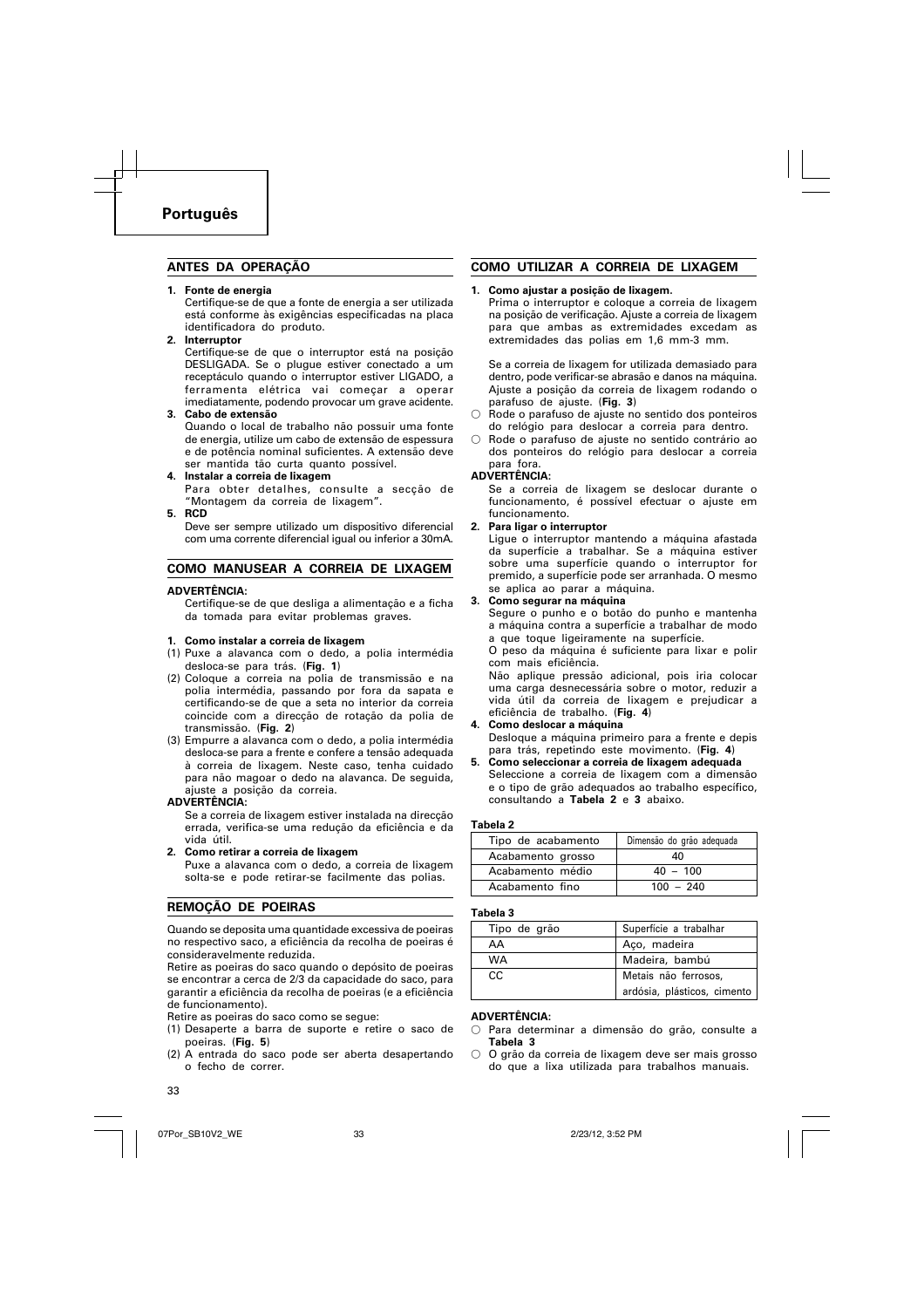- Utilize a correia de lixagem com a mesma dimensão de grão até obter uma superfície uniforme. A mudança da dimensão do grão pode causar um mau acabamento.
- **6. Como utilizar o interruptor**

O interruptor é ligado quando o gatilho é puxado e se o bloqueio for premido uma vez, o interruptor fica bloqueado, permitindo um funcionamento contínuo. É possível soltar o bloqueio puxando o gatilho. (**Fig. 5**)

#### **7. Ajustar a velocidade da correia: SB10V2**

Esta máquina está equipada com um circuito de controlo electrónico que permite o controlo contínuo da velocidade. Para ajustar a velocidade, rode o regulador apresentado na **Fig. 6**.

Quando o regulador estiver em "1", a máquina funciona à velocidade mínima. Quando o regulador estiver em "5", a máquina funciona à velocidade máxima.

#### **8. Como utilizar a máquina em cantos**

É possível lixar e polir cantos utilizando a máquina como se pode ver na **Fig. 7**.

# **MANUTENÇÃO E INSPEÇÃO**

#### **1. Inspeccionar a correia de lixagem**

Uma vez que a utilização contínua de uma correia de lixagem gasta prejudica a eficiência, substitua a correia de lixagem assim que se verifique excesso de abrasão.

- **2. Inspeção dos parafusos de montagem** Inspecione regularmente todos os parafusos de montagem e se certifique de que estão corretamente apertados. Se algum deles estiver frouxo, reaperteo imediatamente. Caso isso não seja feito, pode resultar em perigo grave.
- **3. Manutenção do motor**

A unidade de enrolamento do motor é o verdadeiro "coração" da ferramenta elétrica.

Cuide bem para assegurar que o enrolamento não se danifique e/ou se molhe com óleo ou água.

#### **4. Inspeção das escovas de carvão**

Para sua segurança duradoura e proteção contra choques elétricos, a inspeção das escovas de carvão e a substituição delas nesta ferramenta deve ser feita apenas numa Oficina Autorizada da HiKOKI.

#### **5. Substituição do cabo de alimentação**

Se o cabo de alimentação estiver danificado, a Ferramenta deve ser levada à Oficina Autorizada da HiKOKI para substituição do mesmo.

## **6. Lista de peças para conserto**

- A: Item N°
- B: Código N°
- C: N° Usado
- D: Observações

#### **CUIDADO**

Consertos, modificações e inspeção de Ferramentas Elétricas da HiKOKI devem ser realizados por uma Oficina Autorizada da HiKOKI.

Esta lista de peças pode ser útil se apresentada com a ferramenta na Oficina Autorizada da HiKOKI ao solicitar conserto ou manutenção.

Na operação e na manutenção das ferramentas elétricas, devem-se observar as normas de segurança e os padrões prescritos por cada país.

#### **MODIFICAÇÃO**

As Ferramentas Elétricas da HiKOKI estão sempre sendo aperfeiçoadas e modificadas para incorporar os mais recentes avanços tecnológicos.

Dessa forma, algumas peças (isto é, números de código e/ ou design) podem mudar sem aviso prévio.

#### **GARANTIA**

Garantimos que a HiKOKI Power Tools obedece às respectivas normas específicas estatutárias/de país. Esta garantia não cobre avarias ou danos derivados de má utilização, abuso ou desgaste normal. Em caso de queixa, envie a Ferramenta, não desmontada, juntamente com o CERTIFICADO DE GARANTIA que se encontra no fundo destas instruções de utilização, para um Centro de Serviço Autorizado HiKOKI.

#### **NOTA:**

Devido ao contínuo programa de pesquisa e desenvolvimento da HiKOKI, as especificações aqui contidas estão sujeitas a mudanças sem aviso prévio.

**Informação a respeito de ruídos e vibração do ar** Os valores medidos foram determinados de acordo com a EN60745 e declarados em conformidade com a ISO 4871.

Nível típico da potência sonora de peso A: 101 dB (A). Nível típico de pressão sonora de peso A: 90 dB (A). Imprecisão KpA: 3 dB (A)

Use protetores de ouvido.

Os valores totais da vibração (soma do vector triax) são determinados de acordo com a norma EN60745.

Chapa de lixagem de aço: Valor de emissão de vibrações **ah** = 2,2 m/s<sup>2</sup> Incerteza de K =  $1.5 \text{ m/s}^2$ 

O valor total de vibração declarado foi medido de acordo com um método de teste padrão e pode ser utilizado para comparar ferramentas.

Pode também ser utilizado numa avaliação preliminar de exposição.

#### **AVISO**

- O valor de emissão de vibrações durante a utilização da ferramenta eléctrica pode ser diferente do valor total declarado, consoante as formas de utilização da ferramenta.
- $\bigcirc$  Identificar as medidas de segurança para proteger o operador, que são baseadas numa estimativa de exposição nas actuais condições de utilização (tendo em conta todas as partes do ciclo de funcionamento, tais como os tempos em que a ferramenta é desligada e quando está a funcionar ao ralenti, além do tempo de accionamento do gatilho).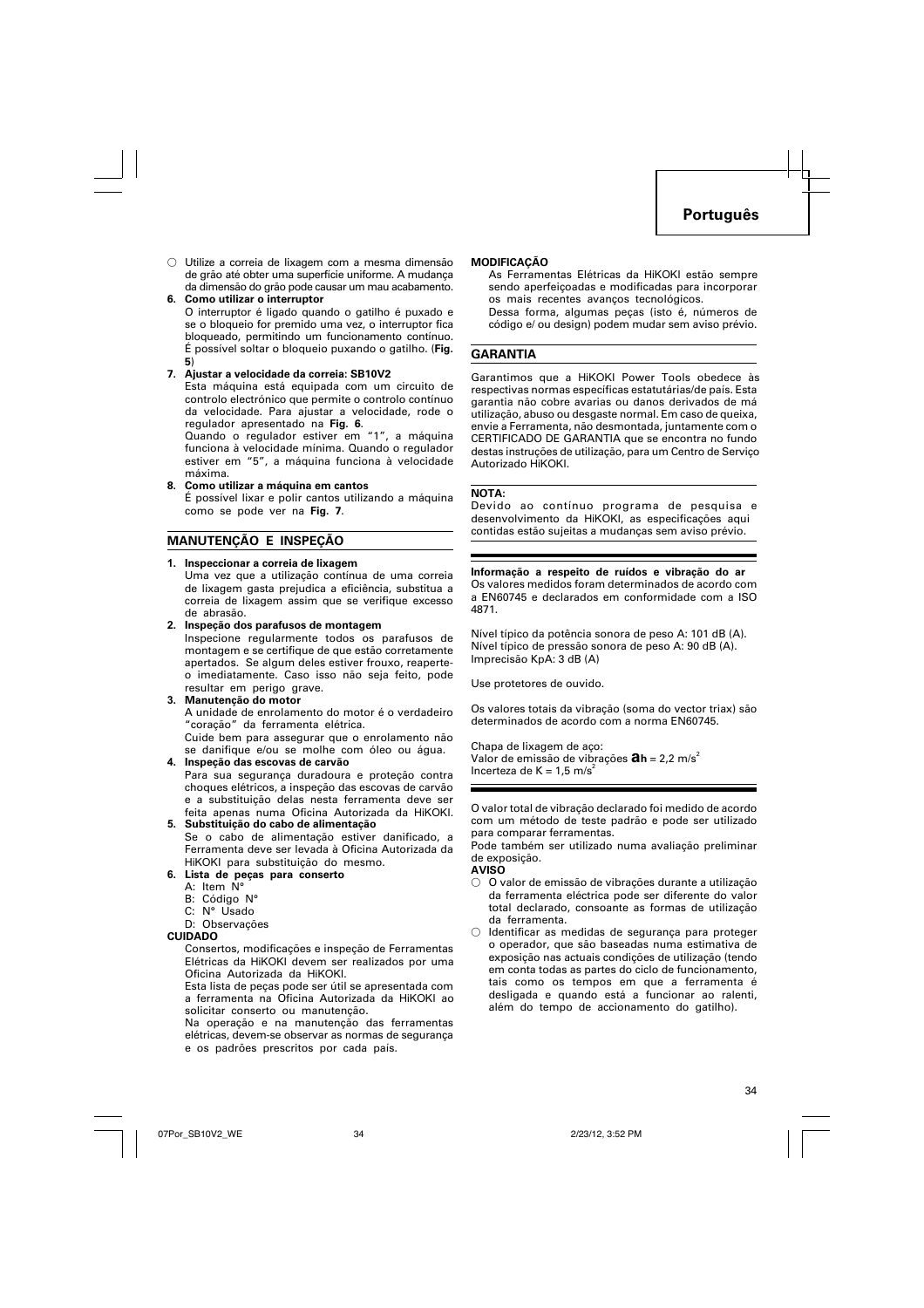| $\circ$<br>Ō<br>≃<br>⋖            | 220V-240V<br>327758<br>35-3 | 938108       | 325566<br>858 | 953043                   | 953042<br>စ္က    | 995586<br>$\overline{a}$              | "39"<br>D4×30<br>305490<br>$\frac{4}{3}$ | 327744<br>42          | 995578<br>$\boldsymbol{\mathfrak{Q}}$ | '59, 63'<br>327780<br>44 | 953161<br>444           | 995577       | 939542               | 995587           | 327746            | M4×10<br>949216<br>953063            |                                | $M4 \times 14$<br>"51"<br>949218 | 995585          | 327741            | 327749                  | 327748 | 6200VVCMPS2L<br>6200VV  | 327750                             | 935522<br>939540                                      | 995576  | D <sub>19</sub><br>948213 | D10×14×12<br>953175 | 995579          | 327781              | $3\times3\times8$<br>944109<br>88866868688668888888686 | 995575 | 100×610 WA80<br>995552                   | 323011      |                                                     |               |        |                         |                   |                    |  |
|-----------------------------------|-----------------------------|--------------|---------------|--------------------------|------------------|---------------------------------------|------------------------------------------|-----------------------|---------------------------------------|--------------------------|-------------------------|--------------|----------------------|------------------|-------------------|--------------------------------------|--------------------------------|----------------------------------|-----------------|-------------------|-------------------------|--------|-------------------------|------------------------------------|-------------------------------------------------------|---------|---------------------------|---------------------|-----------------|---------------------|--------------------------------------------------------|--------|------------------------------------------|-------------|-----------------------------------------------------|---------------|--------|-------------------------|-------------------|--------------------|--|
| $\Omega$<br>C                     |                             | 6000VVCMPS2L |               | 110V                     | 220V-230V        | 240V                                  | 608VVC2PS2I                              | M4×12                 |                                       |                          |                         | <b>D5×55</b> | 110V "12"            | 120V "12"        | "12"<br>220V-230V | 240V "12"                            |                                |                                  |                 | D <sub>5×45</sub> |                         |        | D4×16                   |                                    | "22, 25"<br>D8.2                                      | M5×8    |                           |                     |                 |                     |                                                        |        | D4×16                                    |             |                                                     |               | M3.5×6 |                         | 100V-110V<br>120V |                    |  |
| ≃<br>⋖                            | 327742                      | 6000VV       | 327739<br>ო   | 360797C<br>$\frac{1}{4}$ | 360797E<br>$4-2$ | 360797F<br>$\frac{3}{4}$              | <b>MVV/80S</b>                           | 935196<br><b>io</b> ဖ | 931701                                | 328209<br>$\infty$       | 327738<br>953174<br>თ   | ⊇            | 340700J<br><u>بہ</u> | 340700D          | 340700G           | 340700H<br><u> 2 2 4</u> 2           | 930703                         | 980063<br>≌                      | 328433<br>4     | 316321<br>مِ      | 327740<br>$\frac{6}{2}$ | 327760 | 984750<br>$\frac{8}{2}$ | 937631<br>$\overline{9}$           | 958049<br>327759<br>$\overline{20}$<br>$\overline{2}$ | 938477  | 23<br>$\overline{2}$      | 24                  | 958900          | 999043<br><b>25</b> | 945161                                                 | 327779 | 305812                                   | 325085      | 959140<br>328432<br><b>ឯ</b> ឌ ឌ ឌ ឝ ដ ឌ            |               | 305499 | 980063<br>$\frac{1}{2}$ | 327753<br>$35-2$  | 327757             |  |
| ළ<br>હ્યિ<br>$\widehat{\in}$<br>ઉ |                             | ্হি          | ك<br>$\in$    | $\circledS$              |                  | હિ<br>೨<br>િ<br>$\overline{\epsilon}$ | હિ                                       | હિ<br>$\Omega$        | 5)                                    |                          | $\circledast$<br>ව<br>٤ | (કે<br>(ຂັ   | ິສ<br>5              | $\circledS$<br>ඹ | W                 | ತ್ರಿ<br>$\mathbf{e}$<br>$\mathbf{a}$ | ಄<br>$\widehat{G}$<br>હિ<br>36 | $\circledS$                      | (೫)<br>్లె<br>E | (ສ)<br>E          | E                       | (မ     | ❀                       | $\mathfrak{F}$<br><b>RAND</b><br>đ | 5<br>಄<br>$\frac{1}{\sqrt{15}}$                       | ⊜<br>્વ | Ъ                         | ؚ۬<br>په            | ©<br>$_{\odot}$ | ်မ<br>(ફ)           | ම                                                      | මේ     | હે<br>$\mathbb{R}^{2}$<br><b>CONTROL</b> | $\circledS$ | Ŧ<br>$\mathbf{e}$<br>$\circled{s}$<br>$\circledast$ | G<br>္ဇြ<br>ළ |        | ્રિક્<br>(રૂ            |                   | ල<br>$\mathcal{E}$ |  |

**SB10V2** 35<br>35<br>SB10V2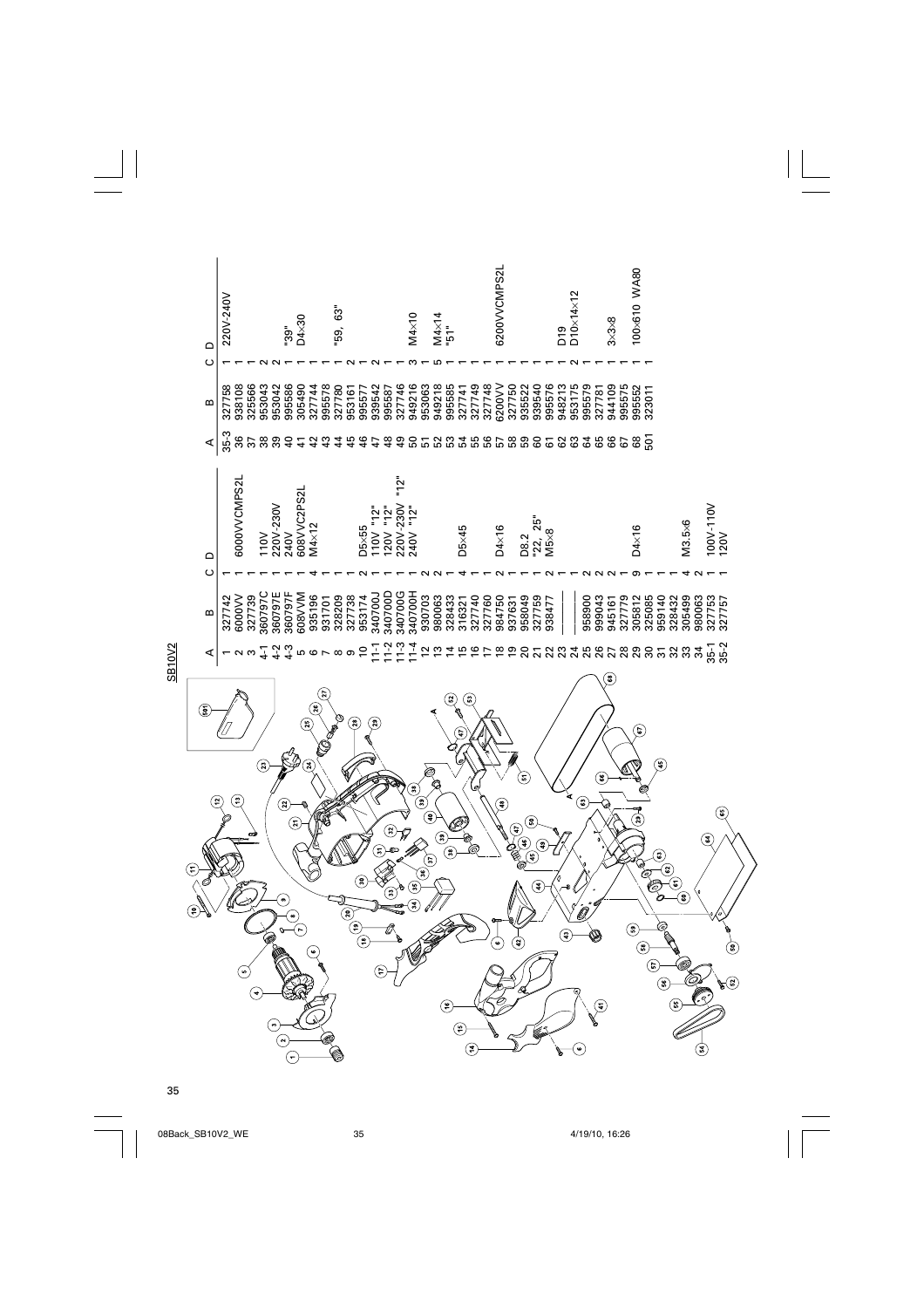| $\Omega$<br>Ō<br>m<br>⋖              | 953043 | 953042                                                     | 995586<br>305490 | "37"<br>D4×30             | 327744<br>252354548 | 995578                          | "57, 61"<br>327780 | 953161                           | 995577<br>939542 |          | 995587<br>4444 | 327746                             | M4×10<br>949216  | 953063           | $M4 \times 14$<br>"49"<br>949218<br>995585 |                             | 327741 | 327749                  | 327748       | 6200VVCMPS2L<br>6200VV | 327750 | 935522 | 939540 | 995576 | D19<br>D10x14x12<br>948213 | 953175             | 995579             | 3x3x8<br>944109<br>327781 | 995575  | 100x610 WA80 | 995552<br>323011 |                  |                                       |        |                        |          |        |                    |                  |     |  |
|--------------------------------------|--------|------------------------------------------------------------|------------------|---------------------------|---------------------|---------------------------------|--------------------|----------------------------------|------------------|----------|----------------|------------------------------------|------------------|------------------|--------------------------------------------|-----------------------------|--------|-------------------------|--------------|------------------------|--------|--------|--------|--------|----------------------------|--------------------|--------------------|---------------------------|---------|--------------|------------------|------------------|---------------------------------------|--------|------------------------|----------|--------|--------------------|------------------|-----|--|
| $\Omega$<br>Ċ                        |        | 6000VVCMPS2L                                               |                  | 110V                      | 220V-230V           | 240V                            | 608VVC2PS2I        | M4×12                            |                  |          |                | D <sub>5×55</sub>                  | ဗြ<br>$110V$ "12 | စ္ပြ<br>120V "12 | ្មែ<br>$^{12}_{13}$<br>220V-230V           | 240V "12                    |        | M4.0                    |              | D5×45                  |        |        | D4×16  |        | D8.2                       | D <sub>10.7</sub>  | "22,               | $M5\times8$               |         |              |                  |                  |                                       | D4×16  |                        | FOR CORD |        | M3.5×6             |                  |     |  |
| ∞<br>⋖                               | 327742 | 6000VV                                                     | 327739           | 360797C<br>$\overline{4}$ | 360797E             | 360797F<br>$\frac{2}{4}$ - 3    | <b>MVV80S</b>      | 935196<br><b>507</b>             | 931701<br>328209 | $\infty$ | თ              | 327738<br>953174<br>$\overline{a}$ | 340700J<br>Ξ     | 340700D          | 340700G<br>$7.7$ $7.7$ $7.7$               | 340700H                     | 930703 | 930804<br>$\frac{2}{5}$ | 328433       | 316321<br>7.507        | 327740 | 327760 | 984750 | 937631 | 958049                     | 940778             | 327759             | 938477                    |         | 958900       | 999043           | 945161<br>327779 |                                       | 305812 | 327791                 | 980063   | 325085 | 305499<br>នទកននាងន | 938108<br>325566 |     |  |
| E<br>$\left( \mathbf{a}\right)$<br>E | $\Xi$  | $\left[ \begin{smallmatrix} 0\\ \end{smallmatrix} \right]$ | E                | $\circledR$               | $\alpha$            | હિ<br>$\circledcirc$<br>۹<br>(– |                    | (శి<br>$\mathbf{a}$<br>$\bullet$ | (r.              |          | ව<br>ِ<br>چ    | $\frac{1}{2}$<br>ু                 | ន                |                  | 33                                         | ್ರಿ<br>હિ<br>$\overline{5}$ | 38)    | ٣                       | ີສ<br>3<br>E | (민<br>ବ୍<br>ල<br>E     |        |        | 46     | ઉ<br>ဖ | ą<br>ख्                    | ⋐<br>G<br>G<br>ີຊົ | $\left( 42\right)$ | ઉ<br>ؙۣ                   | ٤<br>ලි | ์ธี          | $\mathbf{g}$     |                  | ෂ<br>ని<br>t<br>Q<br>ίe)<br><u>(೫</u> | G3)    | ู้¥ุ<br>ِ آه<br>ම<br>G | ်အ<br>ල  | 3      | ٥<br><u>(ଅ</u>     | ඹ<br>চ           | (ඝි |  |

SB10S2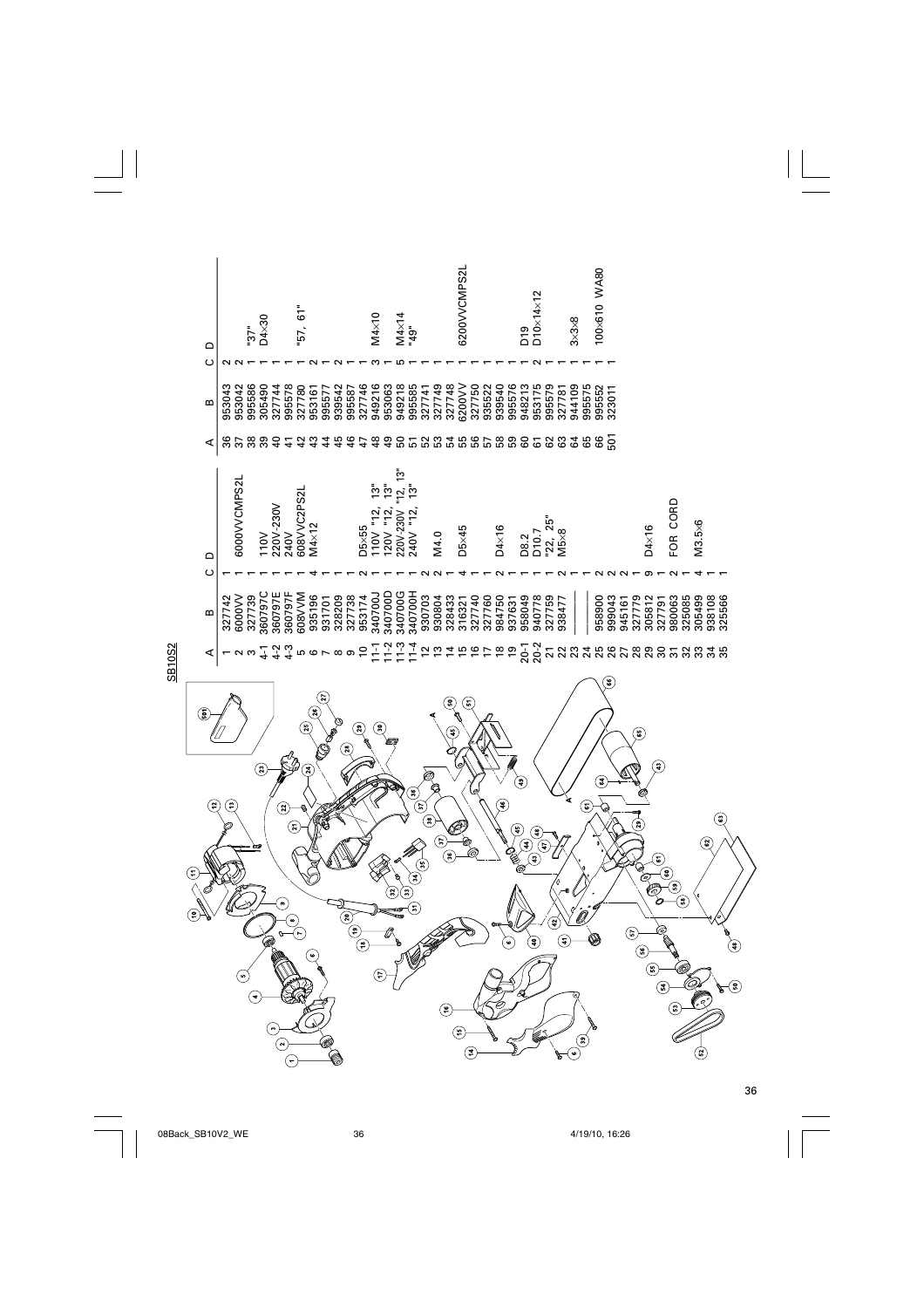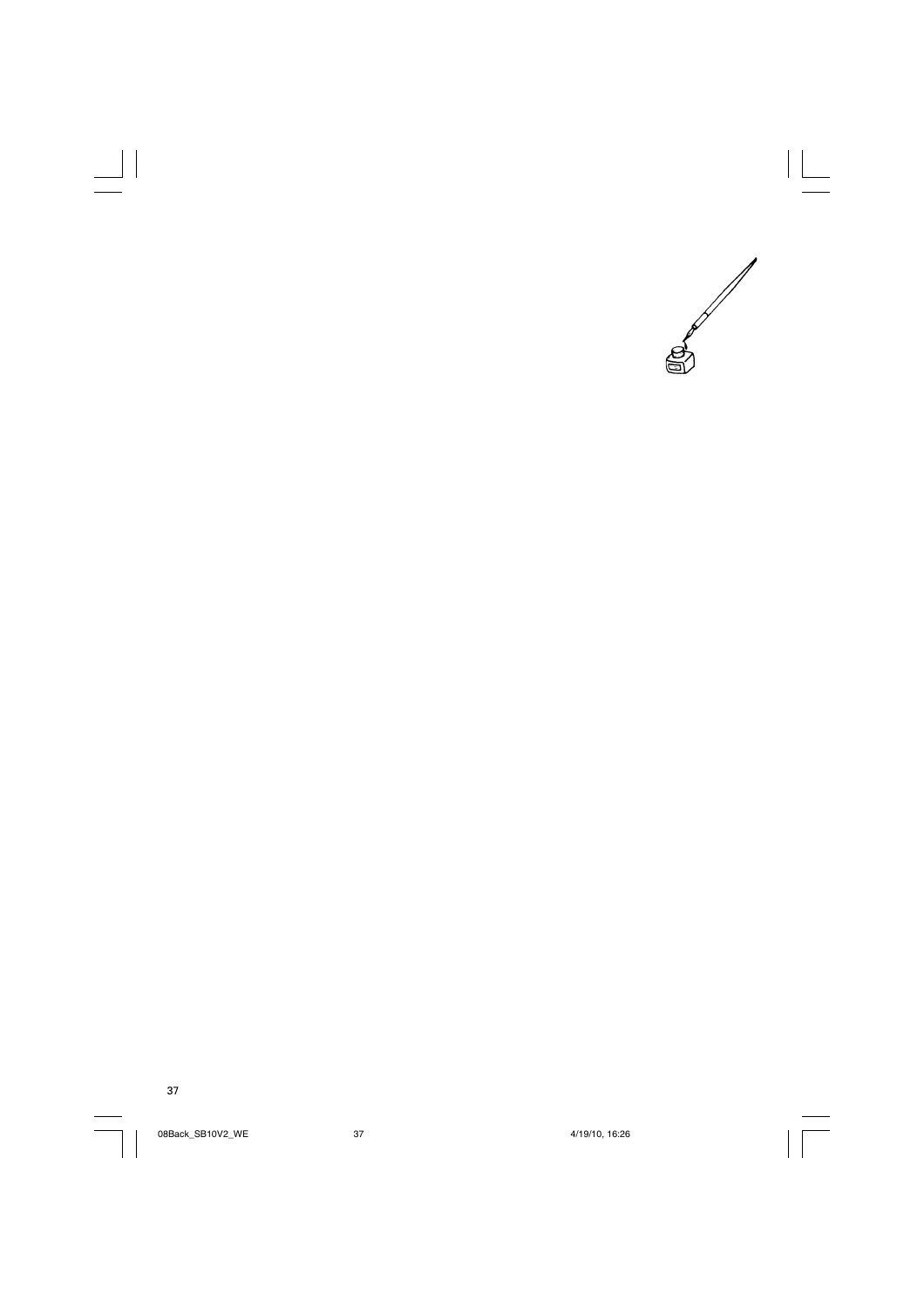| English                                                                                                                                                                                | Nederlands                                                                                                                                                                                                                |  |  |  |  |  |  |  |  |  |
|----------------------------------------------------------------------------------------------------------------------------------------------------------------------------------------|---------------------------------------------------------------------------------------------------------------------------------------------------------------------------------------------------------------------------|--|--|--|--|--|--|--|--|--|
| <b>GUARANTEE CERTIFICATE</b>                                                                                                                                                           | <b>GARANTIEBEWIJS</b>                                                                                                                                                                                                     |  |  |  |  |  |  |  |  |  |
| ① Model No.<br>2 Serial No.<br>3 Date of Purchase<br>4) Customer Name and Address<br>(5) Dealer Name and Address<br>(Please stamp dealer name and address)                             | 1) Modelnummer<br>2 Serienummer<br>3 Datum van aankoop<br>4) Naam en adres van de gebruiker<br>(5) Naam en adres van de handelaar<br>(Stempel a.u.b. naam en adres vande de<br>handelaar)                                 |  |  |  |  |  |  |  |  |  |
| Deutsch                                                                                                                                                                                | Español                                                                                                                                                                                                                   |  |  |  |  |  |  |  |  |  |
| <b>GARANTIESCHEIN</b>                                                                                                                                                                  | <b>CERTIFICADO DE GARANTIA</b>                                                                                                                                                                                            |  |  |  |  |  |  |  |  |  |
| ① Modell-Nr.<br>2 Serien-Nr.<br>3 Kaufdaturn<br>4) Name und Anschrift des Kunden<br>(5) Name und Anschrift des Händlers<br>(Bitte mit Namen und Anschrift des<br>Handlers abstempeln)  | 1 Número de modelo<br>2 Número de serie<br>3) Fecha de adquisición<br>4) Nombre y dirección del cliente<br>5 Nombre y dirección del distribudor<br>(Se ruega poner el sellú del distribudor<br>con su nombre y dirección) |  |  |  |  |  |  |  |  |  |
| Français                                                                                                                                                                               | Português                                                                                                                                                                                                                 |  |  |  |  |  |  |  |  |  |
| <b>CERTIFICAT DE GARANTIE</b>                                                                                                                                                          | <b>CERTIFICADO DE GARANTIA</b>                                                                                                                                                                                            |  |  |  |  |  |  |  |  |  |
| 1) No. de modèle<br>2 No. de série<br>3 Date d'achat<br>4) Nom et adresse du client<br>(5) Nom et adresse du revendeur<br>(Cachet portant le nom et l'adresse du<br>revendeur)         | (1) Número do modelo<br>2 Número do série<br>3) Data de compra<br>4) Nome e morada do cliente<br>(5) Nome e morada do distribuidor<br>(Por favor, carímbe o nome e morada<br>do distribuidor)                             |  |  |  |  |  |  |  |  |  |
| Italiano                                                                                                                                                                               |                                                                                                                                                                                                                           |  |  |  |  |  |  |  |  |  |
| <b>CERTIFICATO DI GARANZIA</b>                                                                                                                                                         |                                                                                                                                                                                                                           |  |  |  |  |  |  |  |  |  |
| ① Modello<br>2) N° di serie<br>3 Data di acquisto<br>4) Nome e indirizzo dell'acquirente<br>(5) Nome e indirizzo del rivenditore<br>(Si prega di apporre il timbro con questi<br>dati) |                                                                                                                                                                                                                           |  |  |  |  |  |  |  |  |  |

✄

 $\overline{\phantom{a}}$ 

J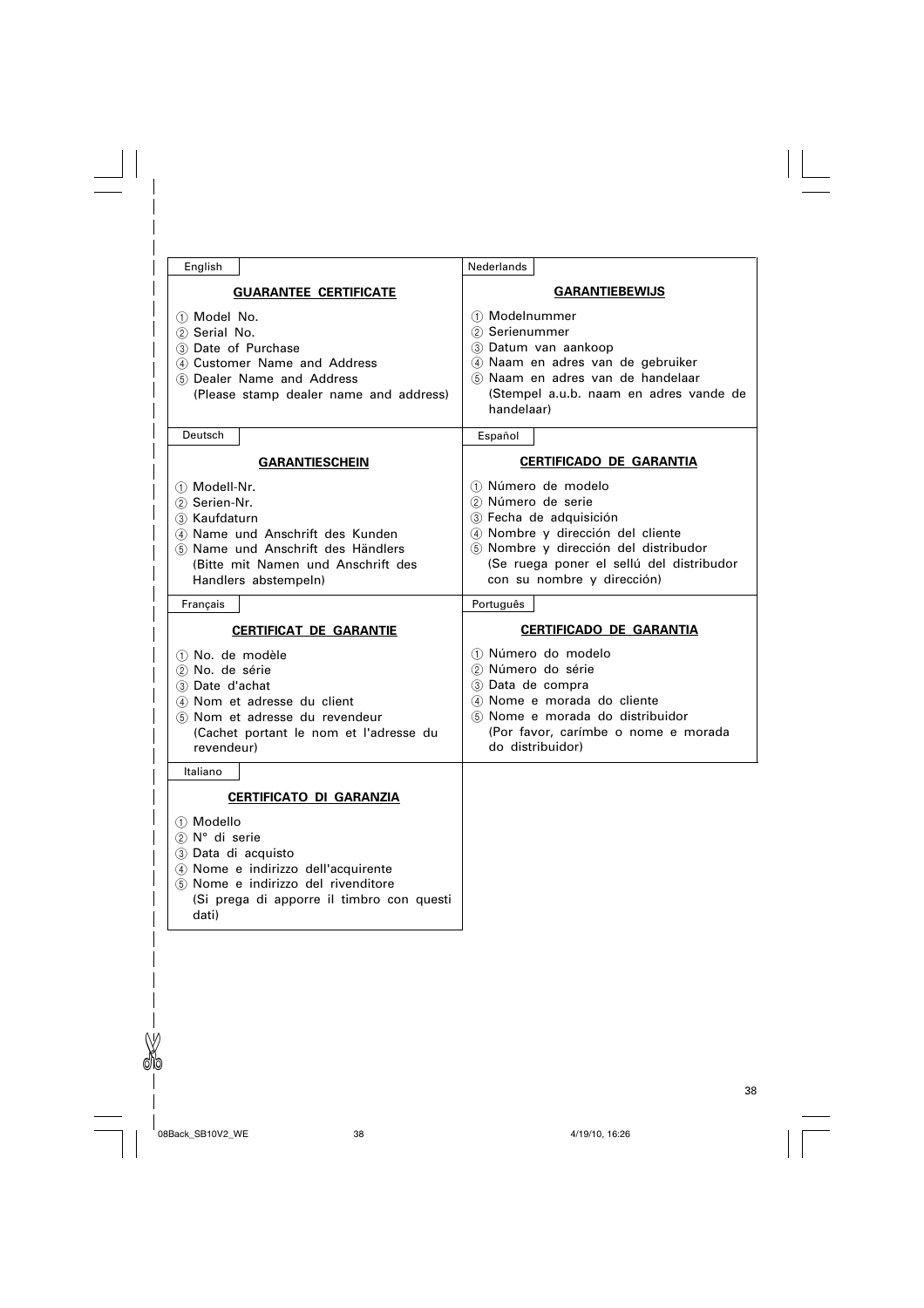# HIKOKI

| $\bigcirc$                                                   |  |
|--------------------------------------------------------------|--|
| $\circled{2}$                                                |  |
| $\circled{3}$                                                |  |
| $\bigcirc \hspace{-3.5pt} \bigcirc \hspace{-3.5pt} \bigcirc$ |  |
| $\circledS$                                                  |  |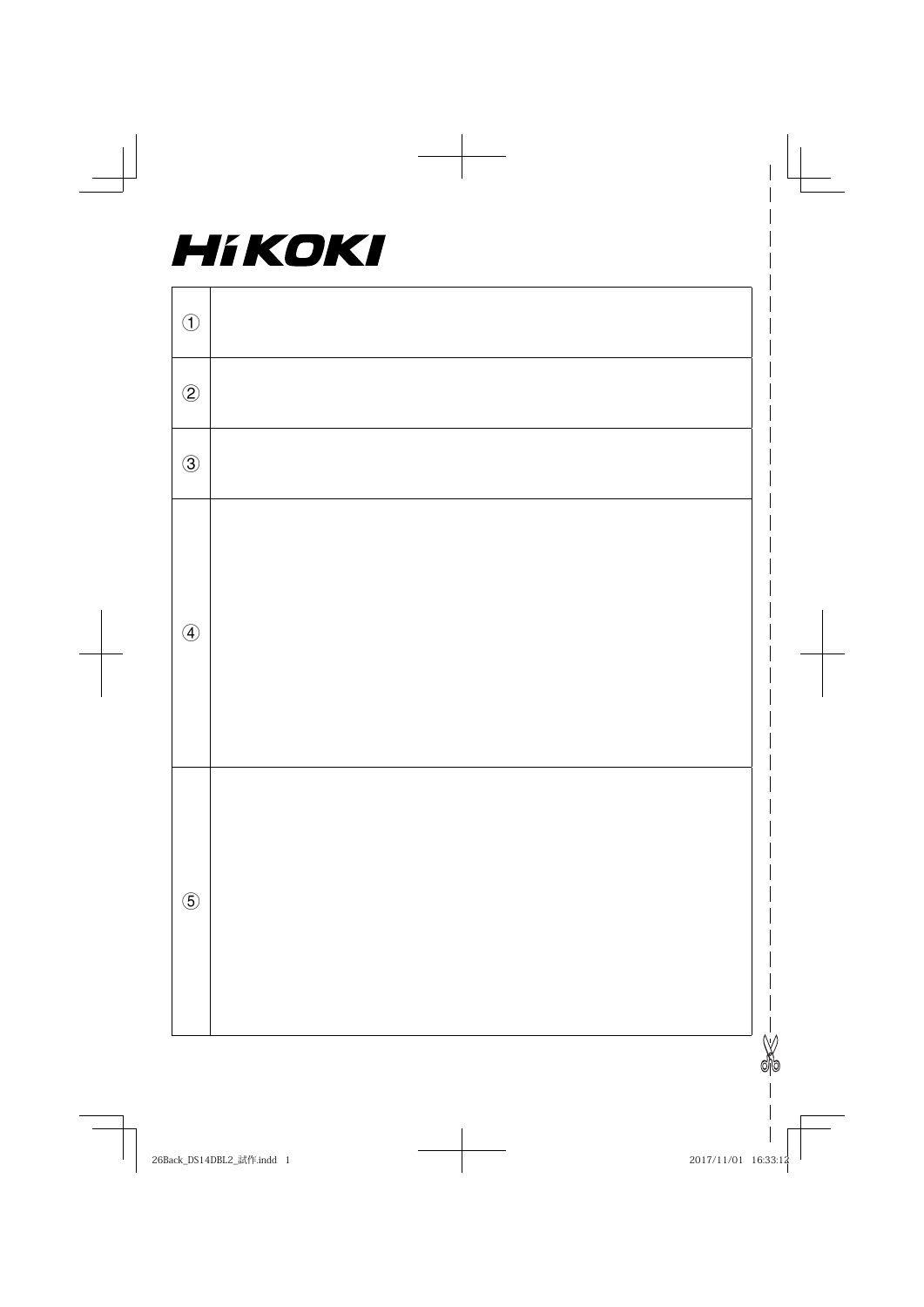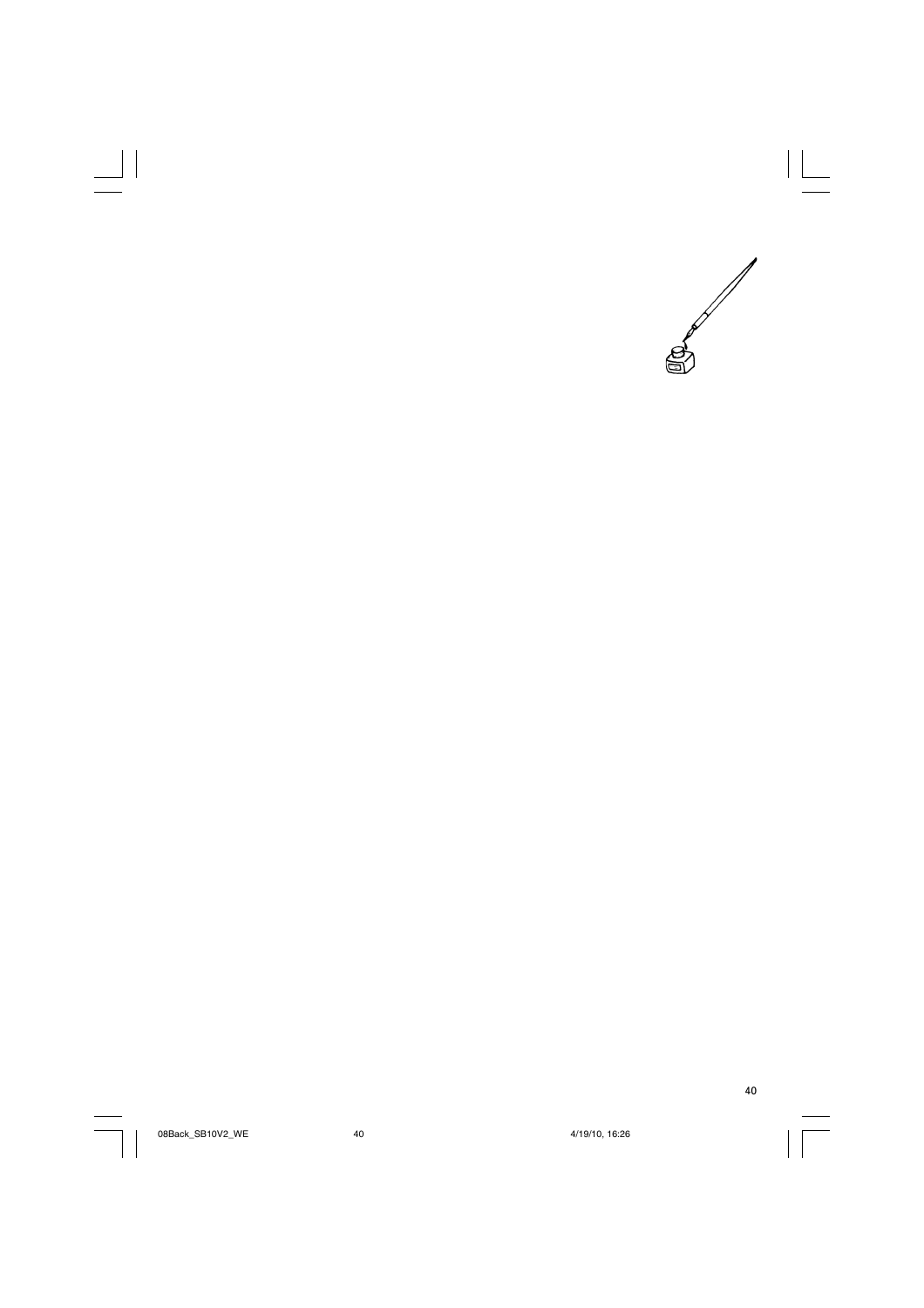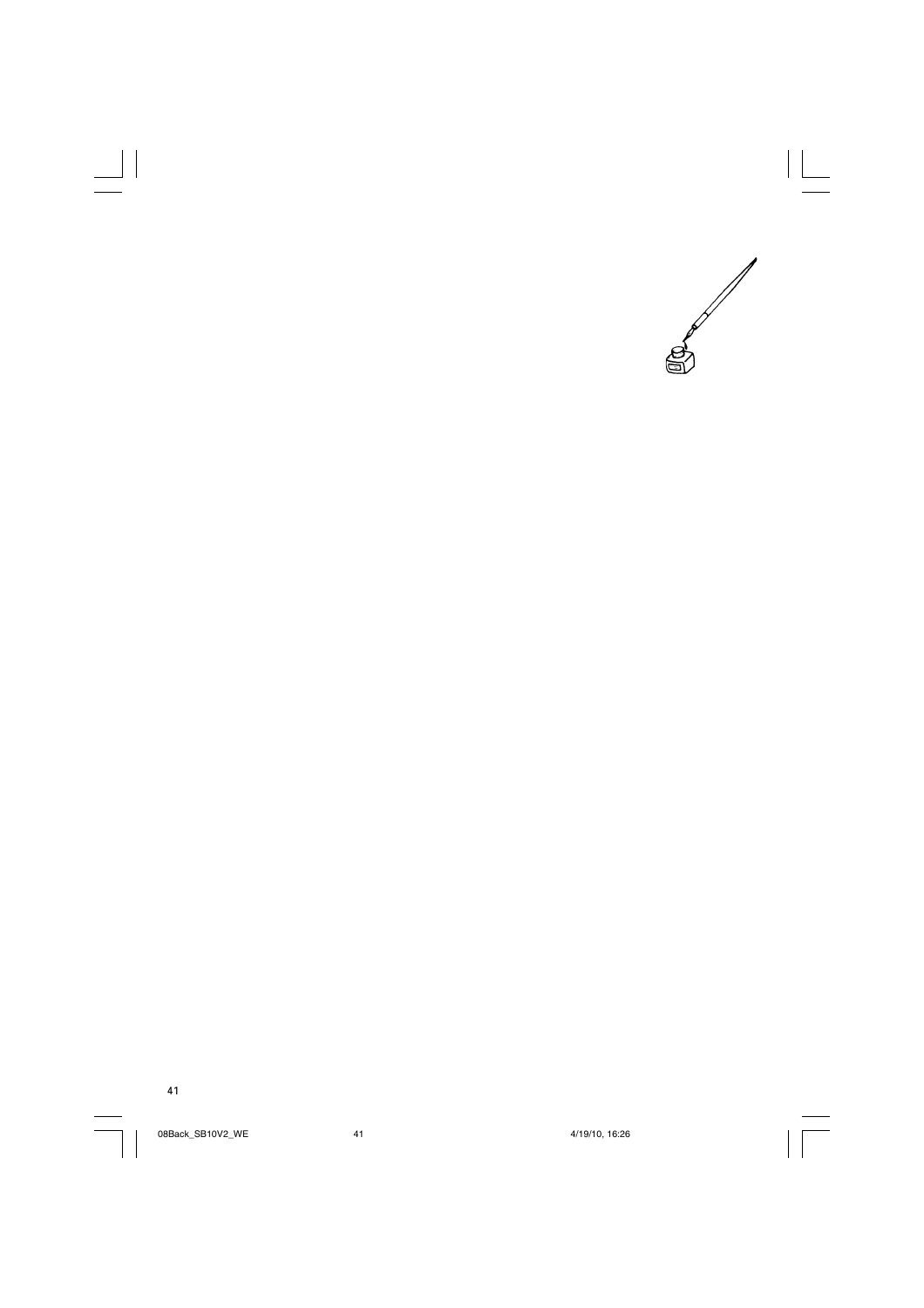# **Hikoki Power Tools Deutschland GmbH**

Siemensring 34, 47877 willich, Germany Tel: +49 2154 49930 Fax: +49 2154 499350 URL: http://www.hikoki-powertools.de

# **Hikoki Power Tools Netherlands B.V.**

Brabanthaven 11, 3433 PJ Nieuwegein, The Netherlands Tel: +31 30 6084040 Fax: +31 30 6067266 URL: http://www.hikoki-powertools.nl

# **Hikoki Power Tools (U.K.) Ltd.**

Precedent Drive, Rooksley, Milton Keynes, MK 13, 8PJ, United Kingdom Tel: +44 1908 660663 Fax: +44 1908 606642 URL: http://www.hikoki-powertools.uk

# **Hikoki Power Tools France S.A.S.**

Parc de l'Eglantier 22, rue des Cerisiers, Lisses-C.E. 1541, 91015 EVRY CEDEX, France Tel: +33 1 69474949 Fax: +33 1 60861416 URL: http://www.hikoki-powertools.fr

# **Hikoki Power Tools Belgium N.V./S.A.**

Koningin Astridlaan 51, B-1780 Wemmel, Belgium Tel: +32 2 460 1720 Fax: +32 2 460 2542 URL http://www.hikoki-powertools.be

# **Hikoki Power Tools Italia S.p.A**

Via Piave 35, 36077, Altavilla Vicentina (VI), Italy Tel: +39 0444 548111 Fax: +39 0444 548110 URL: http://www.hikoki-powertools.it

# **Hikoki Power Tools lbérica, S.A.**

C/ Puigbarral, 26-28, Pol. Ind. Can Petit, 08227 Terrassa (Barcelona), Spain Tel: +34 93 735 6722 Fax: +34 93 735 7442 URL: http://www.hikoki-powertools.es

# **Hikoki Power Tools Österreich GmbH**

IndustrieZentrum NÖ –Süd, Straße 7, Obj. 58/A6 2355 Wiener Neudorf, Austria Tel: +43 2236 64673/5 Fax: +43 2236 63373 URL: http://www.hikoki-powertools.at